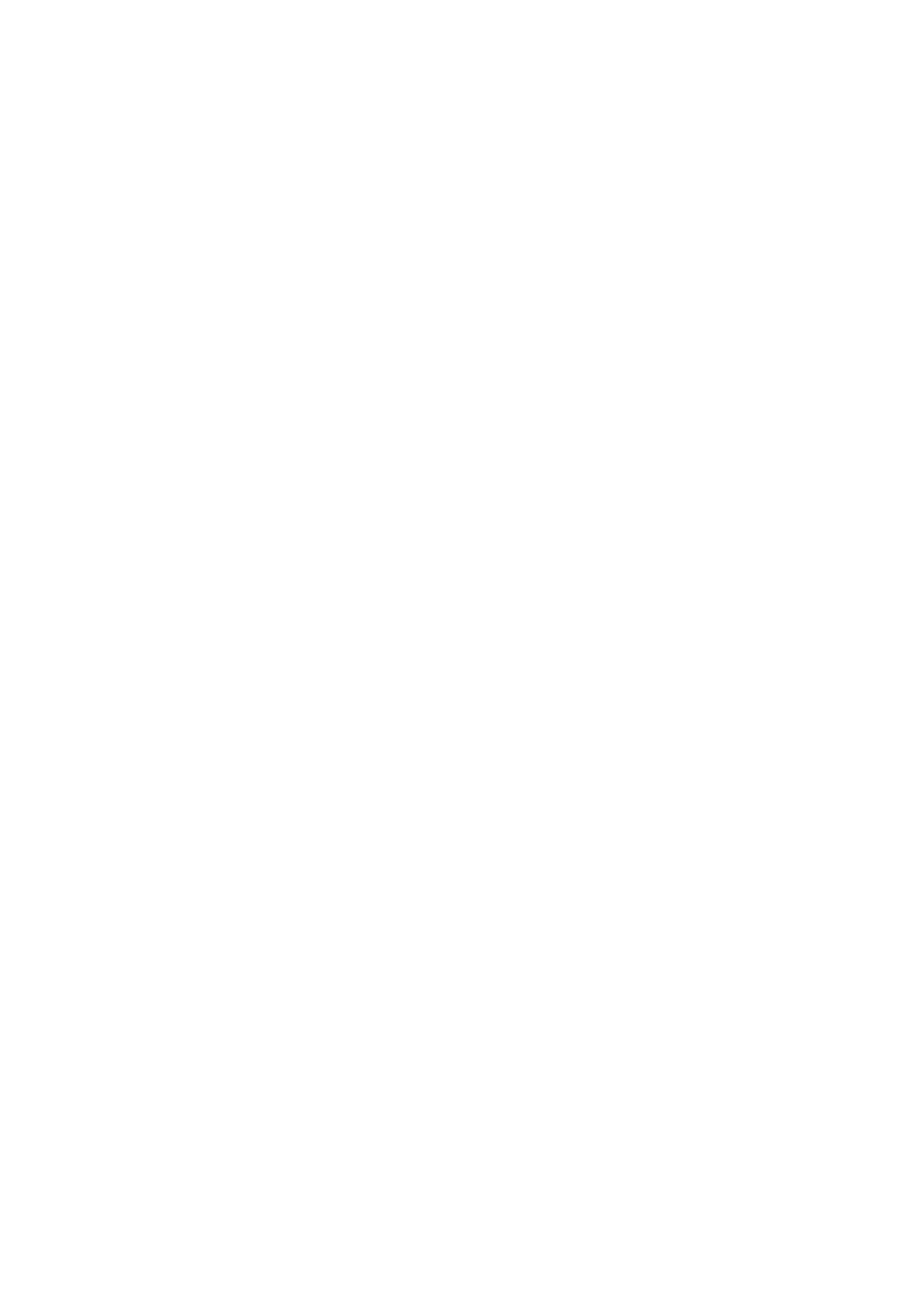Western Australia

# **Retirement Villages Act 1992**

### **Contents**

# **Part 1 — Preliminary**

| 1.   | Short title                                        | $\overline{c}$ |
|------|----------------------------------------------------|----------------|
| 2.   | Commencement                                       | $\overline{c}$ |
| 3.   | Terms used                                         | $\overline{c}$ |
| 4.   | Act binds Crown                                    | 5              |
| 5.   | Application of Act                                 | 5              |
| 6.   | Contracting out                                    | 6              |
| 7.   | Effect of Act on other legislation                 | 7              |
|      | Part 2 — Administration                            |                |
| 7A.  | Commissioner                                       | 8              |
| 8.   | <b>Functions of Commissioner</b>                   | 8              |
| 9.   | Commissioner may institute or defend proceedings   |                |
|      | for party                                          | 9              |
| 10.  | Delegation by Commissioner                         | 11             |
| 11.  | Protection of officers                             | 11             |
| 11A. | Information officially obtained to be confidential | 12             |
| 11B. | Powers of investigation                            | 13             |
| 12.  | Annual report                                      | 13             |
|      | Part 3 — Rights and obligations of                 |                |
|      | residents, owners and                              |                |
|      | administering bodies                               |                |
| 13.  | Residence contract                                 | 14             |
| 14A. | Residence contracts to comply with prescribed      |                |
|      | requirements                                       | 15             |
| 14.  | Cooling-off period                                 | 16             |

As at 30 Jun 2021 Version 04-e0-00 Page i Published on www.legislation.wa.gov.au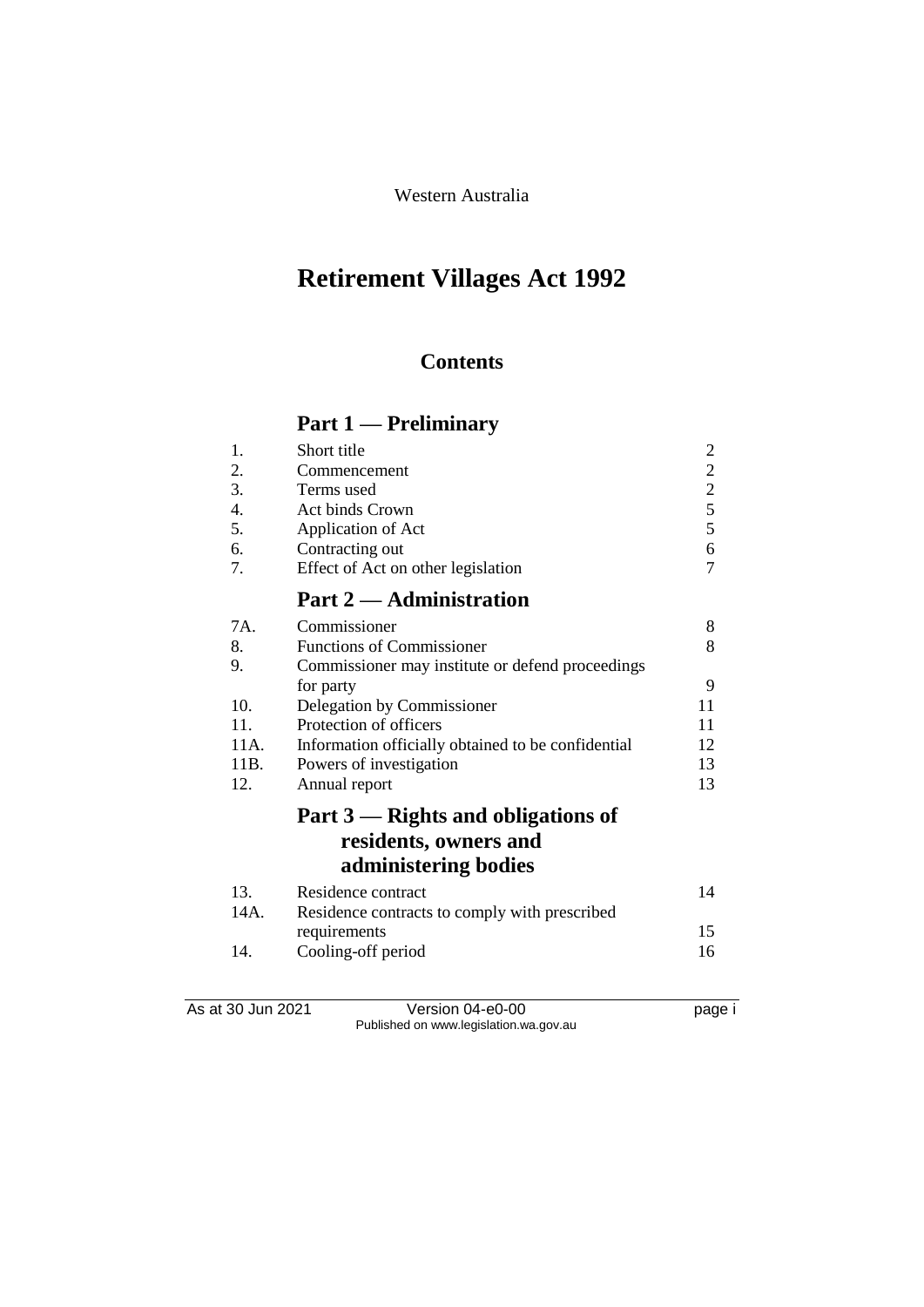| 15.  | Owner to deliver memorial                          | 17 |
|------|----------------------------------------------------|----|
| 16.  | Occupation right not to be created unless memorial |    |
|      | is lodged                                          | 19 |
| 17.  | Termination of residence rights                    | 19 |
| 18.  | Premiums                                           | 20 |
| 19.  | Contractual rights of residents                    | 22 |
| 20.  | Charges                                            | 23 |
| 21.  | Enforcement of charge                              | 24 |
| 22.  | Termination of retirement village scheme           | 26 |
| 23.  | Recurrent charges payable by former residents      | 26 |
| 24.  | Recurrent charges may be deducted from premium     |    |
|      | repayable to former resident                       | 28 |
| 25.  | Administering body not to require payment in       |    |
|      | respect of prescribed matters                      | 31 |
|      | Part 4 — Resolution of disputes                    |    |
|      | Division 1 — General                               |    |
| 42.  | Use of other means of resolution                   | 32 |
| 44.  | Extension of time                                  | 32 |
| 48.  | Reference of certain matters concerning            |    |
|      | administering bodies                               | 33 |
|      | Division 5 - Orders by State Administrative        |    |
|      | <b>Tribunal</b>                                    |    |
| 52.  | Limits on orders by SAT                            | 33 |
| 54.  | Jurisdiction where title to land in question       | 34 |
| 54A. | Jurisdiction of Tribunal under Community Titles    |    |
|      | Act 2018                                           | 34 |
| 54B. | Jurisdiction of Tribunal under Strata Titles       |    |
|      | Act 1985                                           | 34 |
| 55.  | Applications to SAT in relation to residence       |    |
|      | contracts                                          | 34 |
| 56.  | Disputes in relation to service contracts          | 35 |
| 57A. | Disputes in relation to recurrent charges or levy  |    |
|      | payable by residents                               | 37 |
| 57.  | Applications relating to transfer of residents     | 37 |
| 58.  | Termination of occupation on medical grounds       | 39 |
| 59.  | Termination of occupation on grounds of breach of  |    |
|      | residence contract or rules                        | 40 |
| 60.  | Parties to minimise loss from breach of residence  |    |
|      | contract                                           | 41 |
|      |                                                    |    |
|      |                                                    |    |

page ii Version 04-e0-00 As at 30 Jun 2021 Published on www.legislation.wa.gov.au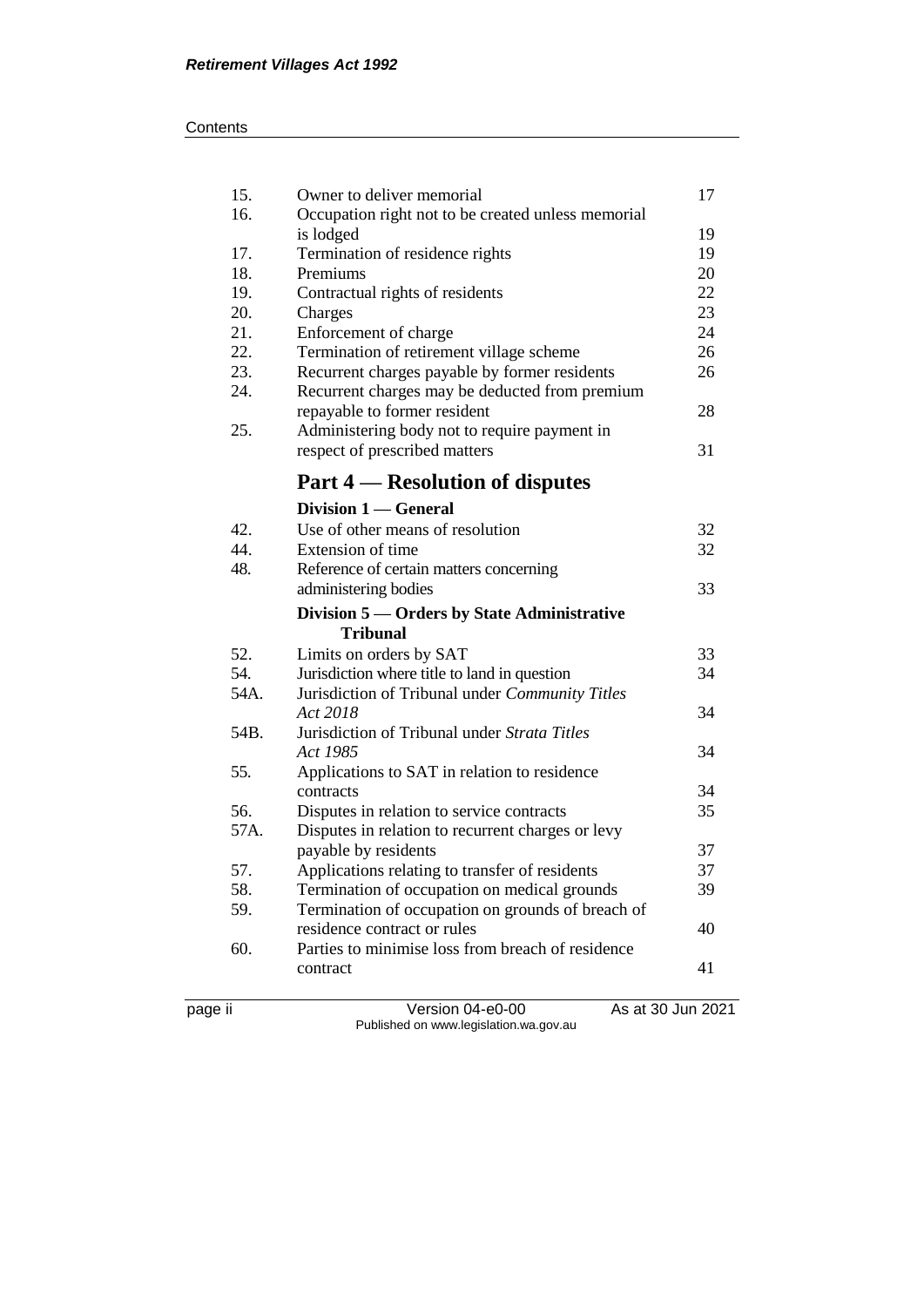| 61.  | SAT may waive defect in notice of intention to<br>terminate    | 42 |
|------|----------------------------------------------------------------|----|
| 62.  | SAT may terminate residence contract where                     |    |
|      | resident causes serious damage or injury                       | 42 |
| 63.  | SAT may terminate residence contract where                     |    |
|      | administering body would otherwise suffer undue                |    |
|      | hardship                                                       | 43 |
| 64.  | Suspension or refusal of orders to terminate                   | 43 |
| 65.  | Prohibition on certain recovery proceedings in                 |    |
|      | courts etc.                                                    | 44 |
| 66.  | Recovery of possession of premises prohibited                  |    |
|      | except by order                                                | 45 |
| 67.  | Liability of resident remaining in possession                  | 45 |
| 68.  | Abandoned premises                                             | 46 |
| 69.  | Right of administering body to compensation                    |    |
|      | where resident abandons premises                               | 46 |
| 70.  | Goods abandoned by resident after residence                    |    |
|      | contract is terminated                                         | 46 |
| 74.  | Protection                                                     | 47 |
|      | Part 5A — Statutory manager                                    |    |
| 75A. | Terms used                                                     | 49 |
| 75B. | SAT may appoint statutory manager on application               |    |
|      | of Commissioner                                                | 50 |
| 75C. | Proposed statutory manager must consent to                     |    |
|      | appointment                                                    | 51 |
| 75D. | Variation and revocation of orders                             | 52 |
| 75E. | Matters to be dealt with in order appointing a                 |    |
| 75F. | statutory manager                                              | 53 |
|      | Other matters arising from appointment of<br>statutory manager | 54 |
| 75G. | Appointment of both statutory manager and                      |    |
|      | external administrator                                         | 54 |
| 75H. | Administering body to cooperate with statutory                 |    |
|      | manager                                                        | 55 |
| 75I. | State Administrative Tribunal may require reports              |    |
|      | and recommendations from statutory manager                     | 56 |
|      | <b>Part 5 — Miscellaneous</b>                                  |    |
| 75.  | Rescission of contract                                         | 58 |
|      |                                                                |    |
|      |                                                                |    |

As at 30 Jun 2021 Version 04-e0-00 page iii Published on www.legislation.wa.gov.au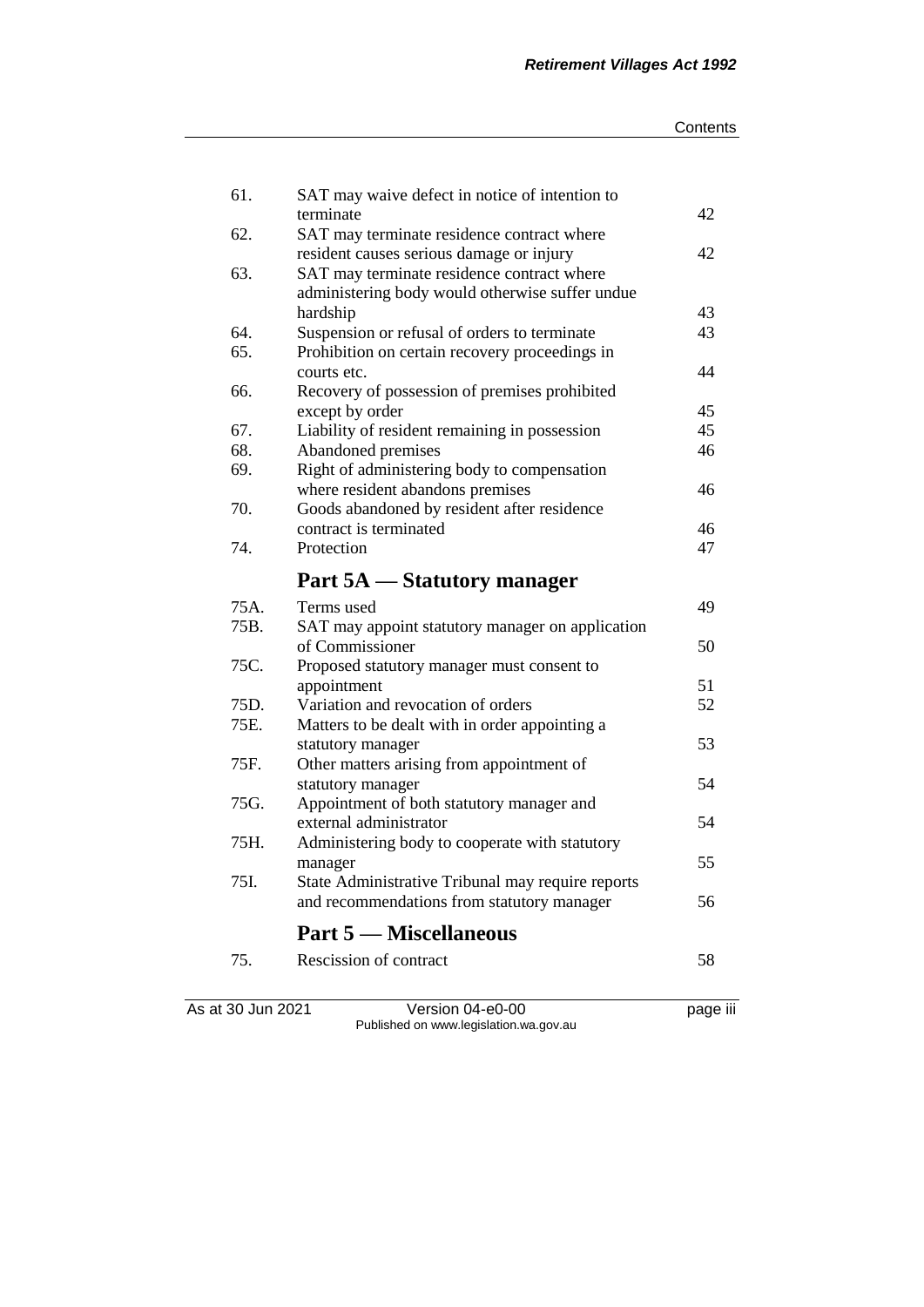### **Contents**

| 76.  | Persons who are not to be involved in                                                  |    |
|------|----------------------------------------------------------------------------------------|----|
|      | administration of retirement villages                                                  | 60 |
| 77A. | Limitation of period for which section 76 applies                                      |    |
|      | to certain persons                                                                     | 61 |
| 77B. | Offences by persons involved in administration of                                      |    |
|      | retirement village                                                                     | 62 |
| 77C. | Commissioner may grant exemption certificates                                          | 62 |
| 77.  | Non-compliance may be excused by Court                                                 | 63 |
| 79.  | Liability of directors etc.                                                            | 64 |
| 80.  | Time for bringing proceedings                                                          | 64 |
| 82.  | Regulations                                                                            | 65 |
| 83.  | Review of Act                                                                          | 65 |
| 84.  | Savings and transitional                                                               | 66 |
|      | Schedule 1 — Savings and                                                               |    |
|      | transitional provisions                                                                |    |
|      | Division $1$ — Provisions relating to                                                  |    |
|      | commencement of Act                                                                    |    |
| 1.   | Existing disputes and other matters                                                    | 67 |
| 2.   | Regulations                                                                            | 67 |
| 3.   | Exemption                                                                              | 67 |
|      | Division $2$ — Provisions relating to Retirement<br><b>Villages Amendment Act 2012</b> |    |
| 4.   | Exemption certificate taken to have been granted                                       |    |
|      | to certain persons                                                                     | 68 |
| 5.   | <b>Transitional regulations</b>                                                        | 69 |
|      |                                                                                        |    |
|      | <b>Notes</b>                                                                           |    |
|      | Compilation table                                                                      | 71 |
|      | Uncommenced provisions table                                                           | 73 |
|      | Other notes                                                                            | 73 |
|      | <b>Defined terms</b>                                                                   |    |

page iv Version 04-e0-00 As at 30 Jun 2021 Published on www.legislation.wa.gov.au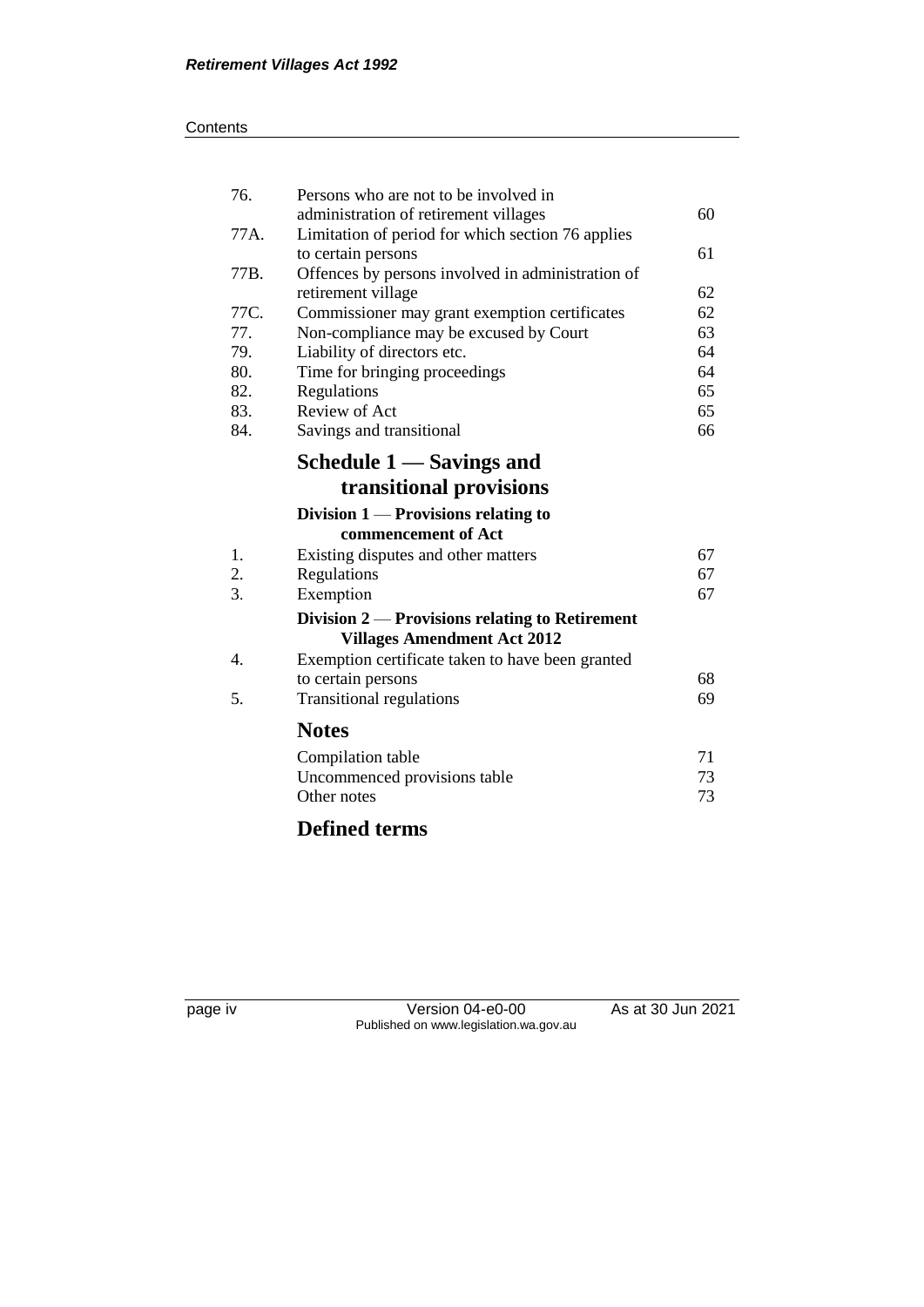Western Australia

# **Retirement Villages Act 1992**

**An Act to regulate retirement villages and the rights of residents in such villages and for related purposes.**

As at 30 Jun 2021 Version 04-e0-00 page 1 Published on www.legislation.wa.gov.au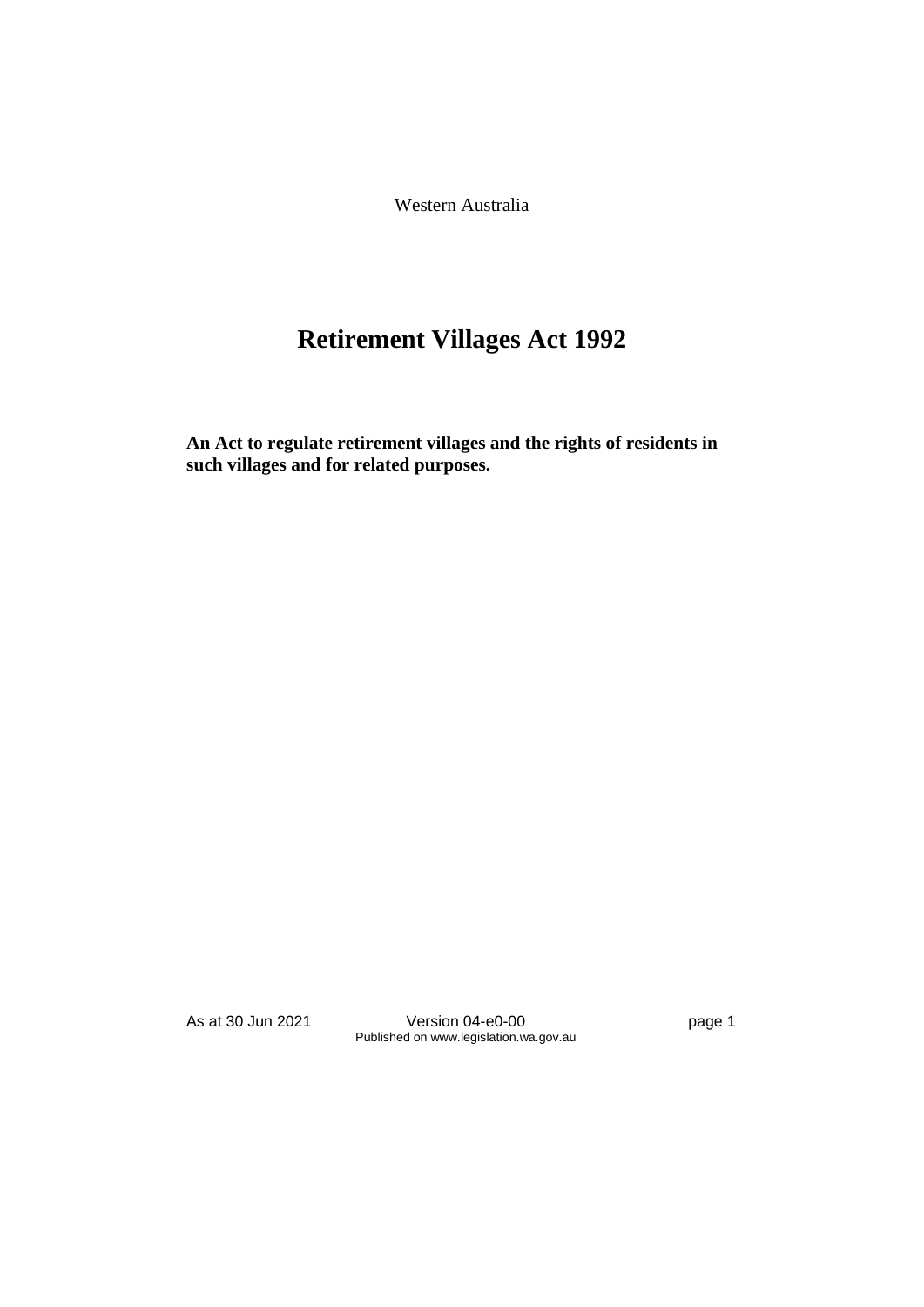### **Part 1 — Preliminary**

### **1. Short title**

This Act may be cited as the *Retirement Villages Act 1992*.

### **2. Commencement**

The provisions of this Act shall come into operation on such day as is fixed by proclamation and in any event shall come into effect if not proclaimed, 6 months after Royal Assent.

### **3. Terms used**

(1) In this Act, unless the contrary intention appears —

*administering body*, in relation to a retirement village, means the person by whom, or on whose behalf, the retirement village is administered and includes a person (other than a resident) who is the owner of land within the retirement village:

*code* means any code of practice prescribed under the *Fair Trading Act 2010* which relates to retirement villages;

*Commissioner* means the person for the time being designated as the Commissioner under section 7A;

*Department* means the department of the Public Service principally assisting in the administration of this Act;

*levy* means a single amount that the residents of a retirement village are required to pay to recover an unforeseen operating expense of the retirement village not provided for in the recurrent charges;

*owner*, in relation to land under the operation of the *Transfer of Land Act 1893*, means a person who alone or with others is registered as the proprietor of an estate in fee simple;

*premium* means a payment (including a gift) made to the administering body of a retirement village in consideration for, or in contemplation of, admission of the person by or on whose

page 2 Version 04-e0-00 As at 30 Jun 2021 Published on www.legislation.wa.gov.au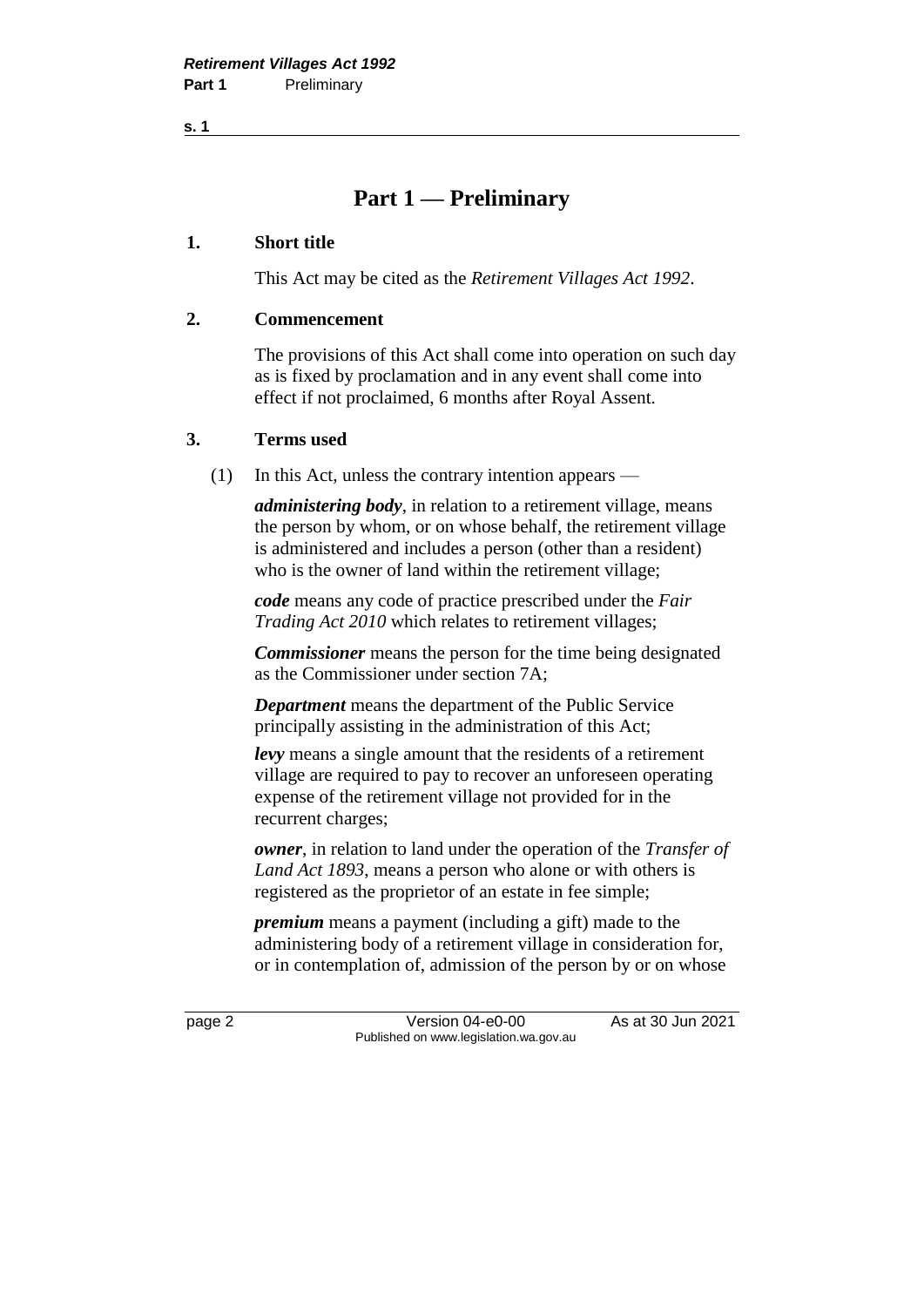behalf the payment was made as a resident in a retirement village (including any such payment made for the purchase of residential premises in a retirement village or for the purchase, issue or assignment of shares conferring a right to occupy any such residential premises) but does not include —

- (a) any such payment excluded by regulation from the ambit of this definition; or
- (b) a levy or recurrent charges;

*recurrent charge* means any amount (including rent) payable by a resident to the administering body of a retirement village on a recurrent basis;

*Registrar of Titles* has the meaning given to that expression by the *Transfer of Land Act 1893*;

*residence contract* means a contract, agreement, scheme or arrangement which creates or gives rise to a right to occupy residential premises in a retirement village, and may take the form of a lease or licence;

*residence rules* means the rules with which residents of a retirement village are expected by the administering body to comply, but does not include any prescribed subsidiary legislation (to which residents are subject) in force under any prescribed Act;

*resident*, in relation to a retirement village, means a person who has been admitted to occupation of residential premises in accordance with a retirement village scheme and includes a spouse or de facto partner of such a person who —

- (a) is residing with that person; or
- (b) was residing with that person at the time of his or her death;

*residential premises* means any premises or part of premises (including any land occupied with the premises) used or intended to be used as a place of residence and includes a hostel unit;

*residential tenancy agreement* has the same meaning as in the *Residential Tenancies Act 1987*;

As at 30 Jun 2021 Version 04-e0-00 Page 3 Published on www.legislation.wa.gov.au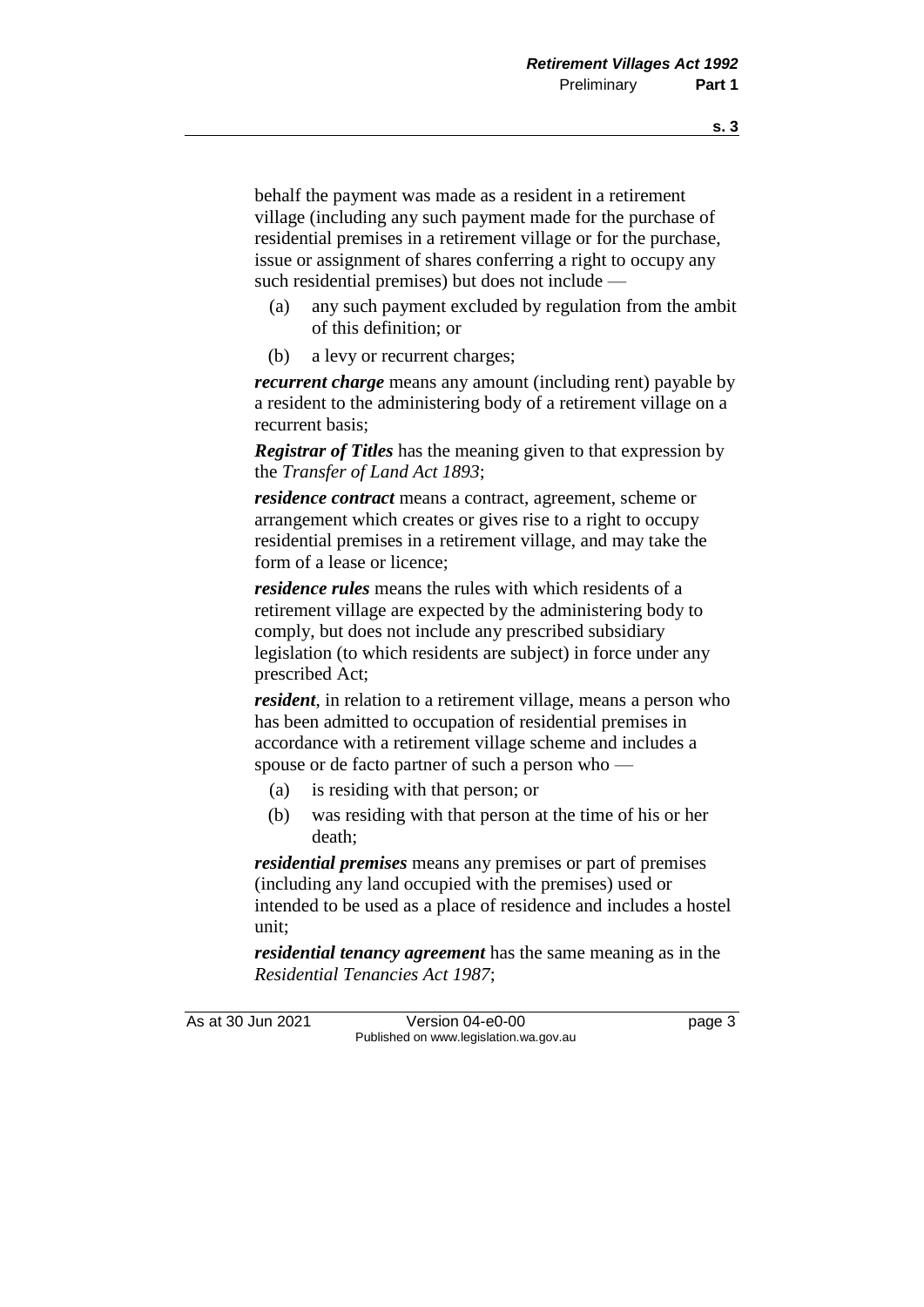*retired person* means a person who has attained the age of 55 years or retired from full-time employment or a person who is or was the spouse or de facto partner of such a person;

*retirement village* means a complex of residential premises, whether or not including hostel units, and appurtenant land, occupied or intended for occupation under a retirement village scheme or used or intended to be used for or in connection with a retirement village scheme;

*retirement village scheme* or *scheme* means a scheme established for retired persons or predominantly for retired persons, under which —

- (a) residential premises are occupied in pursuance of a residential tenancy agreement or any other lease or licence; or
- (b) a right to occupation of residential premises is conferred by ownership of shares; or
- (c) residential premises are purchased from the administering body subject to a right or option of repurchase; or
- (d) residential premises are purchased subject to conditions restricting the subsequent disposal of the premises; or
- (e) residential premises are occupied under any other scheme or arrangement prescribed for the purposes of this definition,

but does not include any such scheme under which no resident or prospective resident of residential premises pays a premium in consideration for, or in contemplation of, admission as a resident under the scheme;

*service contract* means a contract between an administering body or former administering body of a retirement village and a resident for the provision to the resident of —

- (a) hostel care; or
- (b) infirmary care; or
- (c) medical or nursing services; or

page 4 Version 04-e0-00 As at 30 Jun 2021 Published on www.legislation.wa.gov.au

**s. 3**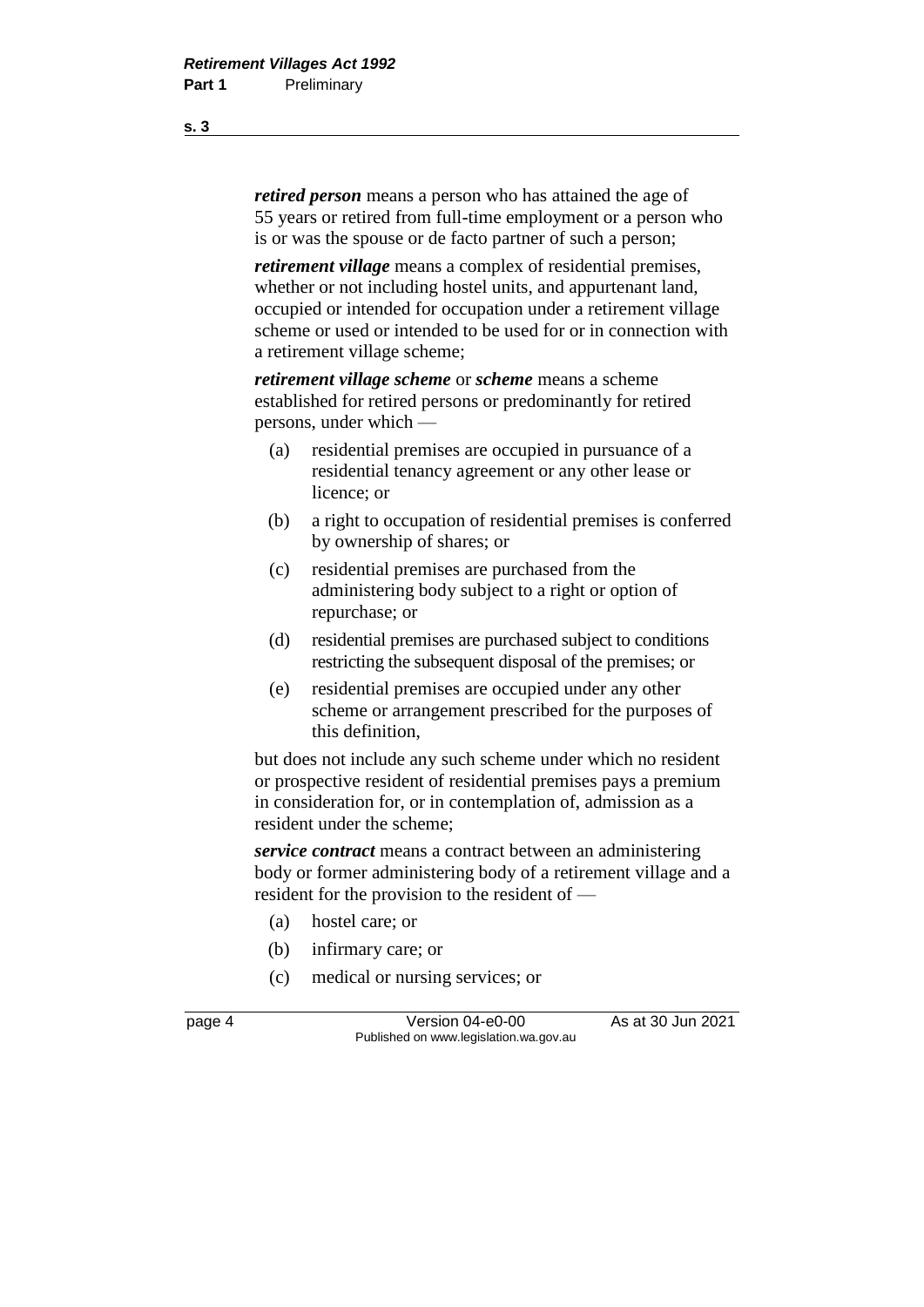- (d) meals; or
- (e) administrative and management services; or
- (f) maintenance and repair services; or
- (g) recreation services or amenities or entertainment services or amenities; or
- (h) any other services,

and any collateral agreement or document relating to the provision of any such service;

*working day* means a day other than a Saturday, a Sunday or a public holiday.

(2) For the purpose of determining whether a contract, agreement, scheme or arrangement is a residence contract as defined in subsection (1), it does not matter that the person granted the right of occupation is a corporation if the premises are used (or intended for use) as a residence by a natural person.

*[Section 3 amended: No. 57 of 1997 s. 39(10); No. 28 of 2003 s. 179; No. 55 of 2004 s. 1023; No. 28 of 2006 s. 139; No. 58 of 2010 s. 199; No. 36 of 2012 s. 4(1)-(3).]*

### **4. Act binds Crown**

This Act binds the Crown.

### **5. Application of Act**

- (1) Except as otherwise provided by or under this Act, this Act applies to retirement villages established either before or after the commencement of this Act.
- (2) This Act does not apply to a resident or prospective resident of a retirement village or to the administering body of that retirement village if —
	- (a) the administering body is an "approved provider" as defined in the *Aged Care Act 1997* Schedule 1 of the Commonwealth in relation to the residential premises

As at 30 Jun 2021 Version 04-e0-00 Page 5 Published on www.legislation.wa.gov.au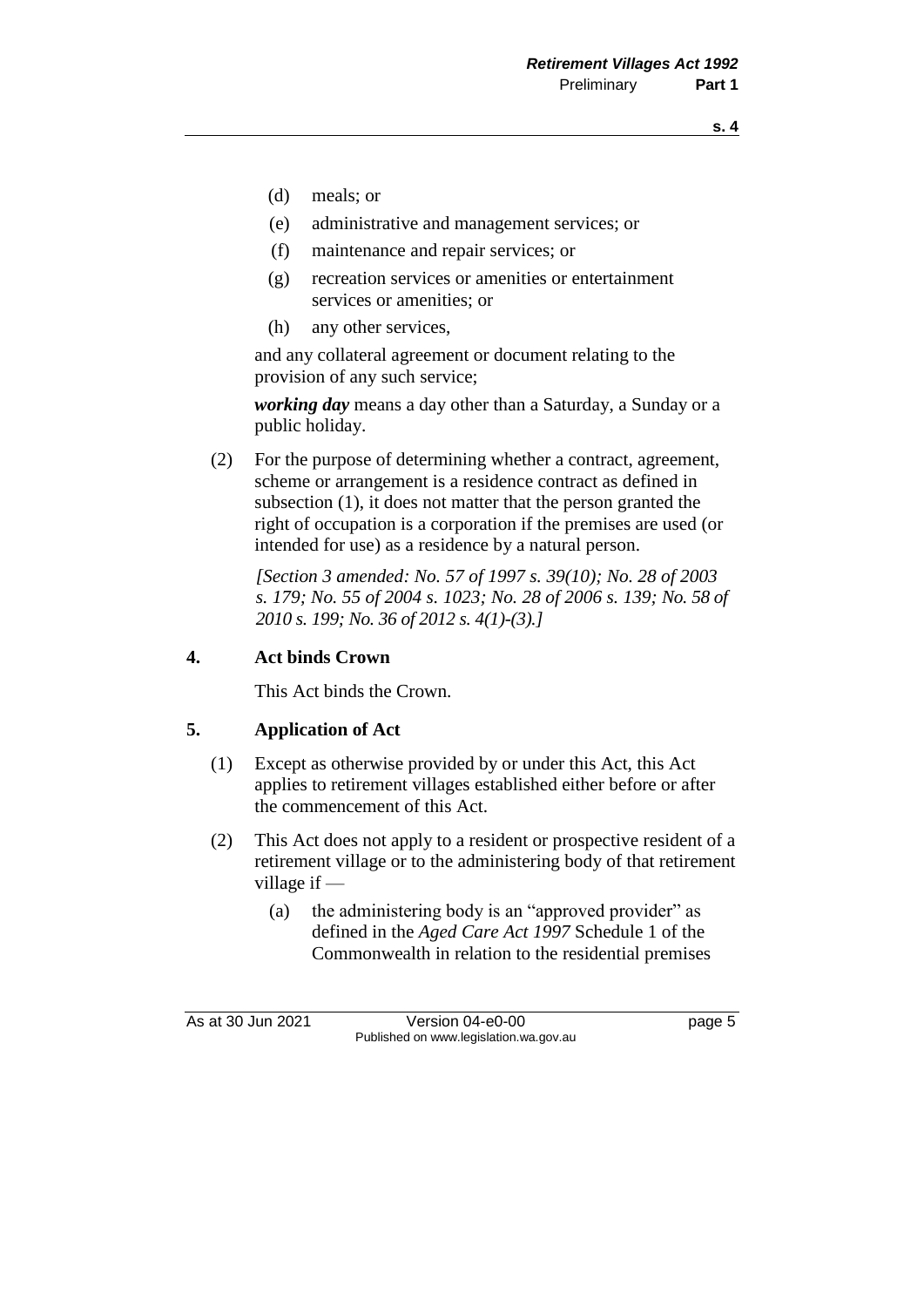used or intended to be used as a place of residence by the resident or prospective resident; and

- (b) the administering body provides, or is to provide, the resident or prospective resident with "residential care" as defined in the *Aged Care Act 1997* section 41-3 of the Commonwealth; and
- (c) the resident or prospective resident is receiving, or is entitled to receive, residential care in respect of which the administering body is eligible for a "residential care subsidy" as defined in the *Aged Care Act 1997* Schedule 1 of the Commonwealth.

*[Section 5 amended: No. 69 of 2006 s. 34.]*

### **6. Contracting out**

- (1) Subject to subsection (2) and without affecting the operation of sections 23(4) and 24(6), the provisions of this Act have effect despite any stipulation to the contrary in any contract, agreement, scheme or arrangement, and no residence contract or other contract, agreement or arrangement (whether oral or partly or wholly in writing) operates to annul, vary or exclude any of the provisions of this Act.
- (2) Unless this Act provides that this subsection does not have effect in relation to the provision concerned, a provision of this Act does not apply to a contract, agreement or arrangement made or entered into before the commencement of that provision.
- (3) A person shall not enter into any contract, agreement or arrangement with the intention, either directly or indirectly, of defeating, evading or preventing the operation of this Act. Penalty: \$2 000.

*[Section 6 amended: No. 36 of 2012 s. 5.]*

page 6 Version 04-e0-00 As at 30 Jun 2021 Published on www.legislation.wa.gov.au

**s. 6**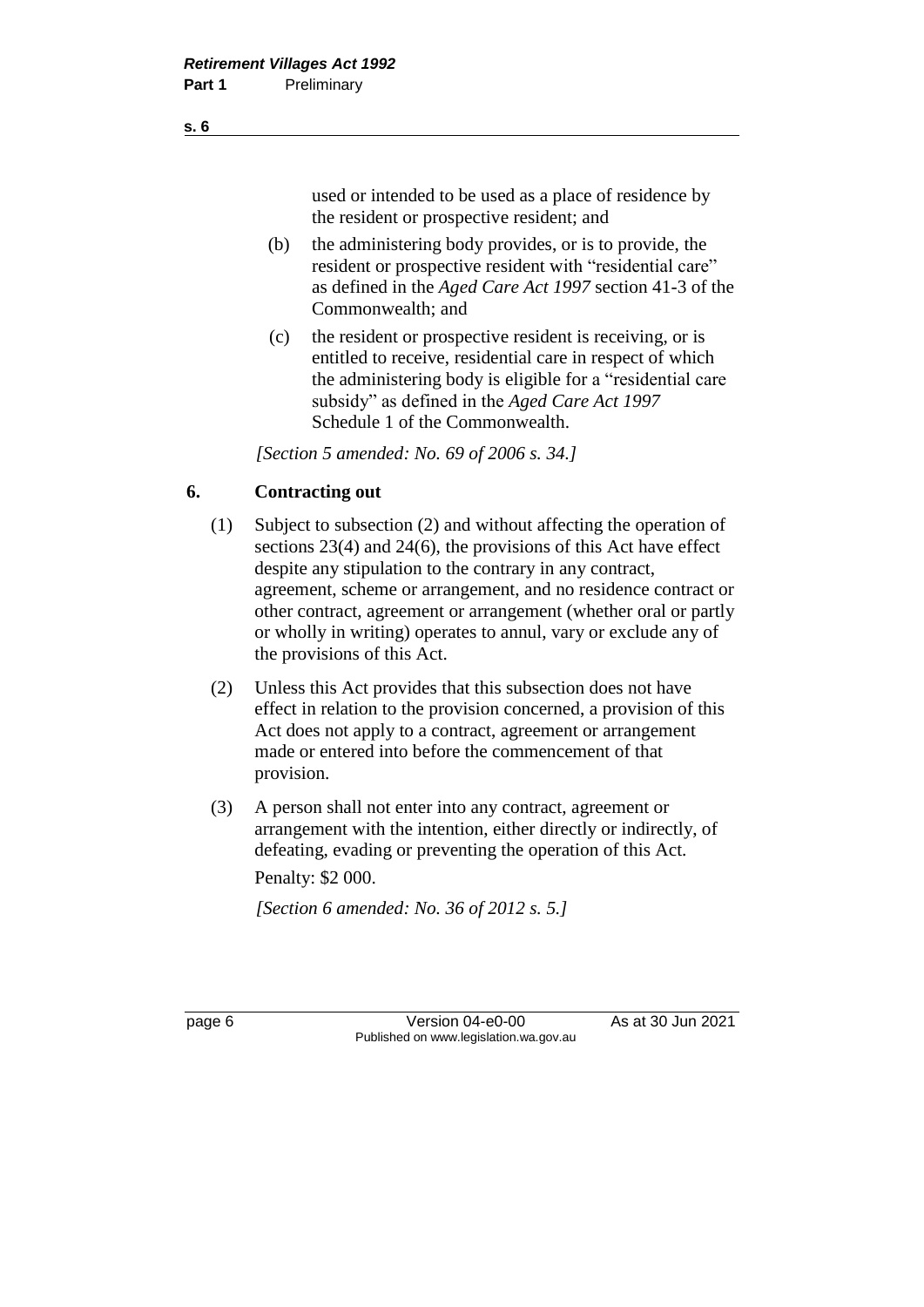### **7. Effect of Act on other legislation**

The provisions of this Act are, except as otherwise provided by this Act, in addition to and do not derogate from the provisions of any other written law.

As at 30 Jun 2021 Version 04-e0-00 Page 7 Published on www.legislation.wa.gov.au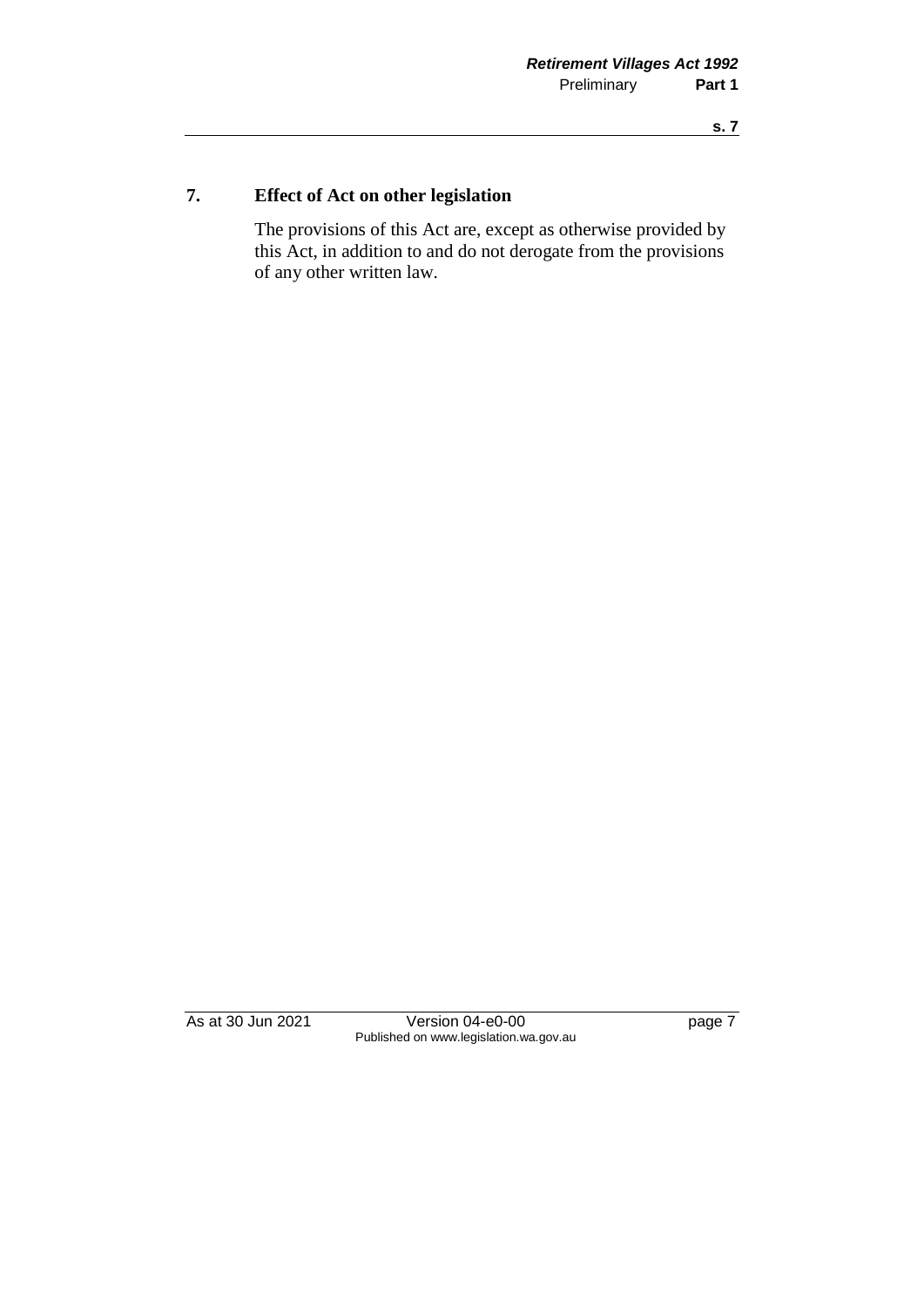**s. 7A**

### **Part 2 — Administration**

### **7A. Commissioner**

- (1) The Minister is required, by notice published in the *Gazette*, to designate a person who is an executive officer of the Department as the Commissioner for the purposes of this Act.
- (2) The Commissioner may be referred to by a title specified by the Minister by notice published in the *Gazette*.
- (3) In this section —

*executive officer* has the meaning given by section 3(1) of the *Public Sector Management Act 1994*.

*[Section 7A inserted: No. 28 of 2006 s. 140.]*

### **8. Functions of Commissioner**

- (1) The Commissioner has the following functions for the purposes of this Act —
	- (a) to investigate and conduct research into matters relating to or affecting retirement villages;
	- (b) to publish reports and disseminate information on matters relating to retirement villages;
	- (c) to give advice to consumers on the provisions of this Act;
	- (d) to investigate and attempt to resolve complaints by residents and administering bodies of retirement villages and to take action by negotiation, prosecution of any offence or otherwise;
	- (e) to make reports to the Minister on matters referred to the Commissioner by the Minister and matters of importance investigated by the Commissioner, whether referred to the Commissioner by the Minister or not.
- *[(2) deleted]*

*[Section 8 amended: No. 57 of 1997 s. 104; No. 28 of 2006 s. 141.]*

page 8 Version 04-e0-00 As at 30 Jun 2021 Published on www.legislation.wa.gov.au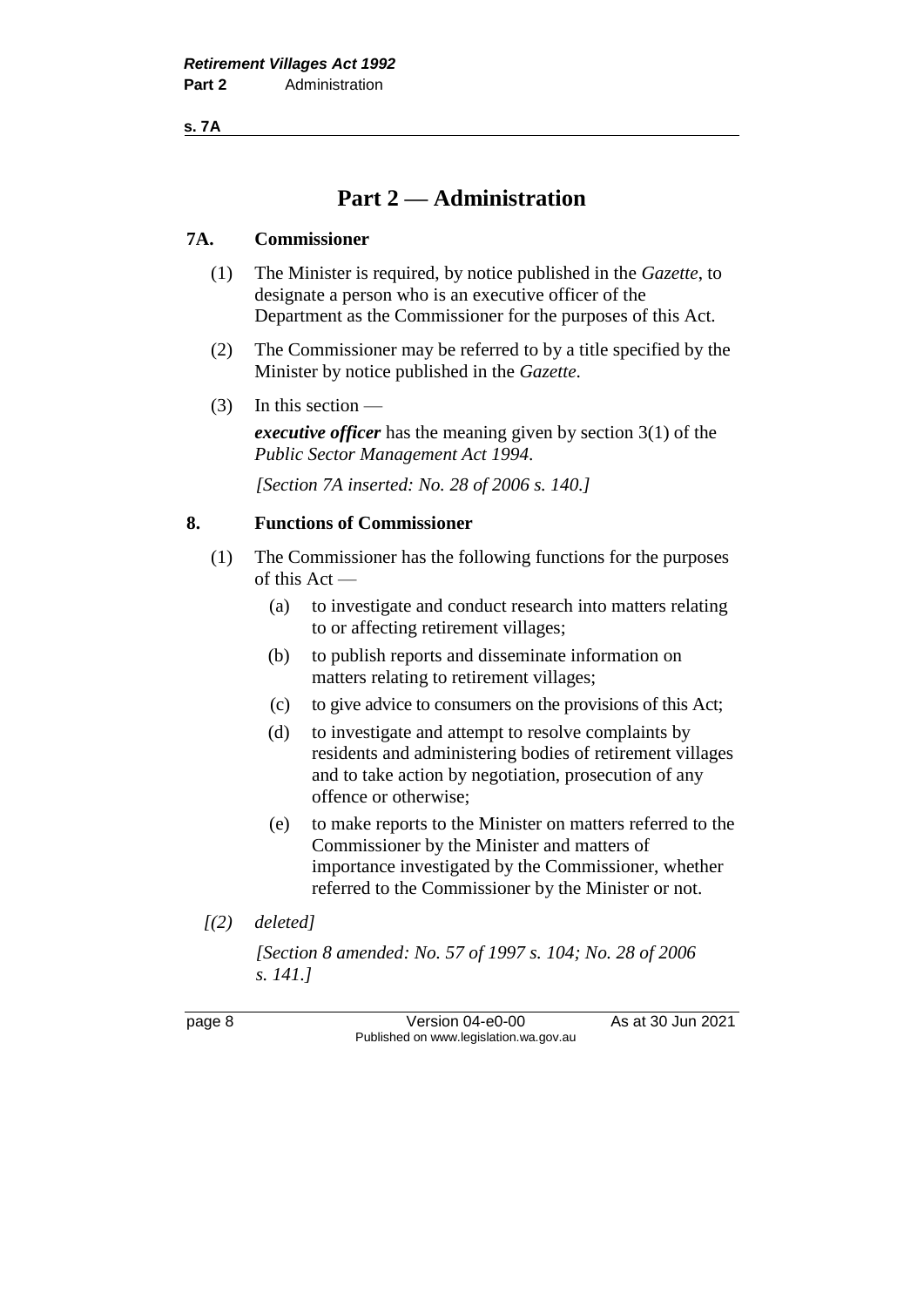### **9. Commissioner may institute or defend proceedings for party**

- (1) If a resident of a retirement village has made a complaint to the Commissioner and the Commissioner —
	- (a) after investigating the complaint, is satisfied that the resident may have a right to institute or defend proceedings under this Act; and
	- (b) is of the opinion that it is in the public interest that the Commissioner should institute, defend or assume the conduct of those proceedings on behalf of the resident,

the Commissioner may institute, defend or assume the conduct of those proceedings.

- (2) The Commissioner shall not institute, defend, or assume the conduct of, any proceedings under subsection (1) on behalf of a resident without first obtaining the written consent of the resident which once given shall be irrevocable except with the consent of the Commissioner.
- (3) In relation to any proceedings referred to in subsection (1) the following provisions apply —
	- (a) the Commissioner shall, on behalf of the resident of the retirement village, have in all respects the same rights in, and control over, the proceedings, including the right to settle any action or part of any action, as the resident would have had in the conduct of those proceedings; and
	- (b) the Commissioner may, without consulting or seeking the consent of the resident, conduct the proceedings in such manner as the Commissioner thinks appropriate and proper; and
	- (c) in the case of proceedings already commenced by or against the resident, the State Administrative Tribunal or the court hearing the proceedings shall, on the application of the Commissioner, order that the Commissioner be substituted for the resident as a party to the proceedings, and may make such other orders or

As at 30 Jun 2021 Version 04-e0-00 Page 9 Published on www.legislation.wa.gov.au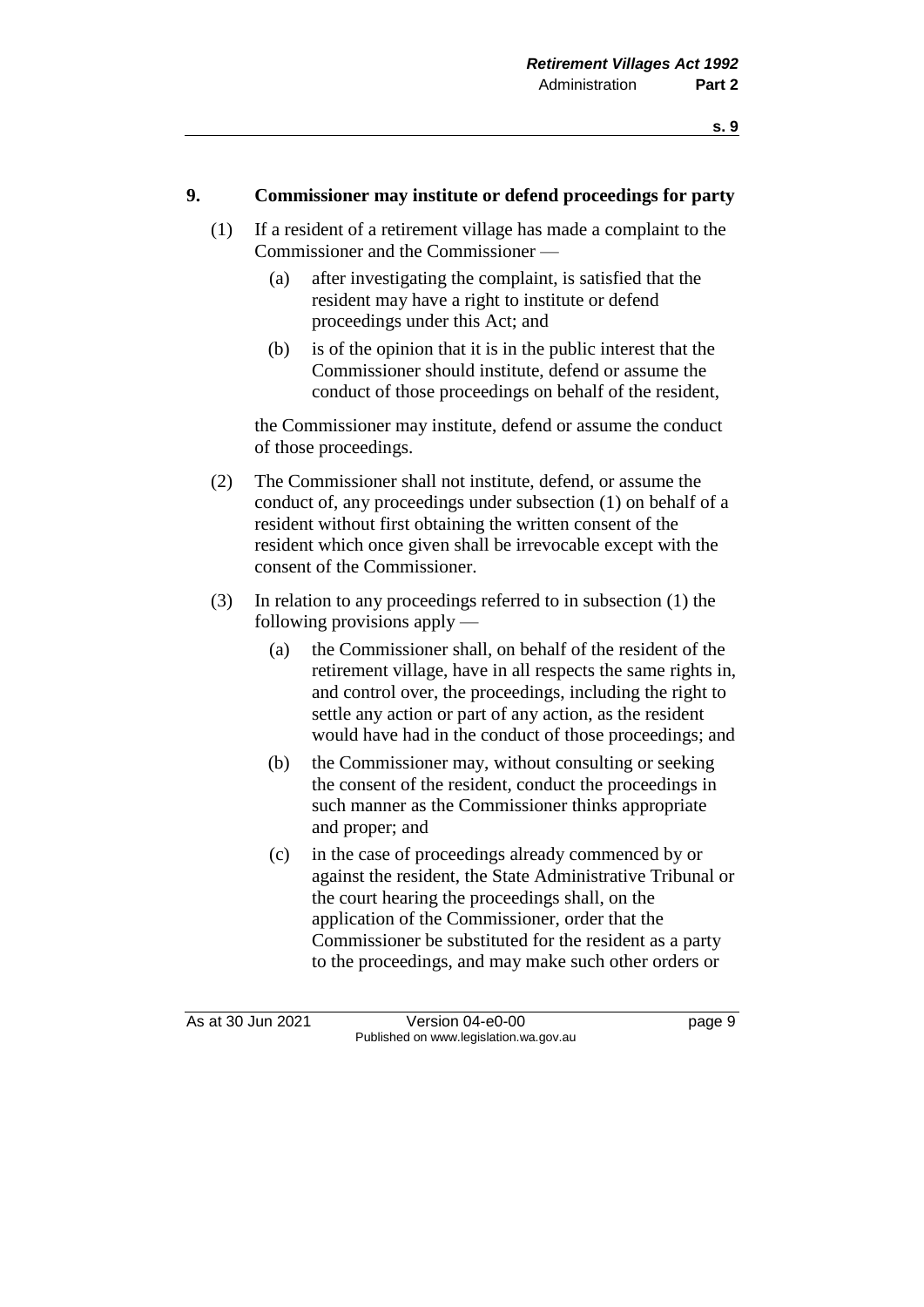give such other directions in that behalf as the State Administrative Tribunal or the court thinks fit; and

- (d) any moneys (excluding costs) recovered by the Commissioner shall belong and be paid to the resident without deduction and any amount awarded against the resident shall be paid by and recoverable from the resident, but in all cases the costs of the proceedings shall be borne by or paid to and retained by the Commissioner as the case may require; and
- (e) if any party to the proceedings alleges another cause of action, or if the resident on whose behalf the proceedings are being defended has another cause of action, the State Administrative Tribunal or the court hearing the proceedings may, on the application of the Commissioner, order that the proceedings for the other cause of action be heard separately and that the party or the resident as the case may require be a party to those proceedings in his or her own right and may make such other orders or give such other directions in that behalf as the State Administrative Tribunal or the court thinks fit.
- (4) In any proceedings referred to in subsection (1), a document purporting to be signed by the Commissioner stating in respect of the proceedings that the Commissioner is satisfied that the resident may have a right to institute or defend proceedings under this Act and that it is in the public interest to institute, defend, or assume the conduct of, the proceedings, as the case may be, on behalf of the resident of the retirement village shall, in the absence of proof to the contrary, be accepted as proof that the Commissioner instituted, defended, or assumed the conduct of, the proceedings, as the case may be, in accordance with that subsection.
- (5) In any proceedings referred to in subsection (1) a document purporting to be the consent of the resident of the retirement village to the Commissioner instituting, defending, or assuming

page 10 Version 04-e0-00 As at 30 Jun 2021 Published on www.legislation.wa.gov.au

**s. 9**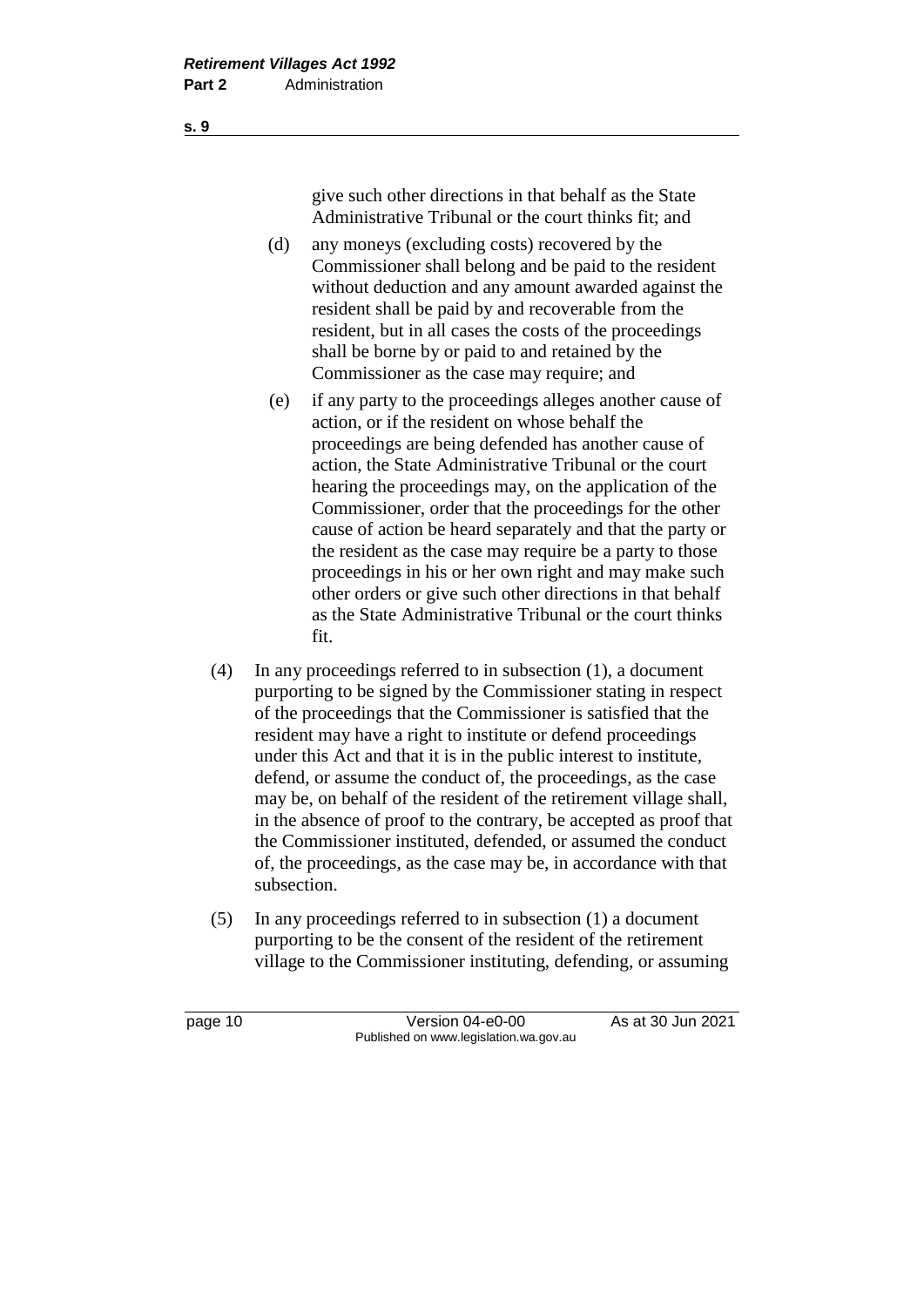the conduct of, the proceedings, as the case may be, shall, in the absence of proof to the contrary, be accepted as proof of that consent.

- (6) Notwithstanding anything in this section, if the State Administrative Tribunal or the court hearing the proceedings is satisfied whether on application by the resident or otherwise that any proceedings taken by the Commissioner under this section in the name of a resident are not in the interests of the resident the State Administrative Tribunal or the court, as the case may be, shall order that the proceedings shall be —
	- (a) discontinued; or
	- (b) continued so as not to affect the interests of the resident and only in accordance with such directions including directions as to costs, as the State Administrative Tribunal or court, as the case requires, thinks just.
- (7) Any costs recovered by the Commissioner under subsection (3)(d) shall be credited to the Consolidated Account.
- (8) In this section *resident* includes a prospective resident or former resident.

*[Section 9 amended: No. 6 of 1993 s. 11; No. 49 of 1996 s. 64; No. 55 of 2004 s. 1044; No. 77 of 2006 s. 4.]*

### **10. Delegation by Commissioner**

The Commissioner may by notice published in the *Gazette* delegate any of his or her functions under this Act (other than this power of delegation) to the holder of any specified office in the public service of the State or to any specified officer of an agency or instrumentality of the Crown.

### **11. Protection of officers**

 $(1)$  In this section —

*statutory manager* means a person appointed under section 75B and includes an agent of, or a person employed or engaged by, a

As at 30 Jun 2021 Version 04-e0-00 page 11 Published on www.legislation.wa.gov.au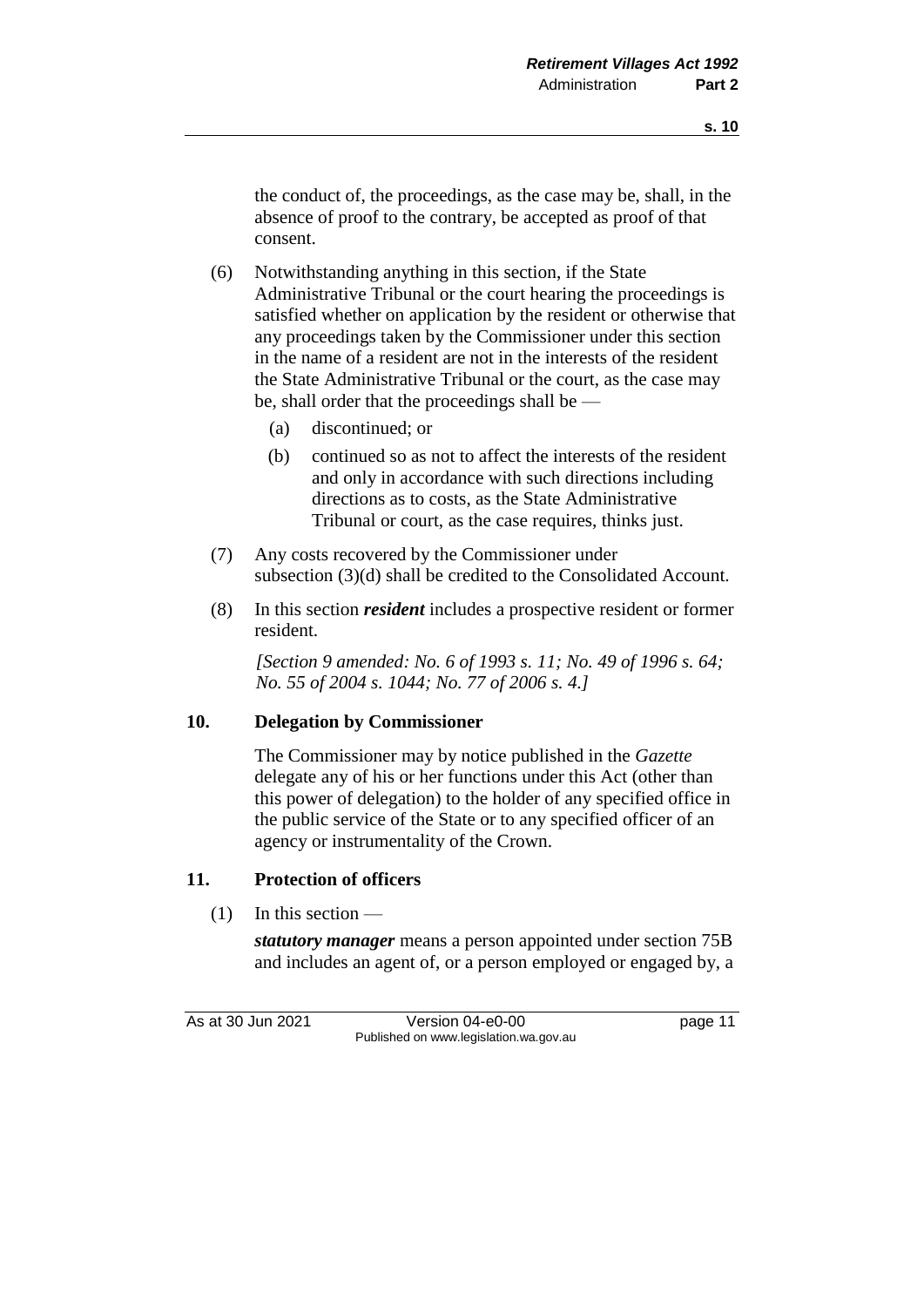**s. 11A**

statutory manager who is assisting the statutory manager in the performance of the functions of the statutory manager under this Act.

- (2) No liability attaches to the Commissioner or any delegate of the Commissioner, or any officer of the Department or a statutory manager for any act or omission by the Commissioner, the delegate, the officer or the statutory manager that occurred in good faith and in the performance or discharge or purported performance or discharge of the functions of the Commissioner, the Department or the statutory manager under this Act but, except as stated in subsection (3), nothing in this section shall relieve the Crown of any liability that it might have for the actions of such persons but for this section.
- (3) The Crown is relieved of any liability that it might otherwise have had for any act or omission, as described in subsection (2), by a statutory manager.

*[Section 11 amended: No. 36 of 2012 s. 6.]*

### **11A. Information officially obtained to be confidential**

- (1) A person who misuses information obtained by reason of any function that person has, or at any time had, in the administration of this Act commits an offence. Penalty: \$20 000.
- (2) A person misuses information if it is, directly or indirectly, recorded, used, or disclosed to another person, other than —
	- (a) in the course of duty; or
	- (b) under this Act; or
	- (c) for the purposes of the investigation of any suspected offence or the conduct of proceedings against any person for an offence; or
	- (d) in a manner that could not reasonably be expected to lead to the identification of any person to whom the information refers; or

page 12 Version 04-e0-00 As at 30 Jun 2021 Published on www.legislation.wa.gov.au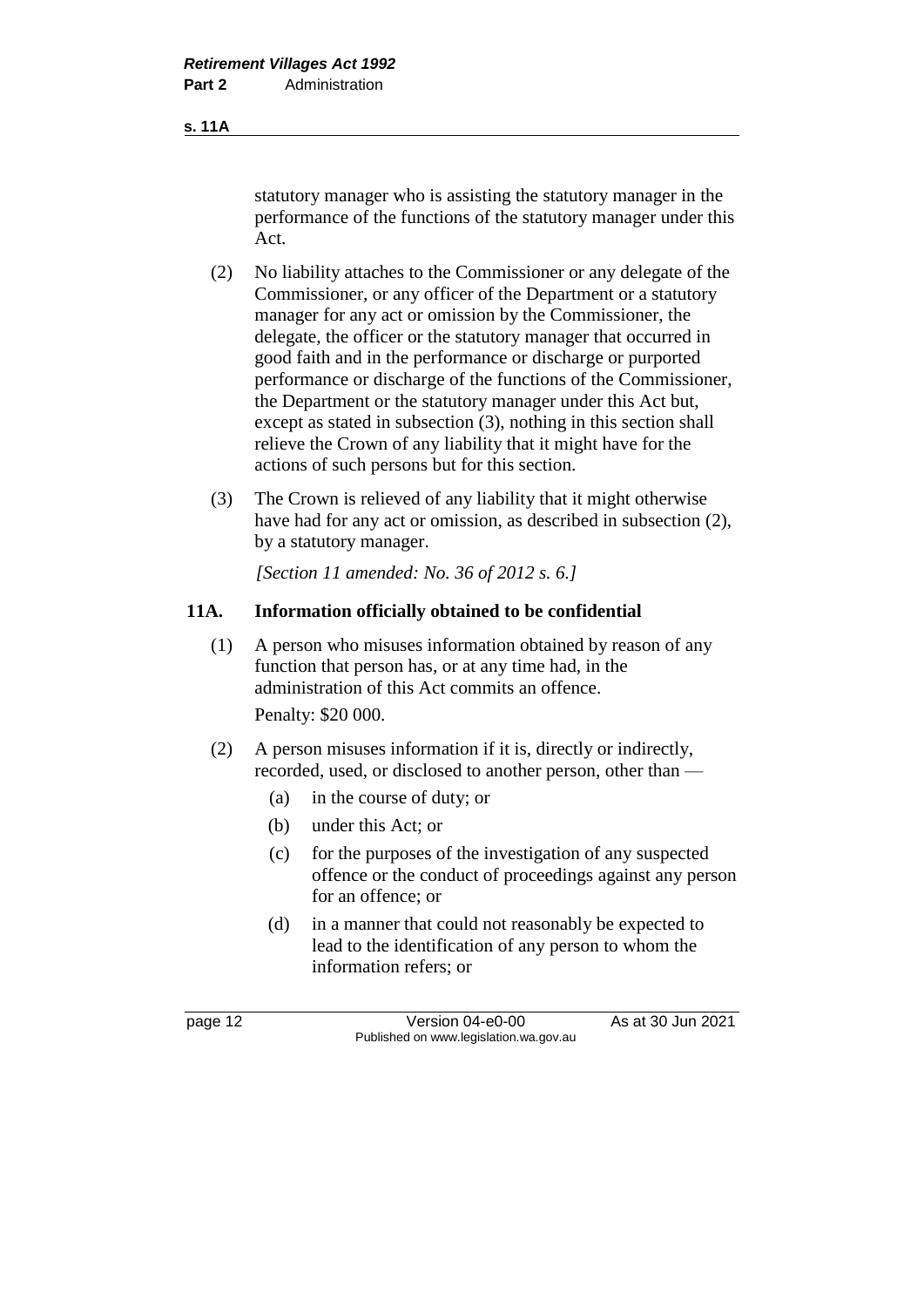- (e) with the consent of the person to whom the information relates, or each of them if there is more than one.
- (3) In this section —

*information* means information concerning the affairs of a person.

*[Section 11A inserted: No. 28 of 2006 s. 142.]*

### **11B. Powers of investigation**

The *Fair Trading Act 2010* section 61 and Part 6 of that Act apply to this Act.

*[Section 11B inserted: No. 58 of 2010 s. 190.]*

### **12. Annual report**

- (1) As soon as practicable after 30 June, but on or before 31 December, in each year, the Commissioner shall prepare and forward to the Minister a report on the operation of this Act during that year.
- (2) The Minister shall lay the report or cause it to be laid before both Houses of Parliament as soon as practicable after receiving the report.

As at 30 Jun 2021 Version 04-e0-00 Page 13 Published on www.legislation.wa.gov.au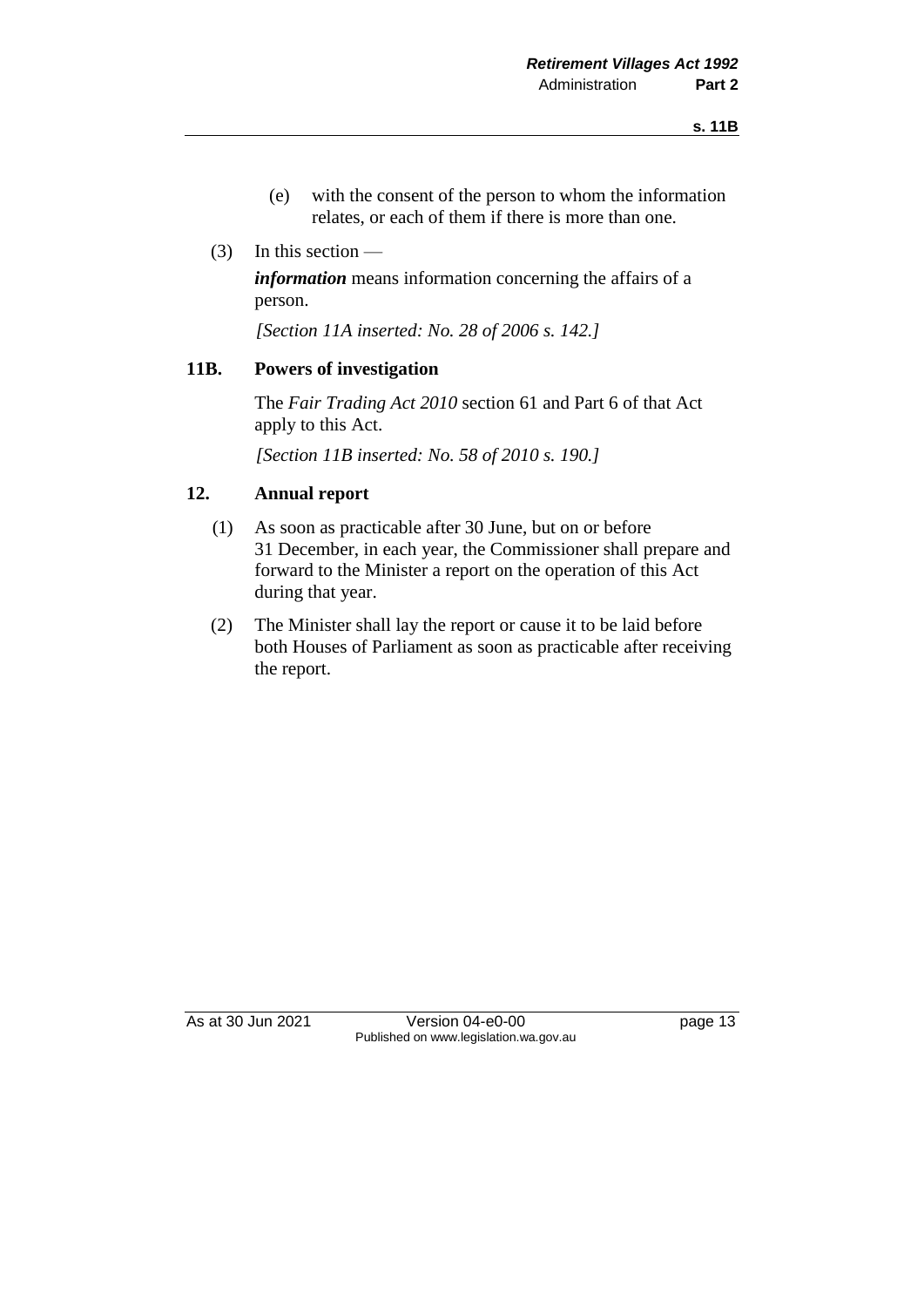## **Part 3 — Rights and obligations of residents, owners and administering bodies**

### **13. Residence contract**

- (1) A residence contract shall be in writing.
- (2) At least 10 working days before a person enters into a residence contract, the owner shall cause to be given to that person —
	- (a) a statement in the prescribed form completed and signed by the owner containing the information required by the regulations; and
	- (b) a notice in the prescribed form of the person's rights under this section and section 14; and
	- (c) a copy of the residence rules; and
	- (d) a copy of any applicable code; and
	- (e) any other prescribed documents.

Penalty: \$20 000.

(3) Where the owner is not an administering body, the administering body shall, upon written application by the owner, provide that owner with such information and documents in the possession of the administering body as will enable the owner to comply with subsection (2).

Penalty: \$20 000.

- (4A) A person must not demand or receive any fee or charge for any information or document given under subsection (2) or (3). Penalty: a fine of \$5 000.
	- (4) Where a person enters into a residence contract, the contract will be taken to include a warranty on the part of the owner of the correctness of the information contained in the statement given under subsection (2)(a) (subject to any written alteration to the statement made by the owner with the consent of the prospective resident on or before the signing of the residence

page 14 Version 04-e0-00 As at 30 Jun 2021 Published on www.legislation.wa.gov.au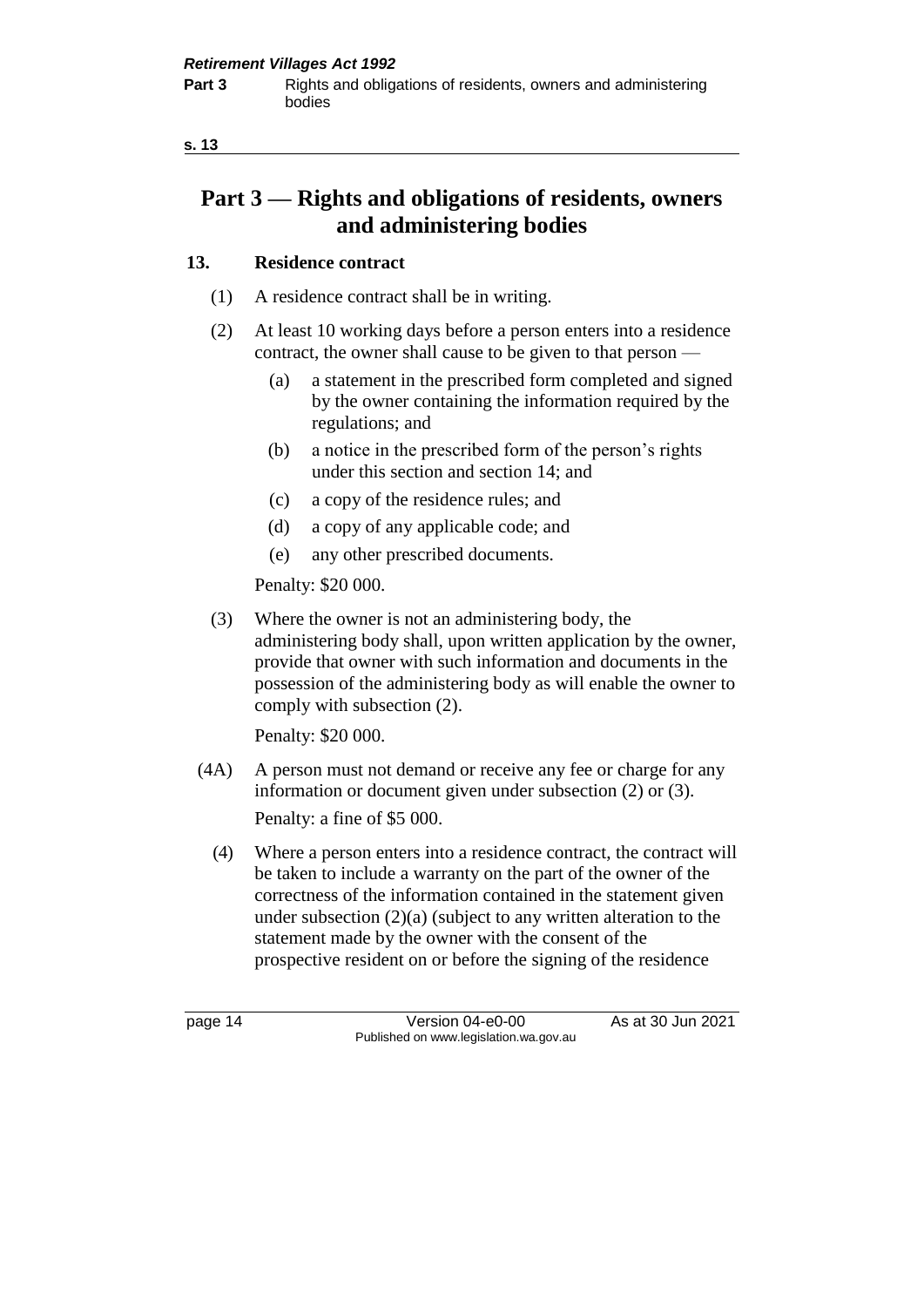contract by the owner), and that warranty prevails over any inconsistent contractual term.

- (5) A person, including an owner, shall not, without the approval of the Commissioner —
	- (a) make a representation to a person that is inconsistent with information contained in a statement given to that person under subsection (2)(a);
	- (b) give to a person a statement under subsection  $(2)(a)$  that contains information that is inconsistent with a representation made by the owner to that person.

Penalty: \$20 000.

- (6) In any proceedings taken for an offence against subsection (5) it is a defence for the accused to prove —
	- (a) being an owner, that any representation was made without the consent or knowledge of the owner;
	- (b) being a person other than an owner, that the representation was to his or her belief a true representation;
	- (c) in any case, that the consent of the Commissioner was given in relation to the representation.
- (7) In this section *owner* means owner of the residential premises to which the residence contract relates.

*[Section 13 amended: No. 36 of 2012 s. 7.]*

### **14A. Residence contracts to comply with prescribed requirements**

- (1) The regulations may provide for provisions or matters that must be included, or provisions or matters that must not be included, in residence contracts or in residence contracts of a specified kind.
- (2) A person must not enter into a residence contract with a prospective resident unless the residence contract, otherwise than because of the operation of subsection (3) or (4), complies with any regulations made for the purposes of subsection (1).

As at 30 Jun 2021 Version 04-e0-00 page 15 Published on www.legislation.wa.gov.au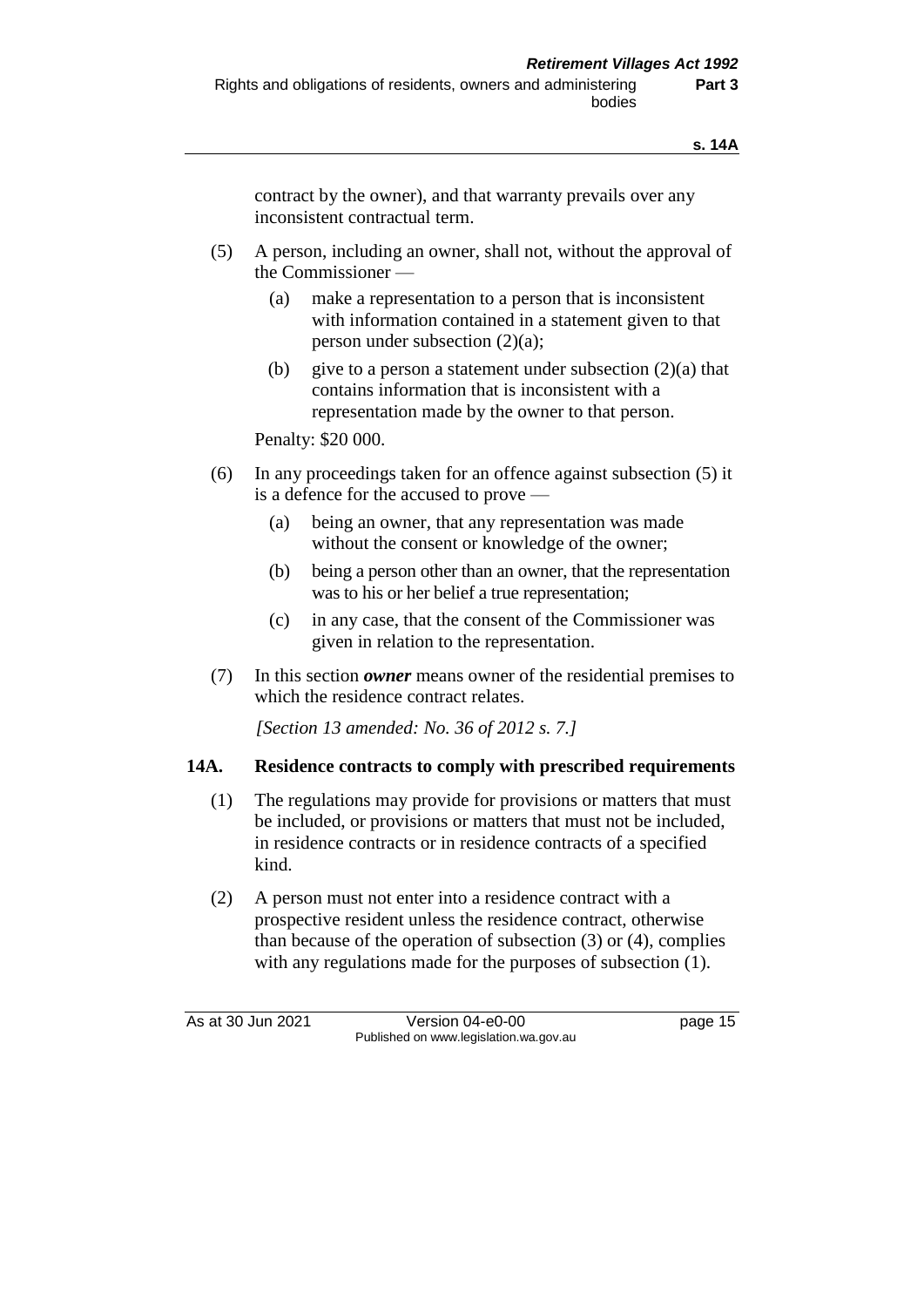```
s. 14
```
Penalty: a fine of \$20 000.

- (3) If regulations made for the purposes of subsection (1) provide that residence contracts or residence contracts of a specified kind must contain a provision in the terms specified in those regulations, a residence contract to which those regulations apply that does not include a provision in the specified terms is to be taken to include that provision.
- (4) If regulations made for the purposes of subsection (1) provide that any provision or matter must not be included in residence contracts or residence contracts of a specified kind, a residence contract to which those regulations apply that includes any provision or matter contrary to those regulations is void to the extent of the provision or matter.
- (5) The regulations may provide that section 6(2) does not have effect in relation to any specified regulations, or any specified provisions of regulations, made for the purposes of subsection  $(1)$ .

*[Section 14A inserted: No. 36 of 2012 s. 8.]*

### **14. Cooling-off period**

- (1) Subject to subsection (2) and section 75, a prospective resident is entitled to rescind a residence contract entered into by that person —
	- (a) at any time within 7 working days after the date of the contract; or
	- (b) if section 13(2) is not complied with at any time before the expiration of 17 working days after the date on which the documents required under that section are given to the prospective resident.
- (2) A person is not entitled to rescind a residence contract under this section after entering into occupation of residential premises in a retirement village under the residence contract.

*[Section 14 amended: No. 36 of 2012 s. 9.]*

page 16 **Version 04-e0-00** As at 30 Jun 2021 Published on www.legislation.wa.gov.au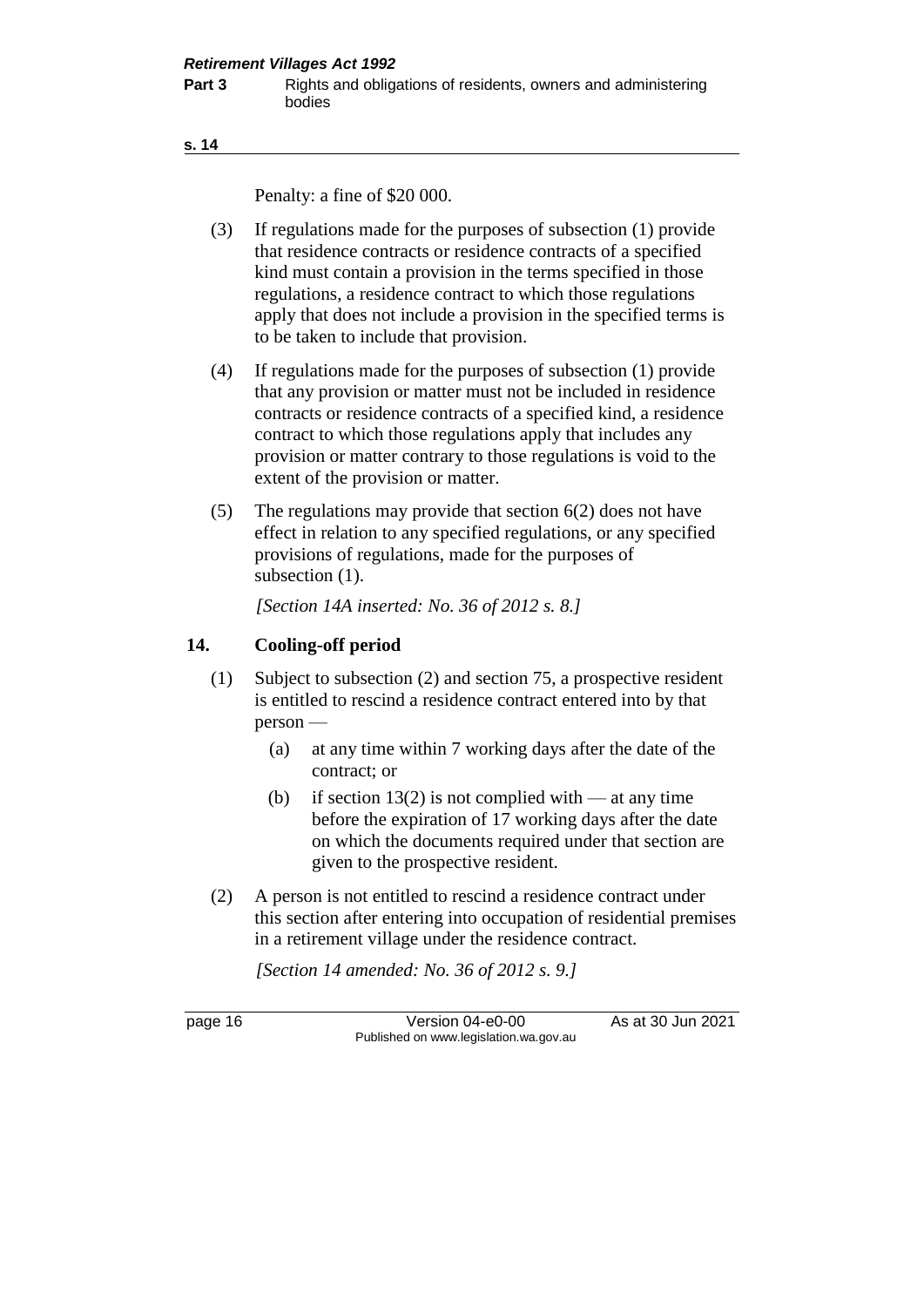### **15. Owner to deliver memorial**

- (1) A person or association of persons whether incorporated or not shall not use land for a retirement village unless the land is under the operation of the *Transfer of Land Act 1893*. Penalty: \$20 000.
- (2) A breach of subsection (1) shall not be pleaded in bar to any claim for the repayment of a premium or any moneys under a contract of sale relating to any interest in the land.
- (3) Subject to subsection (6), where land is, or is proposed to be, used for the purposes of a retirement village, a memorial in the form approved by the Registrar of Titles containing such information as is prescribed shall be lodged with the Registrar of Titles.
- (4) The owner of retirement village land shall cause a memorial referred to in subsection (3) to be lodged with the Registrar of Titles —
	- (a) if the retirement village was established or if the plan and specifications of the retirement village were approved under the *Local Government (Miscellaneous Provisions) Act 1960* before the commencement of this section and paragraph (b) does not apply — within 3 months after the commencement of this section; and
	- (b) in any other case before entering into a contract which creates or gives rise to a right to occupy residential premises in the retirement village or inviting other persons to make applications, offers or proposals to enter into such a contract.

Penalty: \$20 000.

- (5) Before a memorial is lodged under subsection (3) the owner  $must -$ 
	- (a) notify each person who holds a mortgage, charge or encumbrance over the land; and
	- (b) if the memorial relates to a retirement village established, or for which the plan and specifications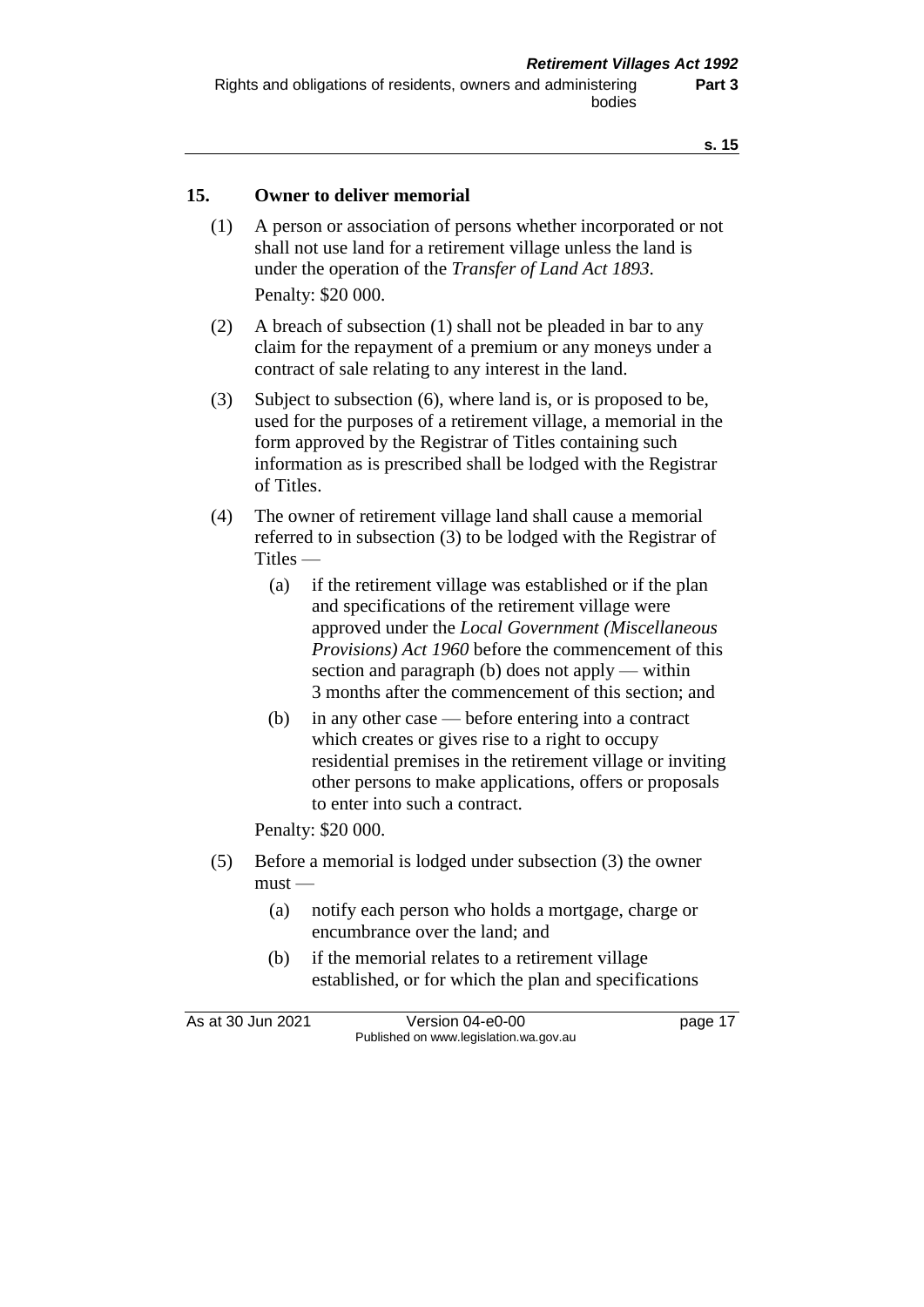**Part 3** Rights and obligations of residents, owners and administering bodies

were approved under the *Local Government (Miscellaneous Provisions) Act 1960*, or for which a building permit was granted under the *Building Act 2011*, after the commencement of this section, obtain the consent of each such person to the registration of the memorial.

Penalty: \$5 000.

- (6) A resident who has an interest in land in a retirement village either as a tenant in common or as an owner of a lot under the *Community Titles Act 2018* or the *Strata Titles Act 1985* is not required to lodge a memorial under subsection (3) so long as —
	- (a) the interest of the resident is related only to the place in the retirement village occupied by the resident; and
	- (b) the interest of the resident is not offered as security or the resident does not enter into a contract for the sale of that interest.
- (7) On receiving a memorial under subsection (3) and payment of the fee prescribed under the *Transfer of Land Act 1893*, the Registrar of Titles shall register that memorial and endorse the Register within the meaning of that Act and, where appropriate, the relevant plan, to that effect in relation to the land to which the memorial relates.
- (8) If there is produced to the Registrar of Titles documents, if any, prescribed for the purposes of this subsection and the Registrar of Titles is satisfied that no part of the land to which a memorial relates is still used, or proposed to be used, as a retirement village the Registrar of Titles shall, upon application for cancellation of the memorial and payment of the fee prescribed under the *Transfer of Land Act 1893*, cancel the registration of the memorial and accordingly endorse the Register within the meaning of that Act and, if necessary, relevant plan, to that effect in relation to the land concerned.

*[Section 15 amended: No. 14 of 1996 s. 4; No. 81 of 1996 s. 153(1); No. 24 of 2011 s. 171; No. 32 of 2018 s. 239.]*

page 18 **Version 04-e0-00** As at 30 Jun 2021 Published on www.legislation.wa.gov.au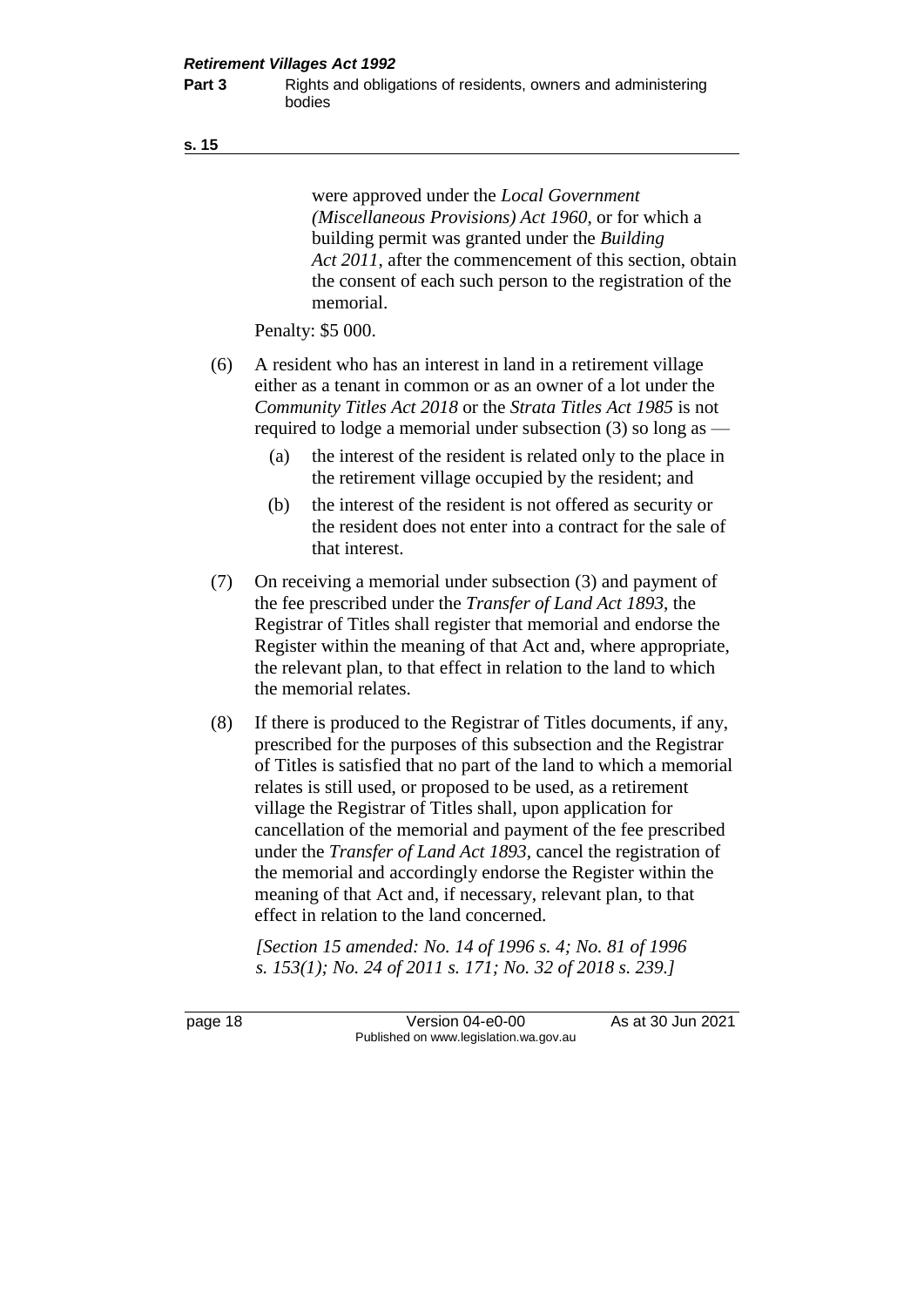### **16. Occupation right not to be created unless memorial is lodged**

(1) A person shall not invite other persons to make applications, offers or proposals to enter into a contract, which has or would have the effect of creating or giving rise to a right to occupy residential premises in a retirement village in respect of which a memorial is required to be lodged under section 15 and has not been so lodged.

Penalty: \$20 000.

(2) An owner shall not enter into a contract which has or would have the effect of creating or giving rise to a right to occupy residential premises in a retirement village in respect of which a memorial is required to be lodged under section 15 and has not been so lodged.

Penalty: \$20 000.

(3) Subject to section 75, a person who is a resident and has entered into a contract in respect of which there has been a contravention of subsection (1) or (2) may rescind the contract not later than 6 months after that person becomes aware of the contravention.

### **17. Termination of residence rights**

- (1) A contract which is entered into between a resident and an owner of land used for the purposes of a retirement village and which creates or gives rise to a right to occupy residential premises in that retirement village binds the successors in title of the owners as if the successors had also entered into the contract and the right of occupation cannot be terminated unless —
	- (a) the resident dies; or
	- (b) the residence contract is terminated by the resident in accordance with the residence contract or under this Act; or
	- (c) the resident abandons the residential premises; or

| As at 30 Jun 2021 | Version 04-e0-00                       | page 19 |
|-------------------|----------------------------------------|---------|
|                   | Published on www.legislation.wa.gov.au |         |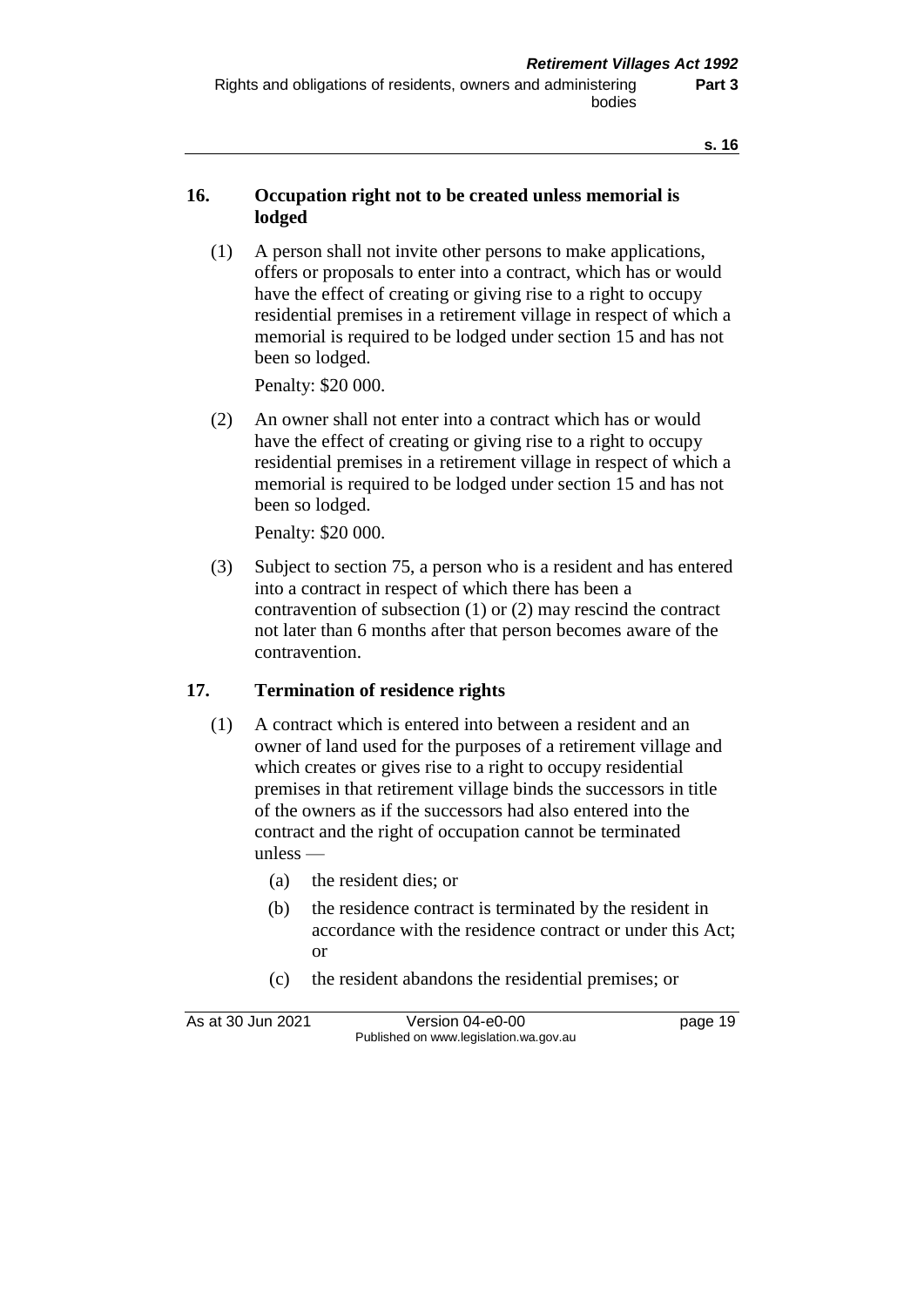| (d) | the residence contract is terminated by the State |
|-----|---------------------------------------------------|
|     | Administrative Tribunal under this Act; or        |

- (e) the holder of a mortgage, charge or other encumbrance that was in existence before the commencement of this section becomes entitled to vacant possession of the premises in pursuance of rights conferred by the mortgage, charge or other encumbrance.
- (2) Sections 57, 65 to 70, the rights of termination of residence contracts under subsection  $(1)(a)$ ,  $(b)$ ,  $(c)$  and  $(d)$  and of recovery of possession of residential premises under this Act are subject to any rights of a resident of a retirement village —
	- (a) arising because the resident is the owner of residential premises; or
	- (b) acquired under a contract between the administering body and the resident.
- (3) In this section *successor in title* includes a person who acquires any interest in or right affecting land or has a mortgage, charge or other encumbrance over land.

*[Section 17 amended: No. 55 of 2004 s. 1044.]*

### **18. Premiums**

- (1) Subject to subsection (2), a premium paid to the administering body shall be held in trust (in a bank account or invested as trust funds may be invested under Part III of the *Trustees Act 1962*) until —
	- (a) the person by or on whose behalf the premium was paid —
		- (i) enters into occupation of the residential premises; or
		- (ii) is entitled to enter into occupation of the residential premises and is no longer entitled to rescind the residence contract under section 14 because the applicable period referred to in that section has expired,

page 20 Version 04-e0-00 As at 30 Jun 2021 Published on www.legislation.wa.gov.au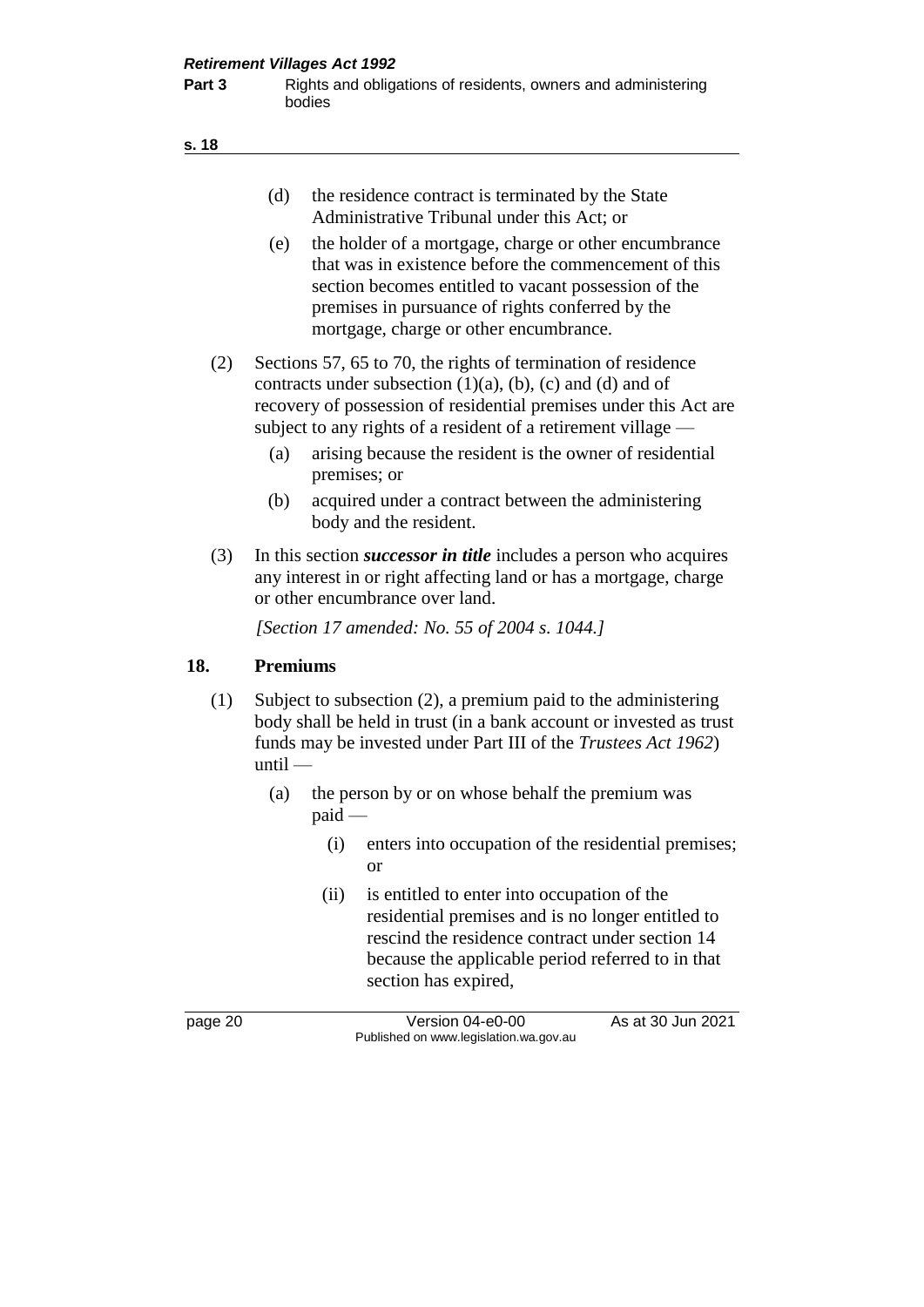whichever occurs first; or

- (b) it becomes apparent that that person will not enter into occupation of the residential premises.
- $(2A)$  If
	- (a) a premium is paid to an administering body and subsection (2) does not apply; and
	- (b) the premium is not held in trust or invested as required by subsection (1),

the administering body is guilty of an offence. Penalty: a fine of \$20 000

- (2) The Commissioner may, on the application of an administering body, grant an exemption from subsection (1) if satisfied of the administering body's capacity and willingness to provide residential premises in accordance with its obligations under the residence contracts.
- (3) An exemption may be conditional or unconditional, and if an administering body contravenes or fails to comply with a condition of an exemption the administering body is guilty of an offence. Penalty: a fine of \$5 000.
- (4) If the prospective resident does not enter into occupation of residential premises, any question affecting entitlement to or disposition of the premium shall be determined by reference to the residence contract subject to the following qualifications —
	- (a) if the prospective resident's failure to enter into occupation of residential premises is attributable to a failure on the part of the administering body to carry out contractual obligations, interest and accretions arising from investment of the premium must be paid to the prospective resident;
	- (b) in any other case, the administering body will be entitled to retain any such interest and accretions.

As at 30 Jun 2021 Version 04-e0-00 page 21 Published on www.legislation.wa.gov.au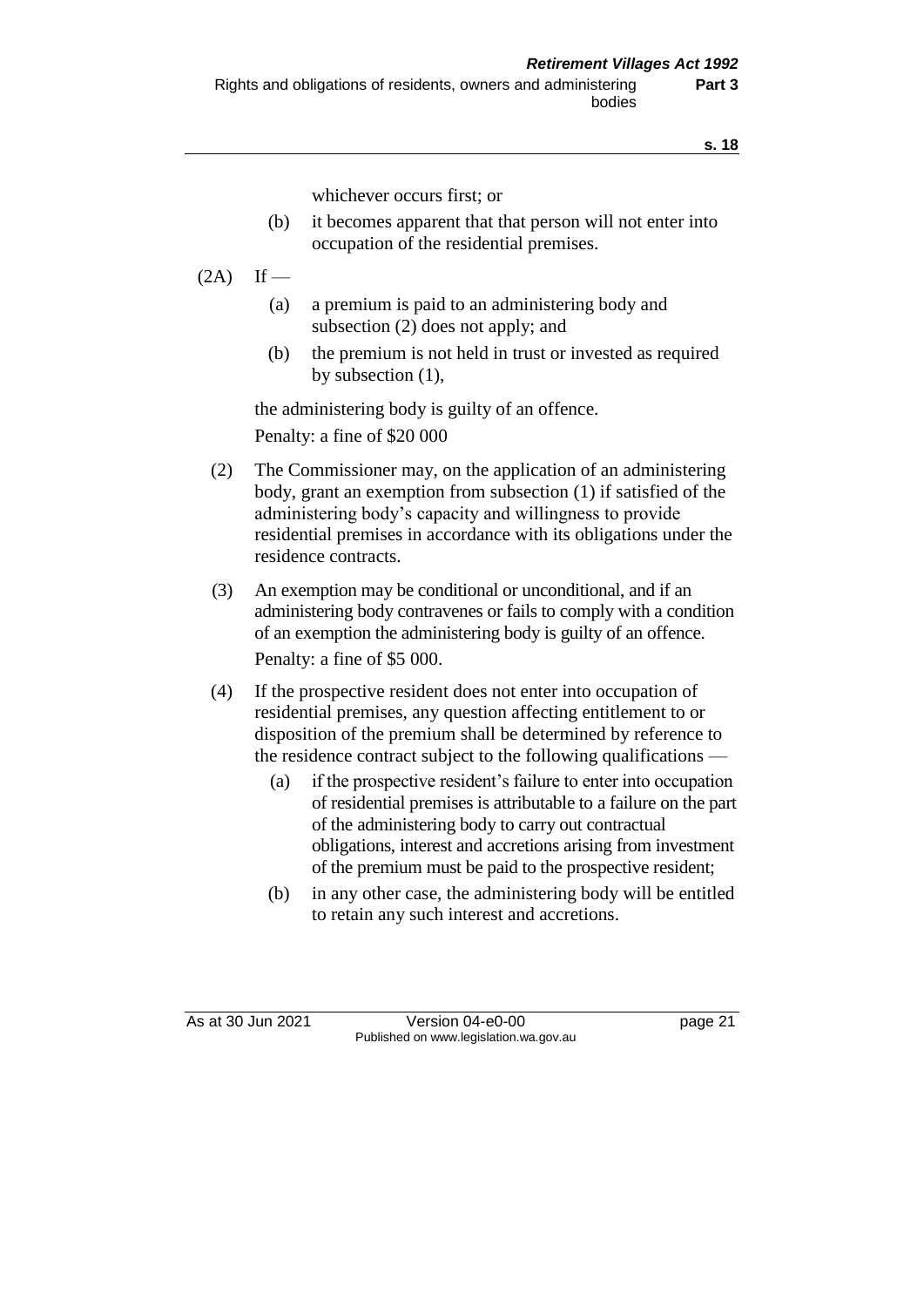- $(5)$  If
	- (a) a question affecting entitlement to or disposition of the premium is required by subsection (4) to be determined by reference to the residence contract and the administering body fails to act in accordance with that requirement; or
	- (b) interest and accretions arising from investment of the premium are required by subsection (4)(a) to be paid to the prospective resident and that interest and those accretions are not paid accordingly,

the administering body is guilty of an offence.

Penalty: a fine of \$20 000.

*[Section 18 amended: No. 1 of 1997 s. 18; No. 36 of 2012 s. 10.]*

### **19. Contractual rights of residents**

- (1) A service contract may be enforced against the administering body, for the time being, of the retirement village.
- (2) Every term relating to the provision of a service to a resident under a service contract binds a resident and each successor in title of the resident until the term is varied or cancelled by the State Administrative Tribunal under this Act.
- (3) Where a premium is paid under a contract providing that it will be repaid in whole or in part on the happening of a contingency and the contingency occurs, the sum repayable shall be paid —
	- (a) where the place formerly occupied by the resident in the retirement village is subsequently occupied by another person — within 7 days of that other person taking occupation;
	- (b) in any other case within 45 days of the day on which the resident ceases to reside at that place in the retirement village.

page 22 Version 04-e0-00 As at 30 Jun 2021 Published on www.legislation.wa.gov.au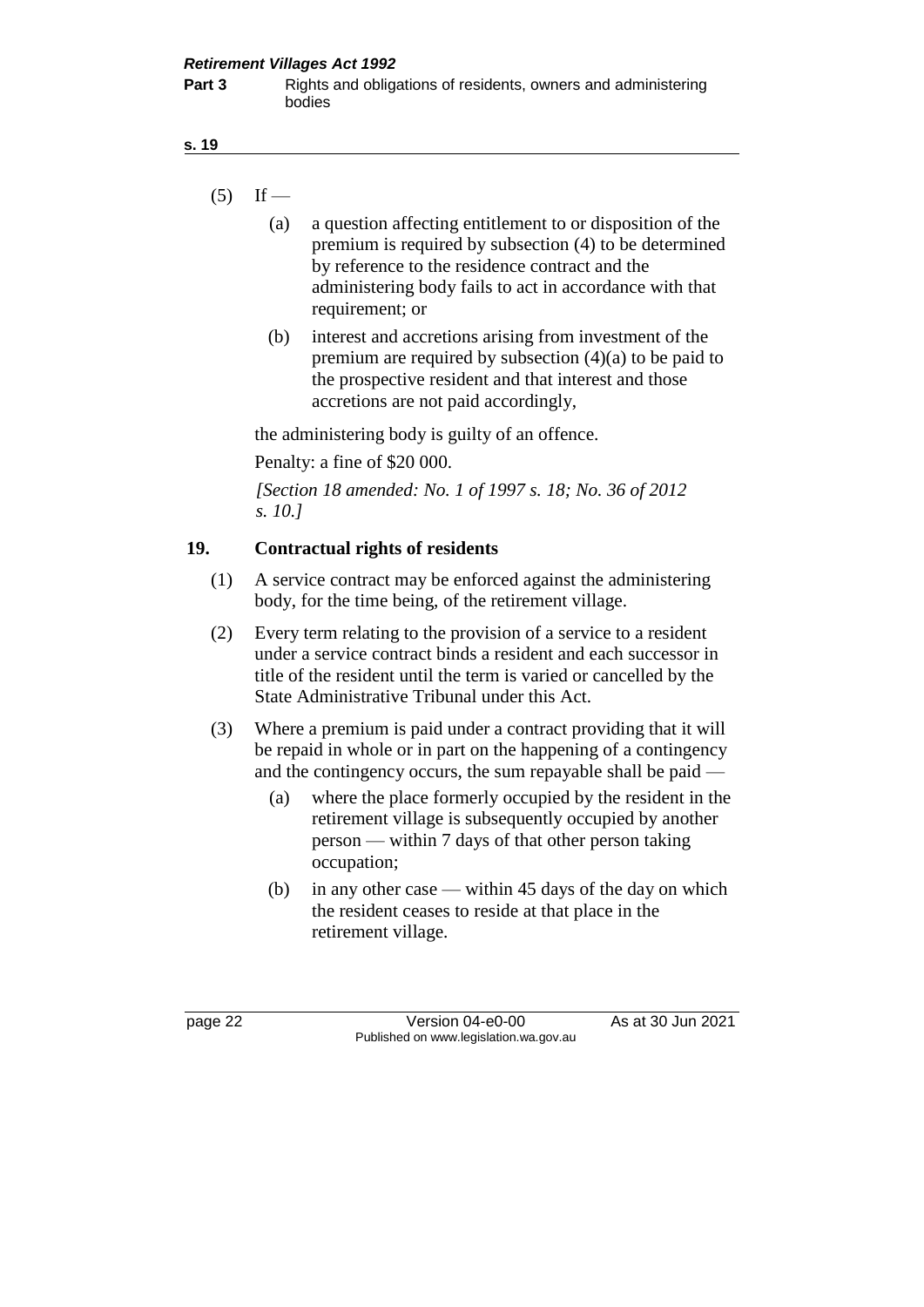| (4) | Any amount not paid within the period referred to in<br>subsection (3) may be recovered as a debt from the<br>administering body for the time being of the retirement village. |
|-----|--------------------------------------------------------------------------------------------------------------------------------------------------------------------------------|
|     |                                                                                                                                                                                |

- (5) Subsection (3) does not apply to a residence contract unless
	- (a) the residence contract has been terminated in accordance with the terms of the residence contract; and
	- (b) the resident does not have the right to appoint or nominate his or her own agent for the purpose of disposing of the resident's interest in the retirement village.
- (6) Proceedings will not lie against the owner of land in a retirement village for the enforcement of rights under subsection  $(1)$  or  $(2)$  unless —
	- (a) the owner is a party to the contract under which the premium is repayable; or
	- (b) the owner is the sole administering body of the retirement village; or
	- (c) an administering body other than the owner has failed to satisfy a judgment given for the enforcement of those rights.
- (7) In subsection (2) *service* means a service referred to in the definition of *service contract* in section 3.

*[Section 19 amended: No. 55 of 2004 s. 1044.]*

### **20. Charges**

- (1) The rights of a resident to repayment of a premium, or part of a premium, under section 19 are a charge on land in the retirement village other than —
	- (a) residential premises owned by a resident; or
	- (b) any other prescribed part of, or interest in, a retirement village.
- (2) Subsection (1) has effect whether or not the charge is registered.

As at 30 Jun 2021 Version 04-e0-00 page 23 Published on www.legislation.wa.gov.au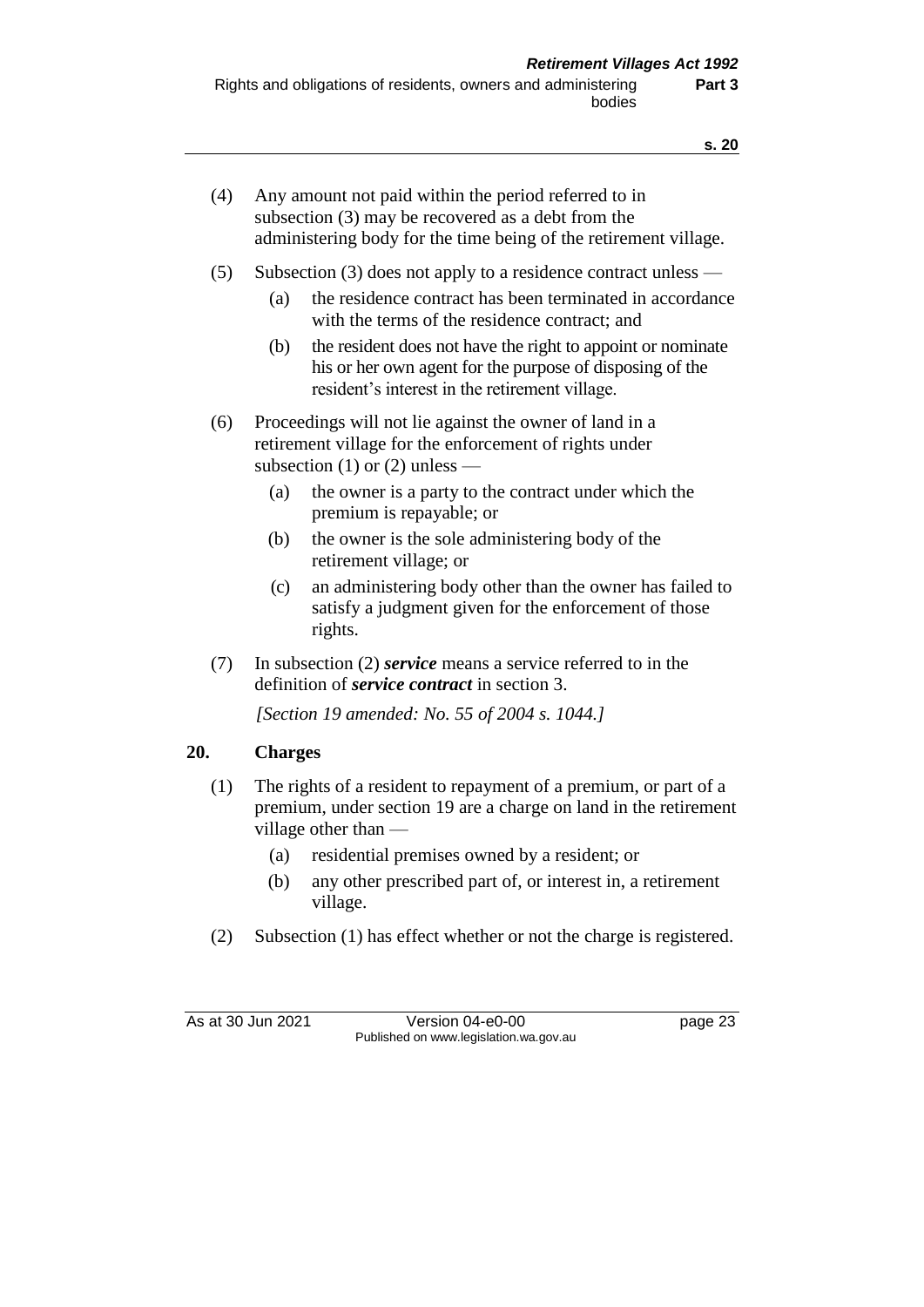- (3) If the premium or part of a premium referred to in subsection (1) is paid after the time within which a memorial in respect of the land to which the charge relates is required to be lodged under section 15, the charge is a first charge on the land to which the charge relates, and has priority over all mortgages, charges or encumbrances created or arising after the creation of the charge, or created or arising before the creation of the charge but after the day on which a memorial in respect of the relevant land is registered under section 15.
- (4) If the premium or part of a premium referred to in subsection (1) was paid before the time within which a memorial in respect of the land to which the charge relates is required to be registered under section 15, the charge on the land to which the charge relates has priority over all mortgages, charges and encumbrances created or arising in relation to that land after the day on which a memorial in respect of the relevant land is registered under section 15.
- (5) Land which is charged under this section continues to be liable to the charge despite any change in ownership, and, subject to subsection (1) and section 19(6), the charge is enforceable against any administering body for the time being of the land, whether or not that administering body has notice of the charge.
- $(6)$  The
	- (a) interests and rights mentioned in the proviso to section 68 of the *Transfer of Land Act 1893*;
	- (b) interests and rights prescribed for the purposes of this subsection,

have priority over a charge under this section.

### **21. Enforcement of charge**

(1) A resident of a retirement village in respect of which there is a charge protecting the resident's right to repayment of a premium or part of a premium may apply to the Supreme Court for an order for enforcement of the charge.

page 24 Version 04-e0-00 As at 30 Jun 2021 Published on www.legislation.wa.gov.au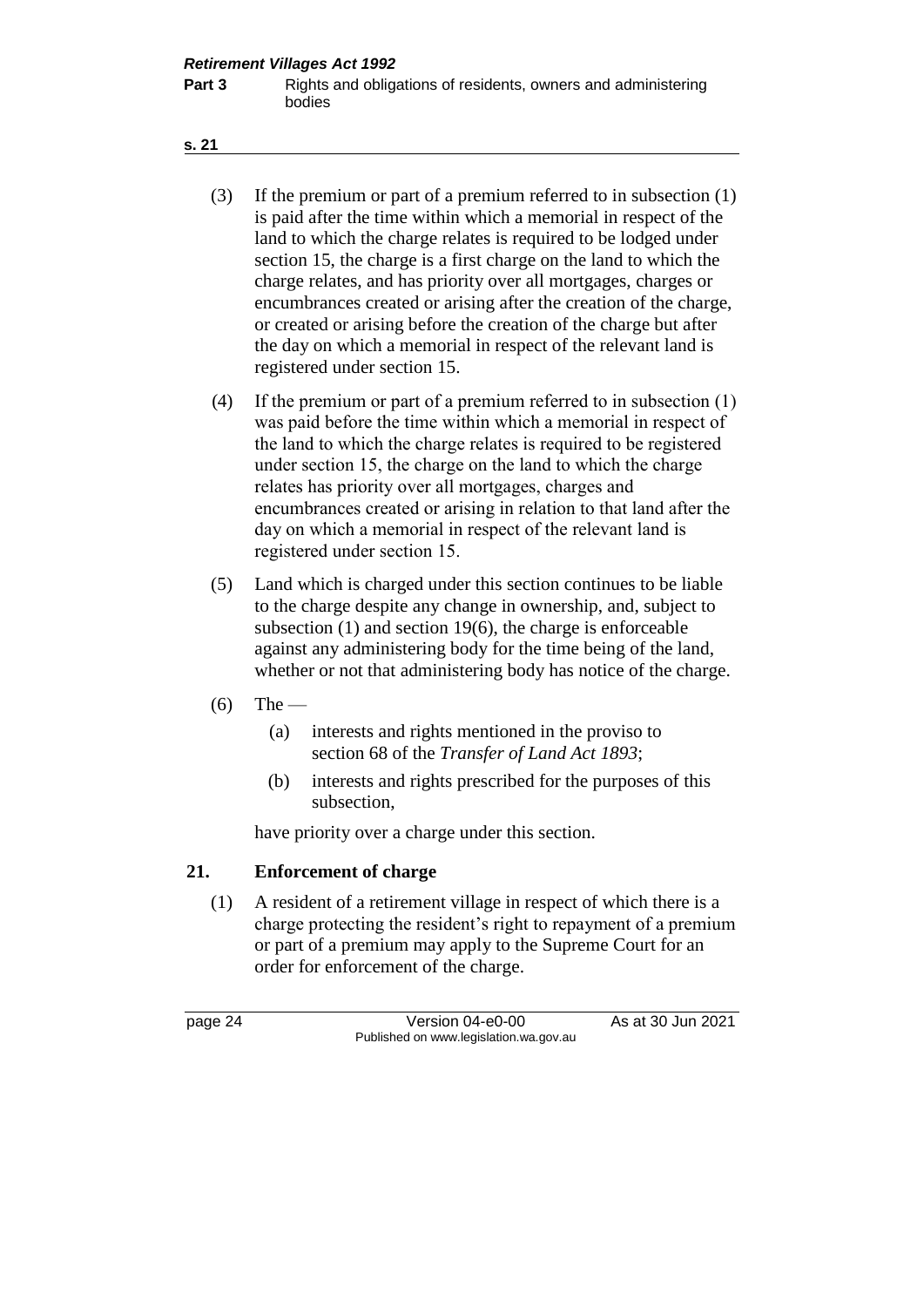- (2) On application by a resident in accordance with subsection (1) the Supreme Court may make an order for enforcement of the charge if it is satisfied that —
	- (a) the resident has brought proceedings against the administering body for the time being of the land charged for the recovery of the resident's premium or part of a premium, has obtained judgment and has attempted to execute the judgment but is unable to obtain payment of the whole of the judgment debt; and
	- (b) it is not contrary to the interests of any of the residents of the retirement village to make the order.
- (3) An order for the enforcement of a charge may provide for the following matters —
	- (a) the sale of the land charged;
	- (b) a declaration that the charge is extinguished upon the completion of the sale of the land charged;
	- (c) a determination of the amount secured by the charge;
	- (d) a determination of the entitlements of residents to payments out of the proceeds of the sale of the land charged, having regard to the amount of each resident's refundable premium or part of a premium and the proportion which it bears to the total amount of premiums or parts of premiums secured by the charge;
	- (e) the order in which the proceeds of sale are to be applied having regard to the matters set out in subsection (4).
- (4) Proceeds of sale are to be applied in the following order
	- (a) firstly, in payment of mortgages, charges and encumbrances which rank before the charge in priority unless the sale is subject to those mortgages, charges and encumbrances;
	- (b) secondly, in payments of the costs incurred in applying for and obtaining the order for enforcing the charge and in selling the land charged;

As at 30 Jun 2021 Version 04-e0-00 Page 25 Published on www.legislation.wa.gov.au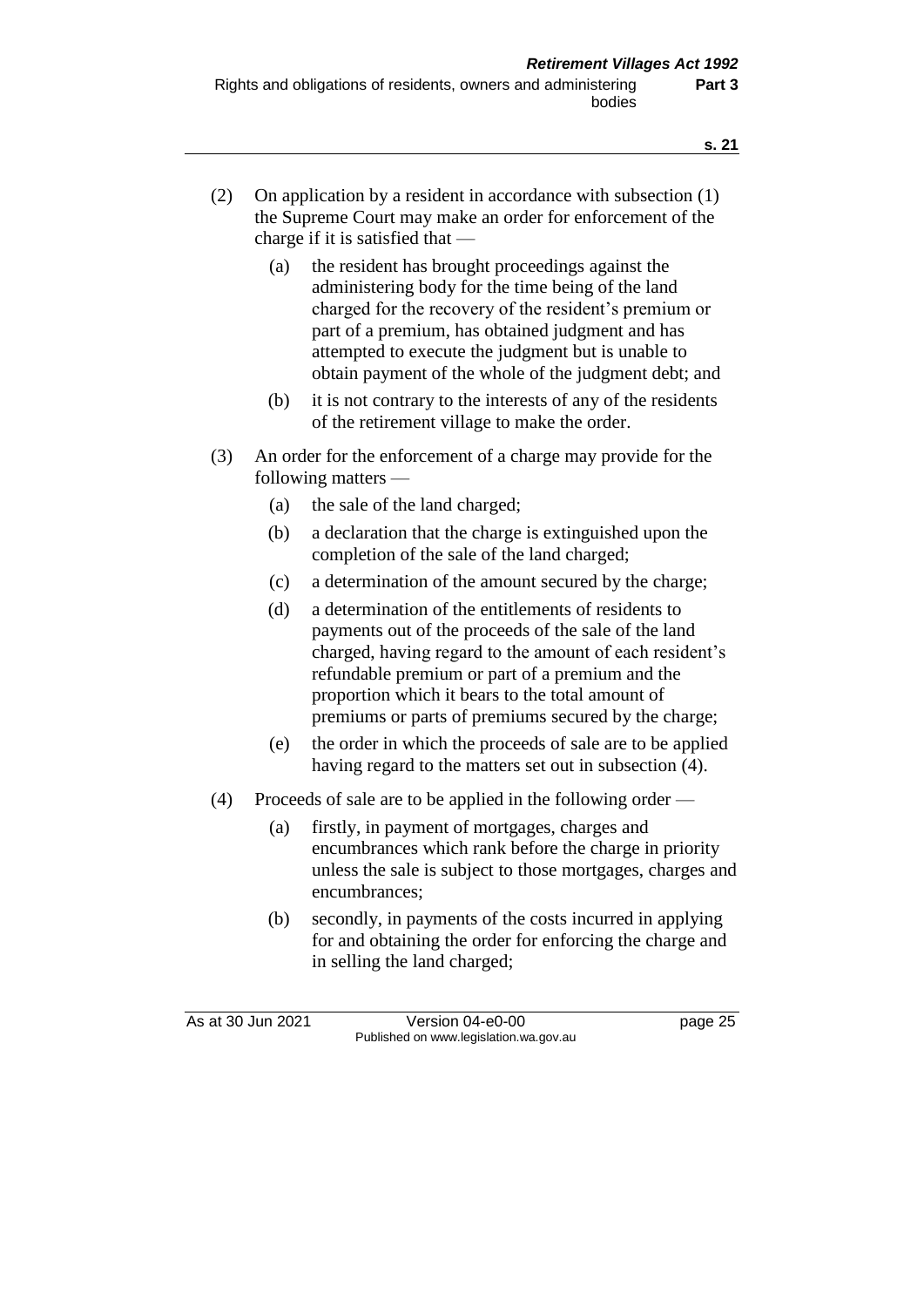- (c) thirdly, in making payments to residents;
- (d) fourthly, in payment of any mortgages, charges and encumbrances which rank after the charge in priority;
- (e) fifthly, in payments to the person who owned the land charged immediately before an order was applied for.
- (5) An order for enforcing a charge may contain such incidental and consequential provisions as the Court may decide.

### **22. Termination of retirement village scheme**

- (1) A retirement village scheme cannot be terminated without the approval of the Supreme Court while a person who has been admitted to occupation of residential premises under the scheme remains in occupation of those premises.
- (2) The Commissioner will be a party to any proceedings in which the Supreme Court's approval of the termination of a retirement village scheme is sought.
- (3) If the Supreme Court approves the termination of a retirement village scheme it may make such orders as it thinks necessary to protect the interests of existing residents.

### **23. Recurrent charges payable by former residents**

 $(1)$  In this section —

*former resident* means a former resident of a retirement village who has permanently vacated residential premises in the retirement village and who does not have an interest in the retirement village as a tenant in common or as an owner of a lot under the *Community Titles Act 2018* or the *Strata Titles Act 1985* in relation to the residential premises in the retirement village that he or she formerly occupied;

*permanently vacated*, in relation to a former resident and residential premises in a retirement village, means that —

(a) if required by the residence contract — the administering body has been given notice of the former

page 26 Version 04-e0-00 As at 30 Jun 2021 Published on www.legislation.wa.gov.au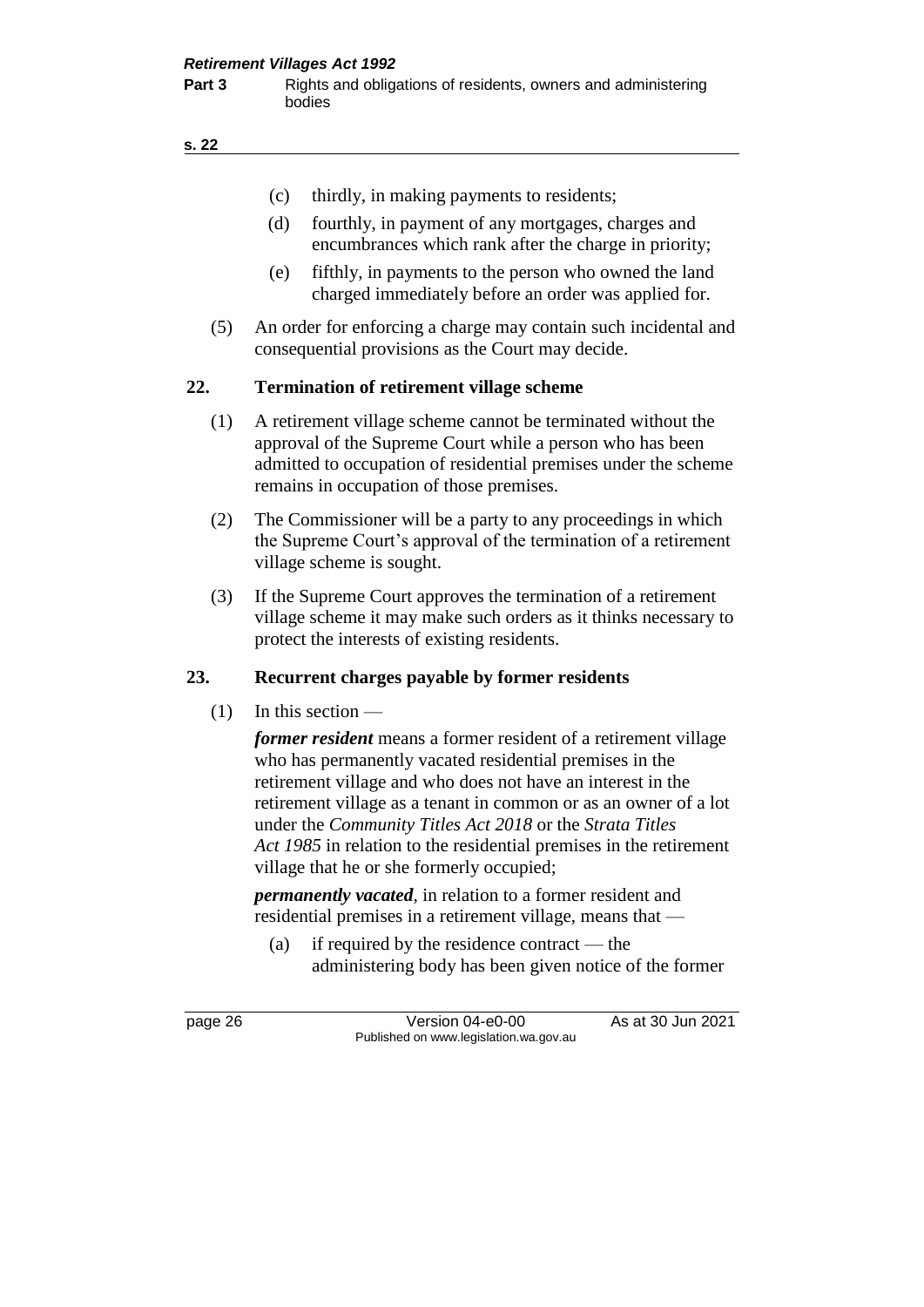resident's intention to vacate the residential premises; and

- (b) the goods and belongings of the former resident have been removed from the residential premises; and
- (c) the former resident has ceased to reside in the residential premises; and
- (d) the right to exclusively occupy the residential premises has been given up by the former resident (or, if the former resident is deceased, by the estate of the former resident) by returning the keys to the residential premises to the administering body;

*recurrent charges*, except in subsection (6), means recurrent charges —

- (a) that are payable in respect of the residential premises in a retirement village that a former resident formerly occupied; and
- (b) that arise
	- (i) after those premises have been permanently vacated by the former resident; and
	- (ii) on or after the commencement of the *Retirement Villages Amendment Act 2012* section 11.
- (2) This section applies to a former resident of residential premises in a retirement village, whether that former resident permanently vacated those premises before or after the commencement of the *Retirement Villages Amendment Act 2012* section 11.
- (3) Subject to subsection (4), a former resident's liability to pay recurrent charges —
	- (a) begins when the residential premises have been permanently vacated by the former resident; and
	- (b) ceases in accordance with the regulations.
- (4) If a former resident's residence contract provides for the former resident's liability to pay recurrent charges to cease at a time that would occur before the time provided for in regulations

As at 30 Jun 2021 Version 04-e0-00 page 27 Published on www.legislation.wa.gov.au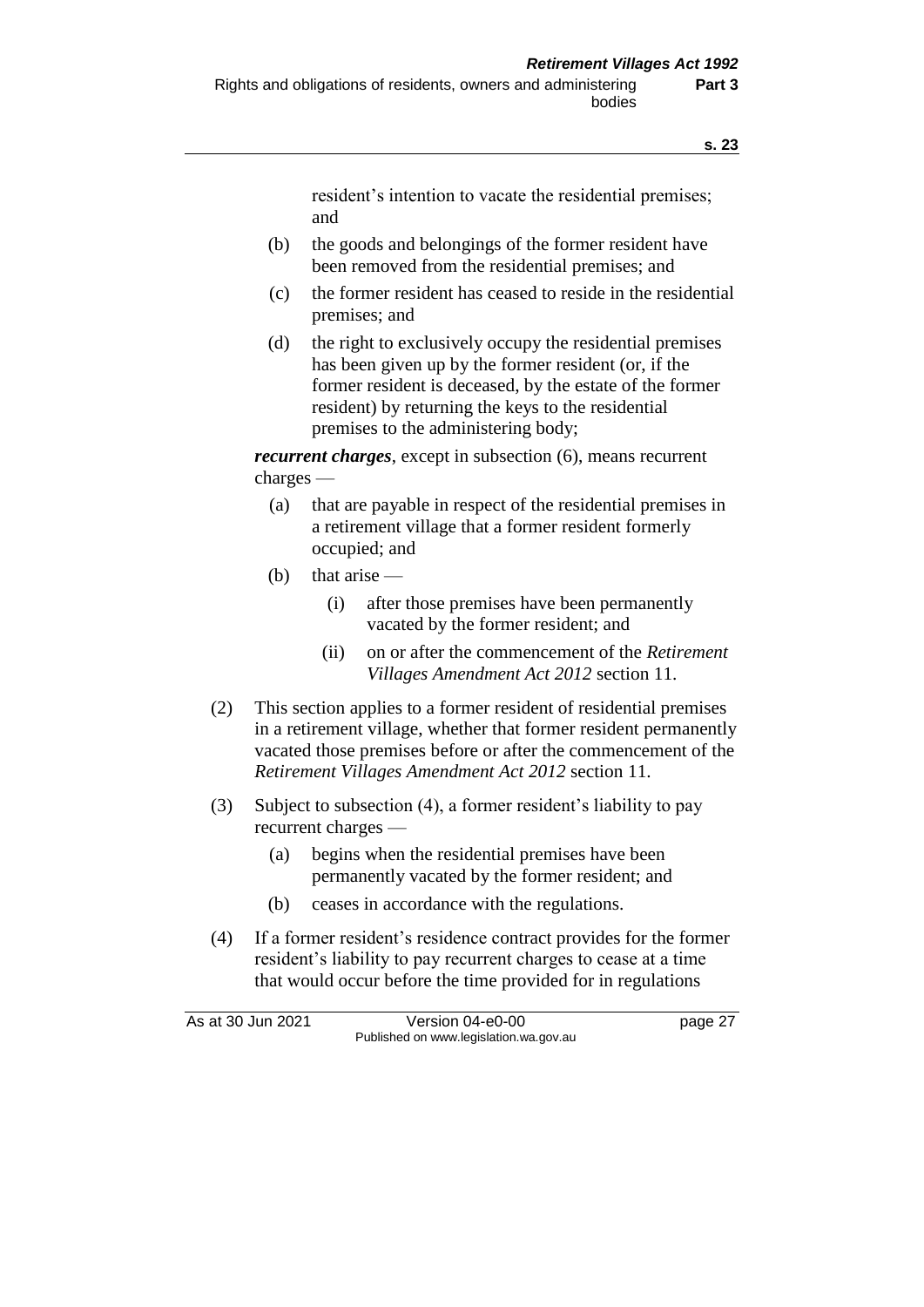made for the purposes of subsection (3)(b), that liability ceases in accordance with that contract.

- (5) The administering body of a retirement village must pay recurrent charges, at the time when a former resident would have been required to pay those charges if the former resident were still liable to pay them, that are payable in respect of the period that —
	- (a) begins when the former resident's liability to pay the recurrent charges ceases in accordance with regulations made for the purposes of subsection (3) or with the residence contract referred to in subsection (4), as the case requires; and
	- (b) ceases when a new resident of the residential premises becomes liable to pay the recurrent charges.
- (6) The administering body must not seek to recover from the residents of the retirement village, by increasing the recurrent charges payable by them or by demanding or receiving from them any additional fee or charge, any amount payable by the administering body under subsection (5).

Penalty: a fine of \$20 000.

(7) Section 6(2) does not have effect in relation to this section.

*[Section 23 inserted: No. 36 of 2012 s. 11; amended: No. 32 of 2018 s. 240.]*

### **24. Recurrent charges may be deducted from premium repayable to former resident**

(1) In this section —

*former resident* has the meaning given in section 23(1); *recurrent charges* means recurrent charges —

(a) that are payable in respect of the residential premises in a retirement village that a former resident formerly occupied; and

page 28 Version 04-e0-00 As at 30 Jun 2021 Published on www.legislation.wa.gov.au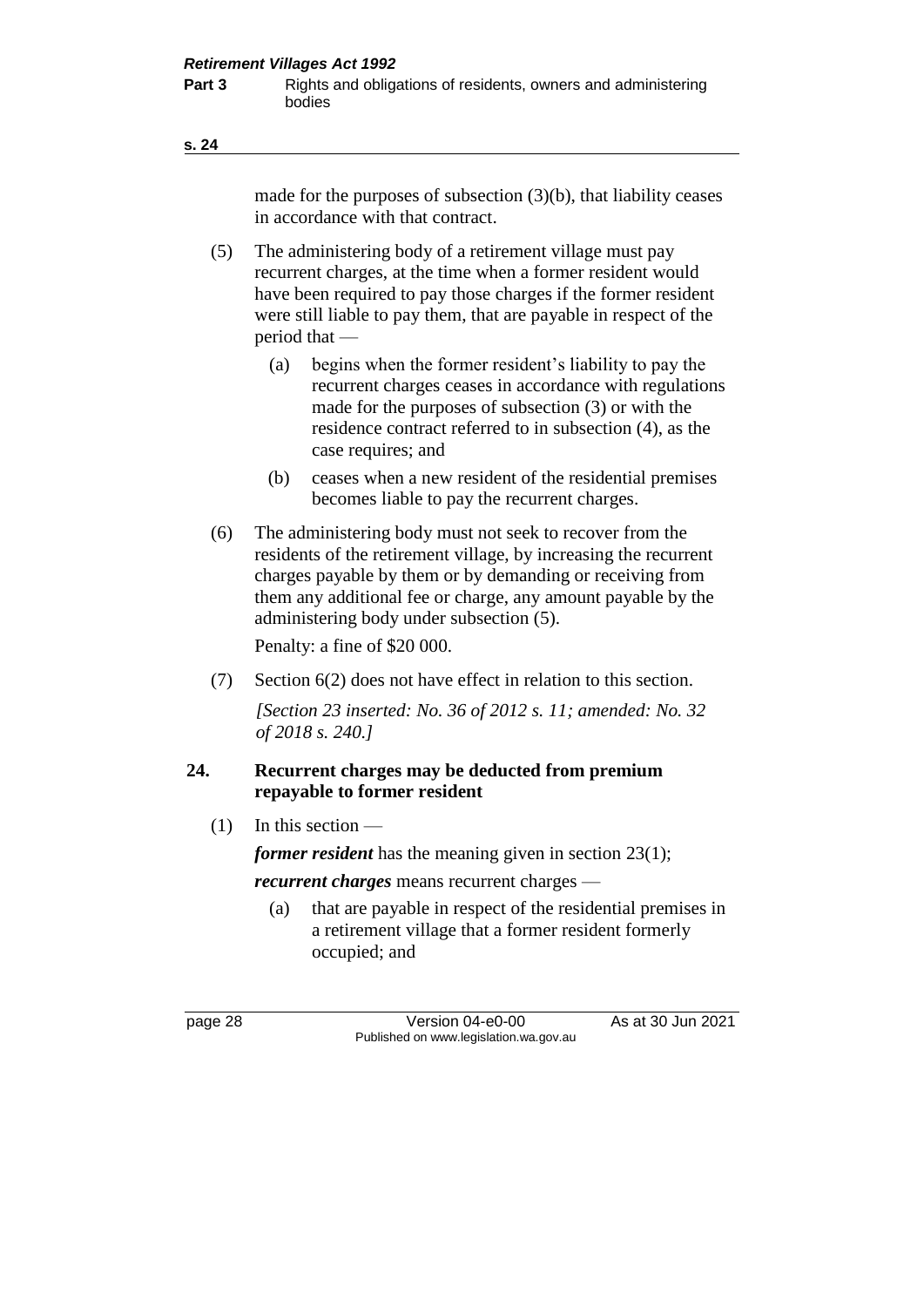- (b) that arise  $-$ 
	- (i) after those premises have been permanently vacated by the former resident; and
	- (ii) on or after the commencement of the *Retirement Villages Amendment Act 2012* section 11.
- (2) If a premium is repayable in whole or in part to a former resident, the former resident may elect, by notice in writing given to the administering body of the retirement village, to pay any recurrent charges for which he or she is liable (including any interest payable in respect of those charges under subsection (4)) by their deduction from the amount of premium repayable.
- (3) A former resident who elects to pay recurrent charges under subsection (2) may give the notice to the administering body at any time after the former resident has permanently vacated the residential premises that he or she formerly occupied.
- (4) Subject to subsection (6) and to any regulations made for the purposes of this subsection, a former resident who elects to pay recurrent charges under subsection (2) is liable to pay interest to the administering body in respect of those charges if the effect of that election is to defer the payment of the charges.
- (5) Interest is payable
	- (a) from the time the recurrent charges would, apart from subsection (2), be payable by the former resident until their deduction from the premium repayable to the former resident; and
	- (b) at the rate determined in the prescribed manner.
- $(6)$  If
	- (a) the administering body and the former resident agree to a rate of interest that is lower than the rate referred to in subsection  $(5)(b)$ ; or

As at 30 Jun 2021 **Version 04-e0-00** page 29 Published on www.legislation.wa.gov.au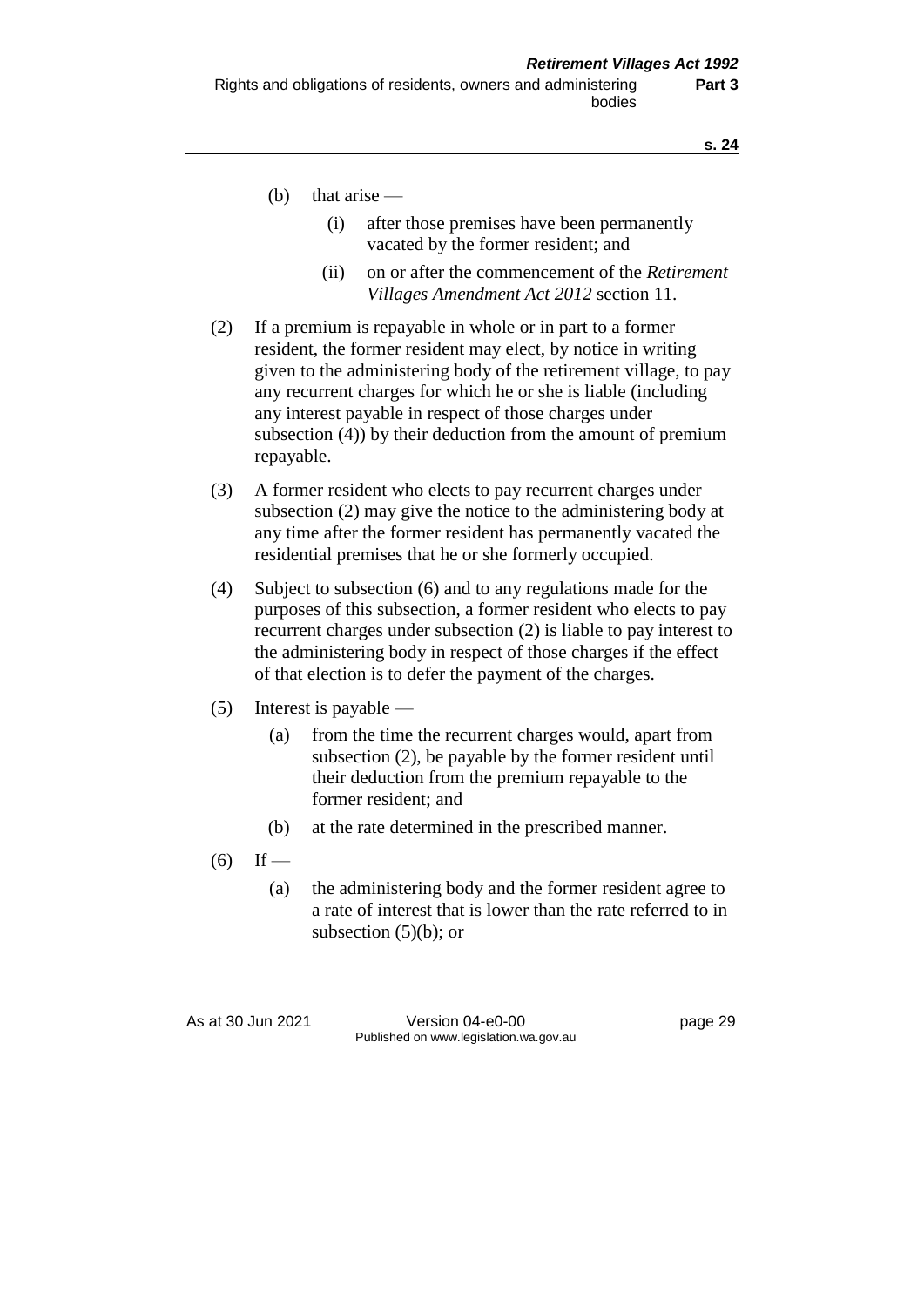**Part 3** Rights and obligations of residents, owners and administering bodies

(b) the former resident's residence contract specifies a rate of interest for the purposes of this section that is lower than the rate referred to in subsection (5)(b),

interest is payable by the former resident at that lower rate.

- (7) If the effect of the election under subsection (2) is to defer the payment by a former resident of any recurrent charges, the administering body —
	- (a) must pay the recurrent charges at the time when the former resident would have been required to pay those charges apart from subsection (2); and
	- (b) may deduct the amount paid from the premium that is repayable to the former resident.
- (8) A former resident is to be taken to have paid any recurrent charges in respect of which a deduction is made from the premium that is repayable to the former resident.
- (9) If a former resident elects to pay any recurrent charges under subsection (2), the administering body must not demand or receive payment of those charges otherwise than in accordance with that election.

Penalty: a fine of \$20 000.

(10) Section 6(2) does not have effect in relation to this section. *[Section 24 inserted: No. 36 of 2012 s. 11.]*

page 30 Version 04-e0-00 As at 30 Jun 2021 Published on www.legislation.wa.gov.au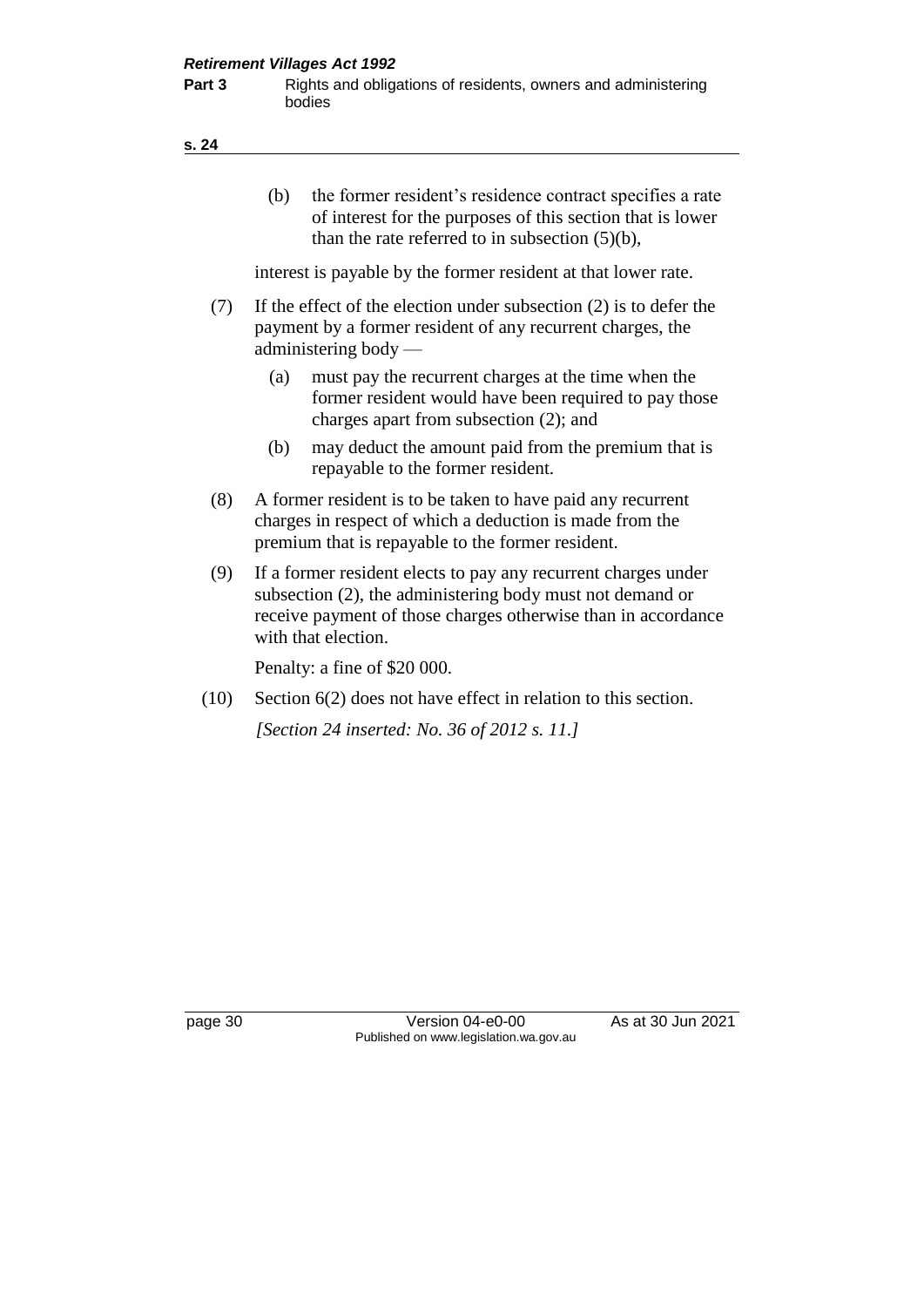## **25. Administering body not to require payment in respect of prescribed matters**

- (1) The administering body of a retirement village must not demand or receive payment from a resident or former resident in respect of any matter prescribed for the purposes of this section. Penalty: a fine of \$20 000.
- (2) Section 6(2) does not have effect in relation to this section. *[Section 25 inserted: No. 36 of 2012 s. 11.]*

As at 30 Jun 2021 Version 04-e0-00 Page 31 Published on www.legislation.wa.gov.au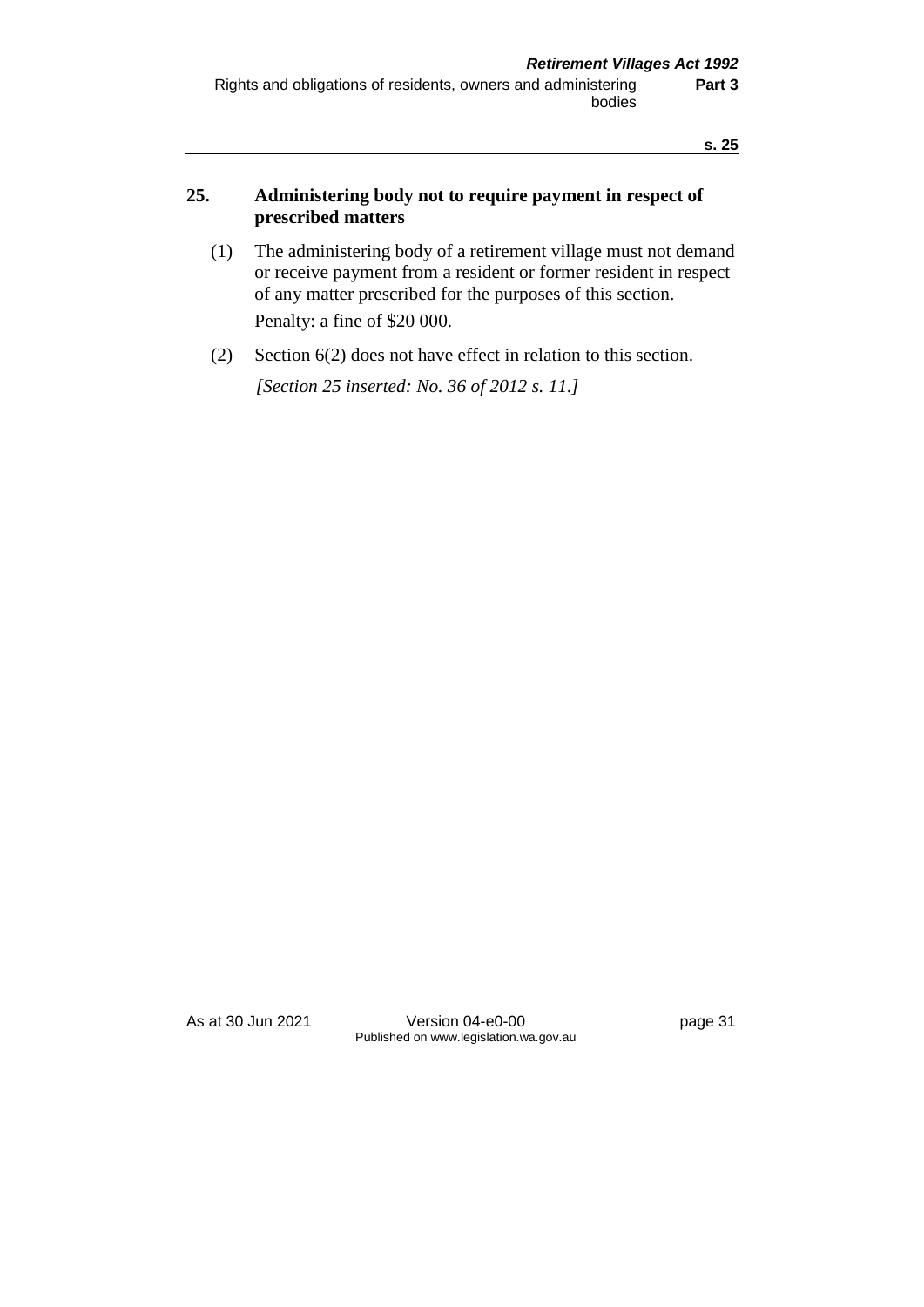# **Part 4 — Resolution of disputes**

# **Division 1 — General**

*[Heading inserted: No. 55 of 2004 s. 1024.]*

*[26. Deleted: No. 55 of 2004 s. 1025.]*

*[Divisions 2 and 3 (s. 27-37) deleted: No. 55 of 2004 s. 1026.]*

*[Heading deleted: No. 55 of 2004 s. 1027.]*

*[38-41. Deleted: No. 55 of 2004 s. 1028.]*

## **42. Use of other means of resolution**

The State Administrative Tribunal may decline to entertain an application if it considers that the matter in dispute could be adequately dealt with under an applicable code or applicable residence rules or by negotiation by the Department under section  $8(1)(d)$ .

*[Section 42 amended: No. 55 of 2004 s. 1029.]*

*[43. Deleted: No. 55 of 2004 s. 1030.]*

# **44. Extension of time**

- (1) Notwithstanding any other provision of this Act, the State Administrative Tribunal may, on application by any person, extend or reduce the period of time for the doing of anything under an applicable code, this Act or the regulations.
- (2) An application referred to in subsection (1) may be made even though the relevant period of time has expired.

*[Section 44 amended: No. 55 of 2004 s. 1031; No. 8 of 2009 s. 110.]*

*[45-47. Deleted: No. 55 of 2004 s. 1032.]*

page 32 Version 04-e0-00 As at 30 Jun 2021 Published on www.legislation.wa.gov.au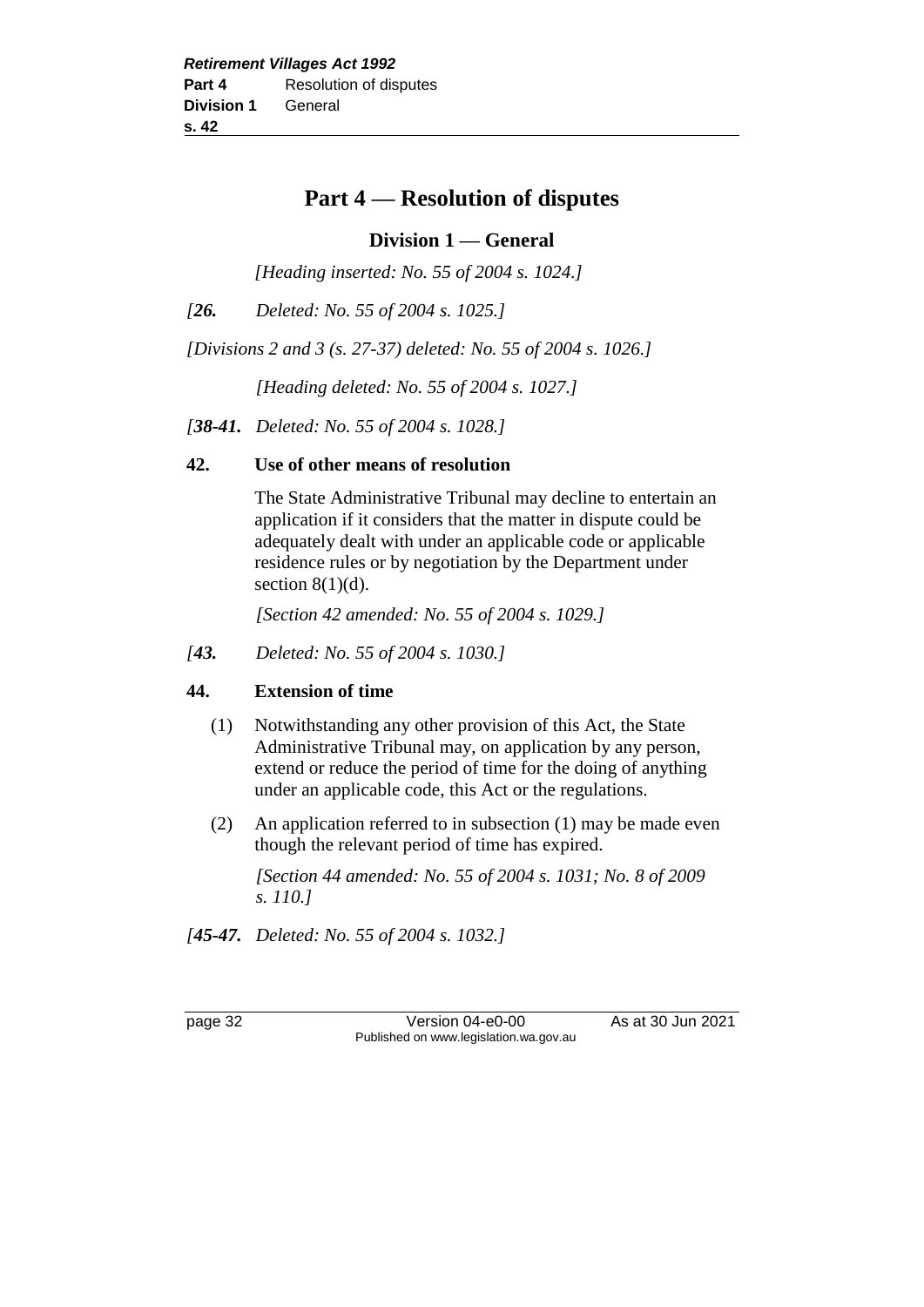### **48. Reference of certain matters concerning administering bodies**

The State Administrative Tribunal may, where it considers it appropriate, bring or cause to be brought to the attention of the Commissioner the conduct of the administering body of a retirement village in a particular matter before the State Administrative Tribunal.

*[Section 48 amended: No. 55 of 2004 s. 1033 and 1044.]*

*[49-51. Deleted: No. 55 of 2004 s. 1034.]*

# **Division 5 — Orders by State Administrative Tribunal**

*[Heading amended: No. 55 of 2004 s. 1035.]*

### **52. Limits on orders by SAT**

- (1) The State Administrative Tribunal shall not make orders under this Act that are —
	- (a) inconsistent with any applicable code; or
	- (b) inconsistent with a residence contract.
- (2) Subsection (1) does not apply to a provision of a residence contract that contravenes section 6.
- (3) Subsection (1)(b) does not apply to
	- (a) an order made under section 55(3) or 57A(4) or Part 5A; or
	- (b) if the order is made in relation to a residence contract an order made under section 56(4).

*[Section 52 amended: No. 55 of 2004 s. 1044; No. 36 of 2012 s. 12.]*

*[53. Deleted: No. 55 of 2004 s. 1036.]*

As at 30 Jun 2021 Version 04-e0-00 page 33 Published on www.legislation.wa.gov.au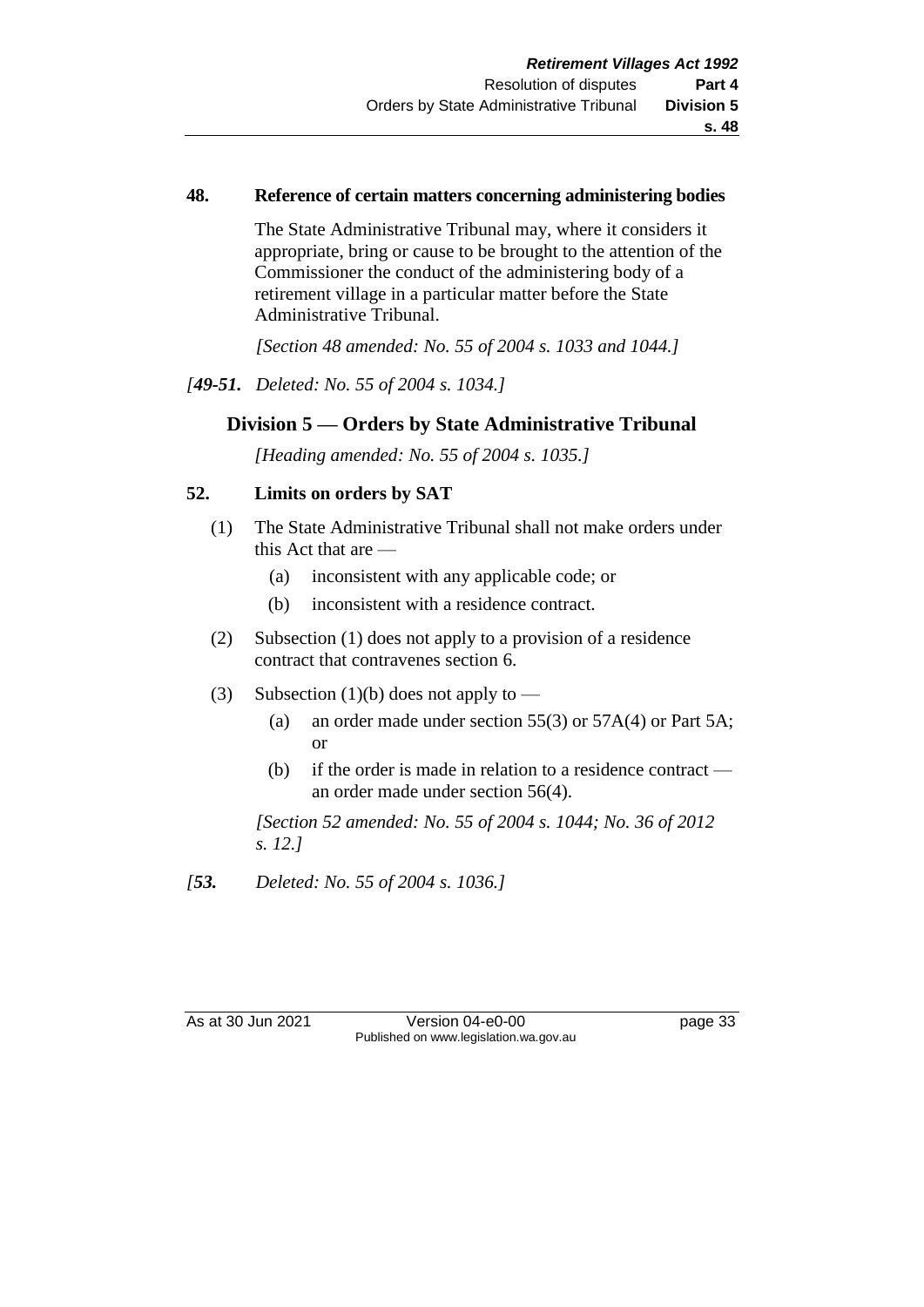### **54. Jurisdiction where title to land in question**

Except as provided in section 75, the State Administrative Tribunal does not have jurisdiction under this Act to determine any question as to the title of land.

*[Section 54 amended: No. 55 of 2004 s. 1044.]*

# **54A. Jurisdiction of Tribunal under** *Community Titles Act 2018*

Section 54 does not derogate from the jurisdiction of the Tribunal under the *Community Titles Act 2018* in respect of a retirement village that is also a community titles scheme.

*[Section 54A inserted: No. 32 of 2018 s. 241.]*

# **54B. Jurisdiction of Tribunal under** *Strata Titles Act 1985*

Section 54 does not derogate from the jurisdiction of the Tribunal under the *Strata Titles Act 1985* in respect of a retirement village that is also a strata titles scheme.

*[Section 54B inserted: No. 30 of 2018 s. 184.]*

## **55. Applications to SAT in relation to residence contracts**

- (1) If a dispute arises between the parties to a residence contract as to the residence contract's compliance with a requirement of regulations made for the purposes of section 14A(1) —
	- (a) either party to the residence contract; or
	- (b) if the dispute has been brought to the attention of the Commissioner — the Commissioner,

may make an application in relation to the matter to the State Administrative Tribunal.

(2) If the State Administrative Tribunal is of the opinion that an order, if made under subsection (3), may be relevant to other

page 34 Version 04-e0-00 As at 30 Jun 2021 Published on www.legislation.wa.gov.au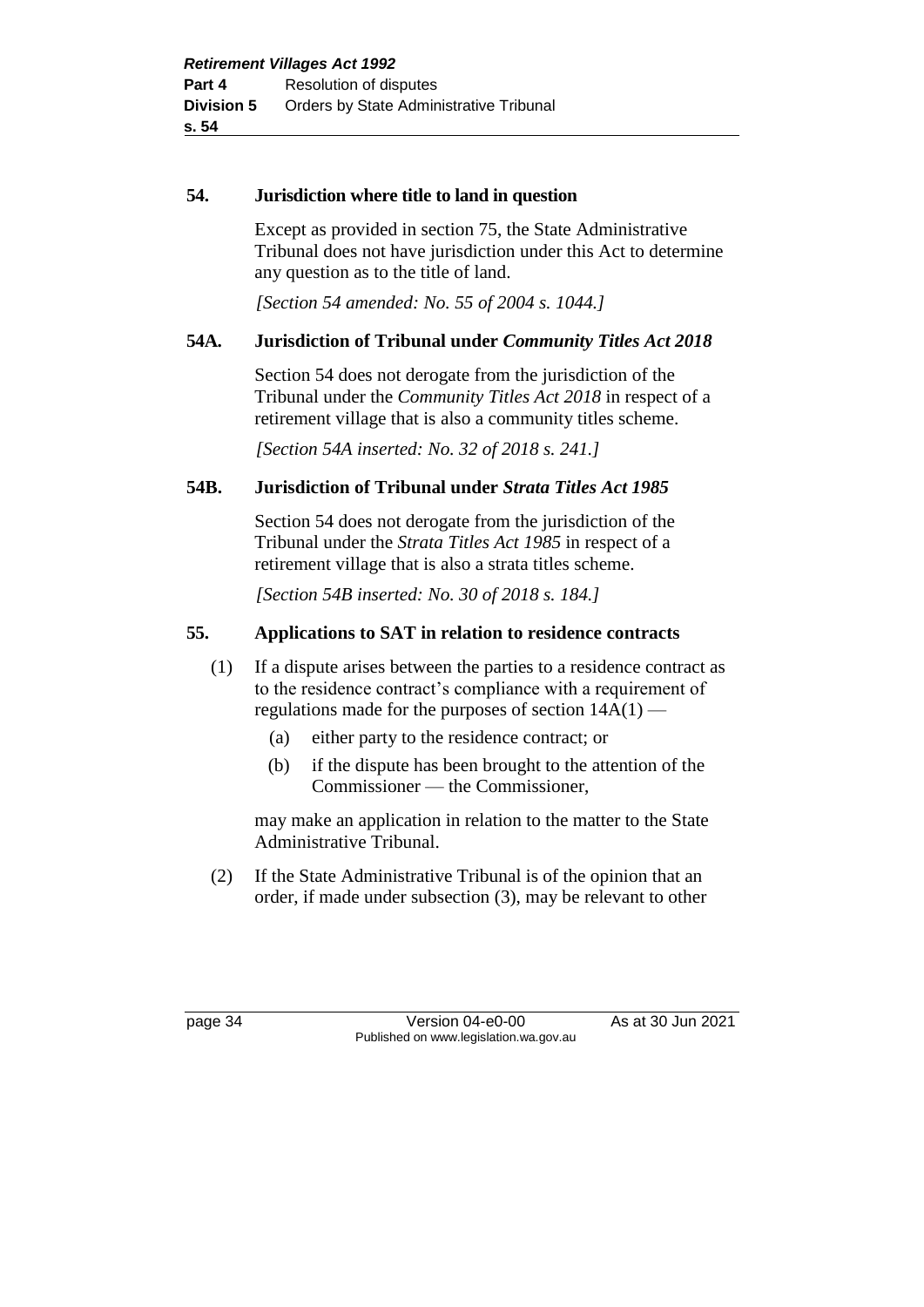residence contracts (including residence contracts that relate to another retirement village), the State Administrative Tribunal —

- (a) may order the administering body of a retirement village or other person to provide the State Administrative Tribunal with specified information or documents in relation to any residence contract; and
- (b) on its own initiative or at the request of the administering body or other person — may order that the administering body or other person be joined as a party to the proceeding under this section.
- (3) The State Administrative Tribunal may, on an application made under this section, order —
	- (a) the variation or cancellation of any of the terms of the residence contract, as specified in the order;
	- (b) specific performance of the residence contract;
	- (c) the payment of a sum of money,

and may make such other orders as the State Administrative Tribunal considers appropriate and may declare that the order applies to any residence contracts specified in the order, and the order is to have effect accordingly.

(4) Subsection (2) does not limit the *State Administrative Tribunal Act 2004* section 35 or 38.

*[Section 55 inserted: No. 36 of 2012 s. 13.]*

# **56. Disputes in relation to service contracts**

(1A) A reference in this section to a service contract includes a reference to a residence contract but only to the extent that the residence contract provides for the provision to a resident of a service or amenity that may be provided to the resident under a service contract.

As at 30 Jun 2021 Version 04-e0-00 Page 35 Published on www.legislation.wa.gov.au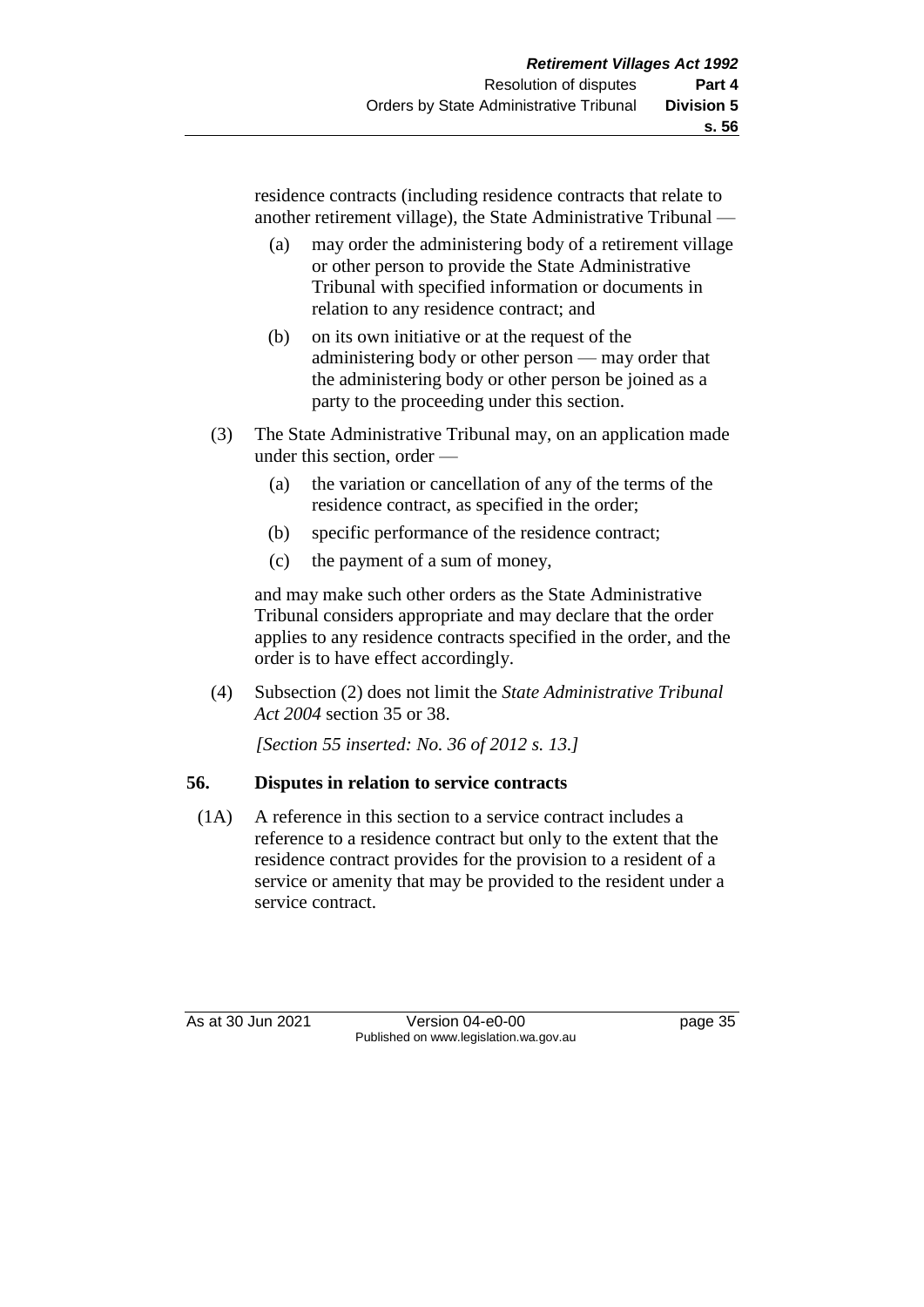- $(1)$  Where
	- (a) a party to a service contract proposes a variation or cancellation in relation to any of the terms of a service contract, whether during or on the expiry of its term; or
	- (b) a dispute arises between the parties to a service contract,

either party to the service contract may make an application in relation to the matter to the State Administrative Tribunal.

- *[(2) deleted]*
- (3) If the State Administrative Tribunal is of the opinion that an order, if made under subsection (4), may be relevant to other service contracts (including service contracts that relate to another retirement village), the State Administrative Tribunal —
	- (a) may order the administering body of a retirement village or other person to provide the State Administrative Tribunal with specified information or documents in relation to any service contract; and
	- (b) on its own initiative or at the request of the administering body or other person — may order that the administering body or other person be joined as a party to the proceeding under this section.
- (4) The State Administrative Tribunal may upon application made under this section order —
	- (aa) the variation or cancellation of any of the terms of the service contract, as specified in the order;
	- (a) specific performance of the service contract;
	- (b) the payment of a sum of money,

and make such other orders as the State Administrative Tribunal considers appropriate and may declare that the order applies to such service contracts as are specified in the order and the order shall have effect accordingly.

(5) Subsection (3) does not limit the *State Administrative Tribunal Act 2004* section 35 or 38.

page 36 Version 04-e0-00 As at 30 Jun 2021 Published on www.legislation.wa.gov.au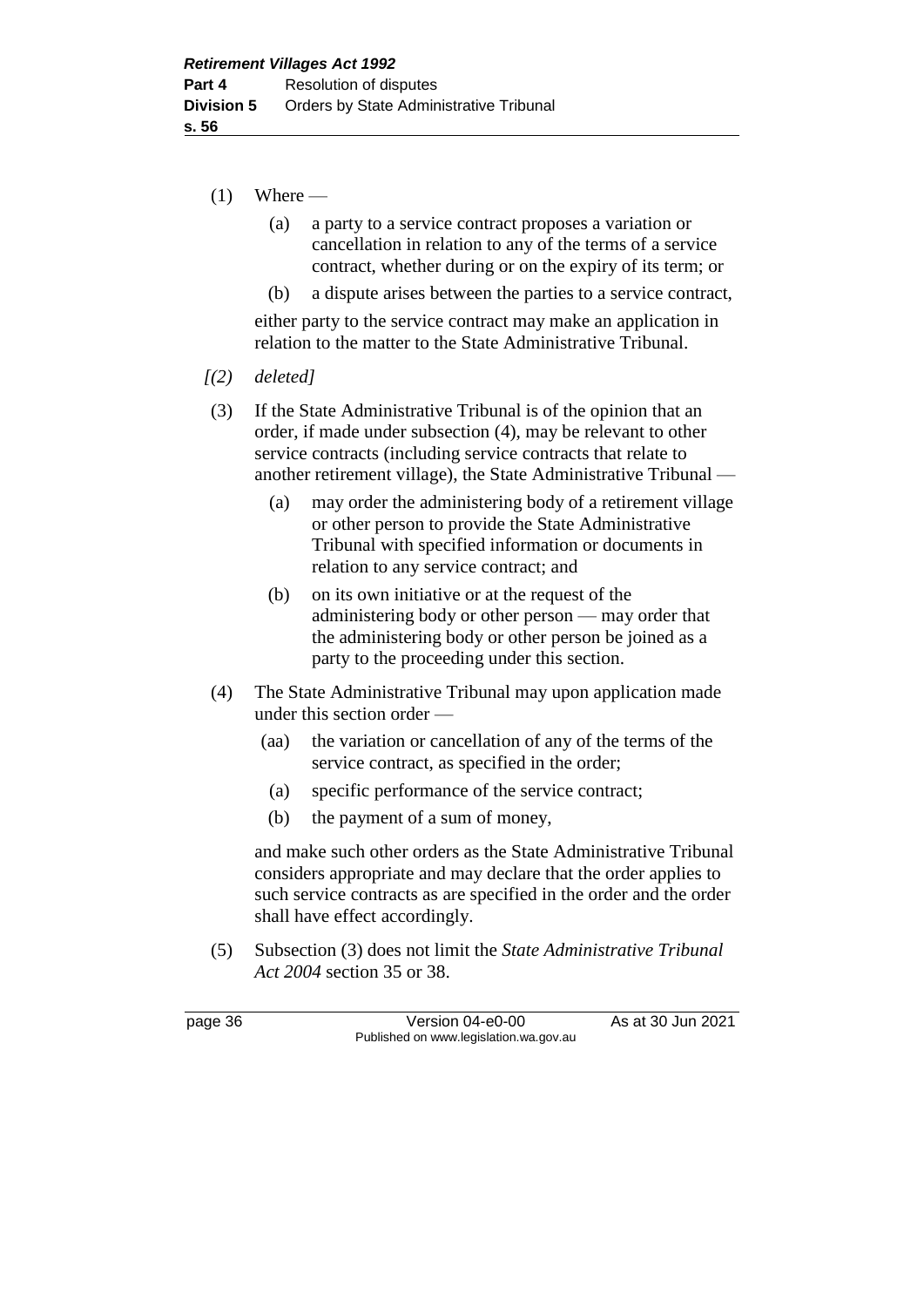*[Section 56 amended: No. 55 of 2004 s. 1037 and 1044; No. 36 of 2012 s. 14.]*

# **57A. Disputes in relation to recurrent charges or levy payable by residents**

- (1) This section applies if a dispute arises between the residents of a retirement village and the administering body of the retirement village regarding an increase in recurrent charges or the imposition of a levy.
- (2) If the residents pass a special resolution that authorises the application to be made, the residents may make an application in relation to the matter in dispute to the State Administrative Tribunal.
- (3) In subsection  $(2)$  —

*special resolution* means a resolution passed at a meeting of the residents of a retirement village that is held in accordance with the requirements in an applicable code for passing a special resolution.

- (4) The State Administrative Tribunal may, on an application made under this section, make such orders as the State Administrative Tribunal considers appropriate.
- (5) Nothing in this section limits the matters in relation to which an application may be made under section 56.
- (6) Section 6(2) does not have effect in relation to this section.

*[Section 57A inserted: No. 36 of 2012 s. 15.]*

# **57. Applications relating to transfer of residents**

- (1) If a resident of a retirement village claims that
	- (a) a dispute has arisen between the resident and the administering body as to whether the resident should be transferred from one kind of accommodation in the village to another; and

As at 30 Jun 2021 Version 04-e0-00 page 37 Published on www.legislation.wa.gov.au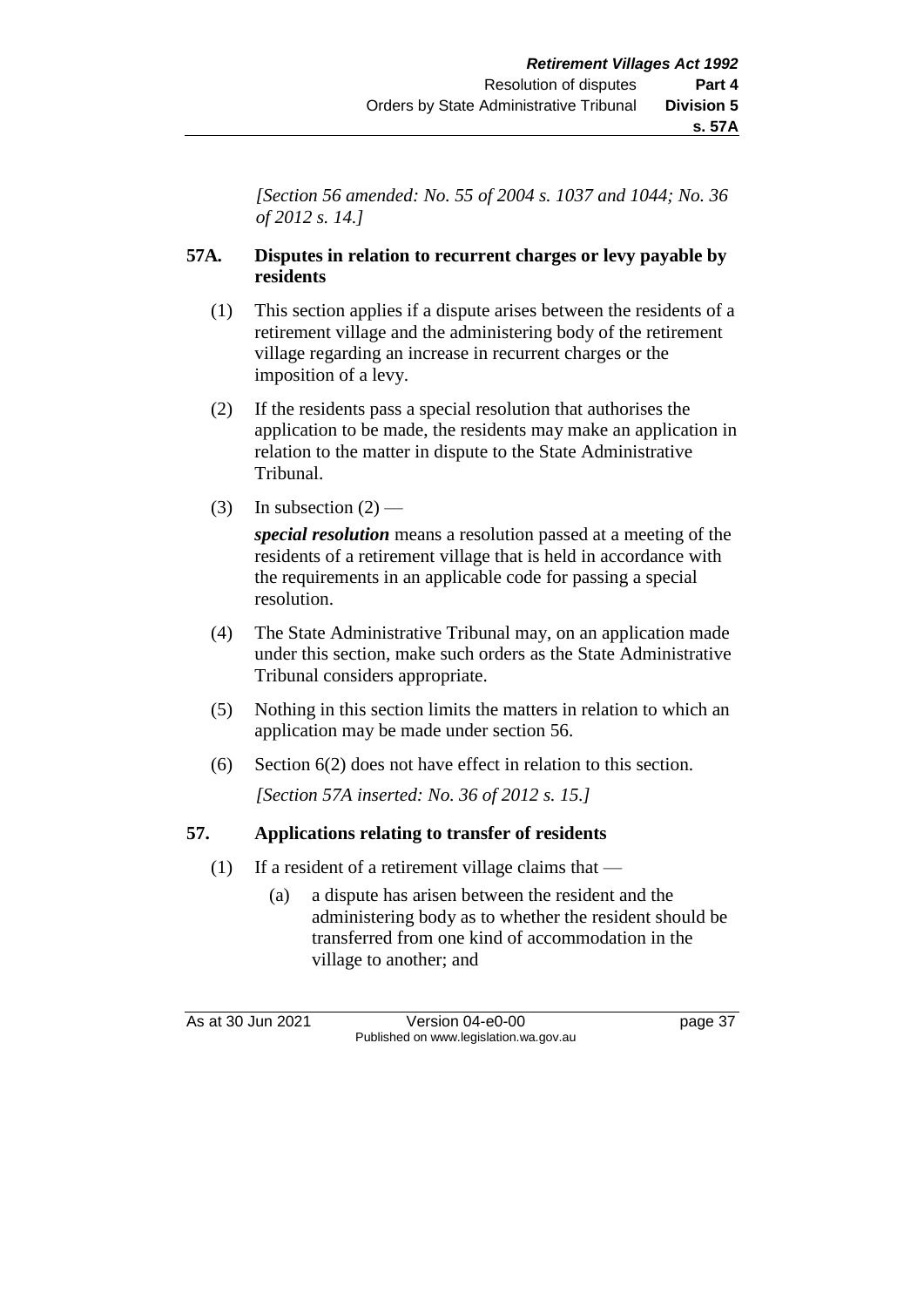(b) all procedures for settlement of the dispute under any applicable code and this Act (otherwise than by reference of the dispute to the State Administrative Tribunal) have been exhausted without resolving the dispute to the satisfaction of the resident or, if there are no such procedures, the dispute has not been resolved,

the resident may apply to the State Administrative Tribunal for an order in respect of the dispute.

- (2) The State Administrative Tribunal may, on application by a resident under this section, make one or more of the following orders —
	- (a) an order that
		- (i) restrains the administering body from transferring the resident from one kind of accommodation in the retirement village to another; or
		- (ii) requires the resident to transfer, or the administering body to transfer the resident, from one kind of accommodation in the retirement village to another;

or

- (b) an order terminating the residence contract of the resident.
- (3) If the State Administrative Tribunal makes an order terminating a residence contract under this section, the State Administrative Tribunal shall fix in the order a date by which the resident must vacate the residential premises.
- (4) In addition to any other order the State Administrative Tribunal may make under this section, the State Administrative Tribunal may make an order for the payment or refund of money by an administering body to a resident or by a resident to an administering body.
- (5) An application under this section may be made during the currency or after the termination of a residence contract.

page 38 Version 04-e0-00 As at 30 Jun 2021 Published on www.legislation.wa.gov.au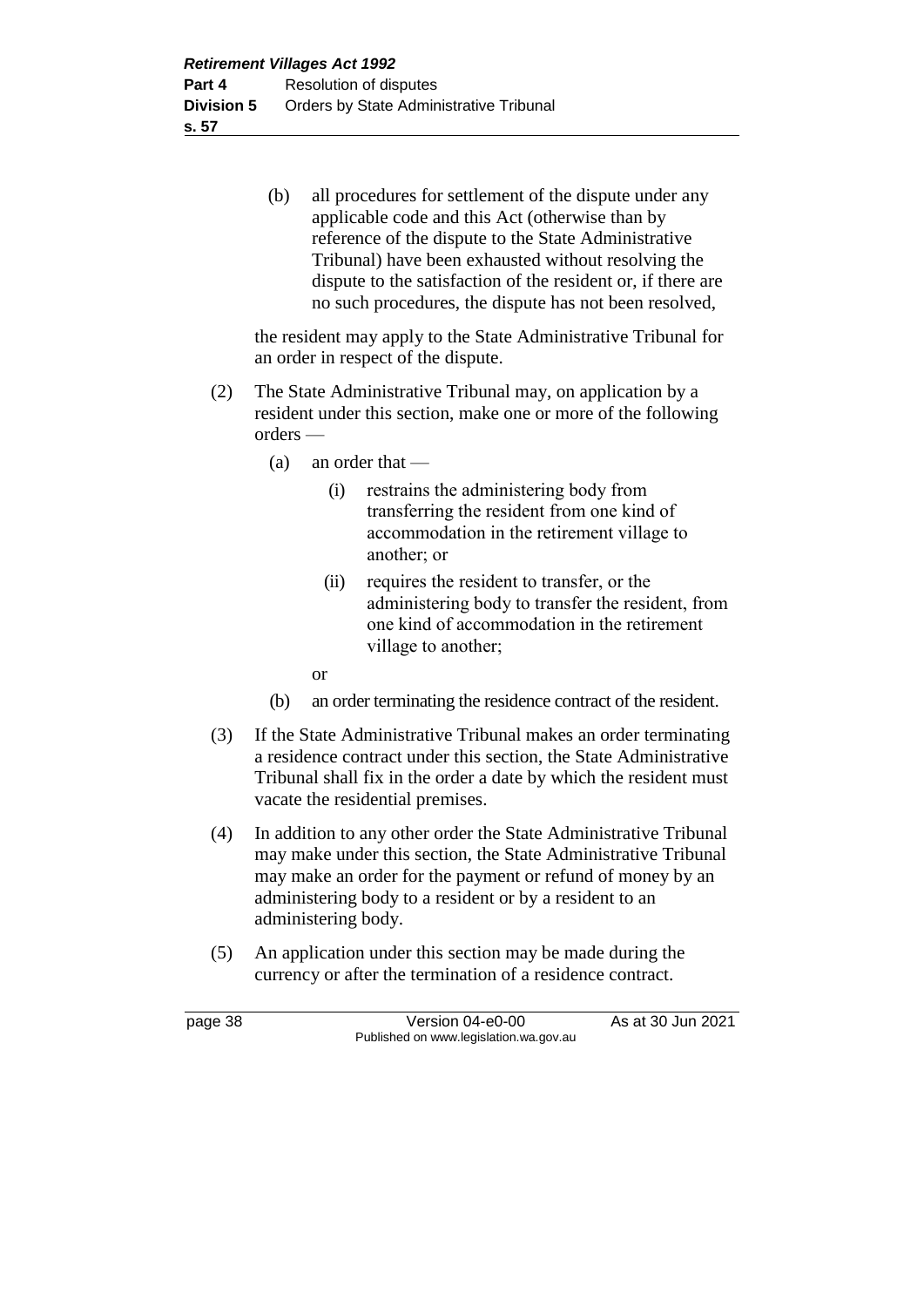- (6) For the purpose of determining any application under this section, the State Administrative Tribunal may —
	- (a) with the consent of the resident, request the chief executive officer of the Department as defined in section 3 of the *Health Legislation Administration Act 1984* or any other person or any body to prepare a report with respect to the resident's physical or mental capacity; and
	- (b) have regard to any such report and any other report prepared on behalf of the resident or the administering body of the retirement village.

*[Section 57 amended: No. 55 of 2004 s. 1044; No. 28 of 2006 s. 143.]*

# **58. Termination of occupation on medical grounds**

- (1) If the administering body of a retirement village is of the opinion that residential premises occupied by a resident of the retirement village are, because of the resident's physical or mental incapacity, unsuitable for occupation by the resident, the administering body may apply to the State Administrative Tribunal for an order terminating the resident's residence contract and fixing a date by which the resident must vacate the residential premises occupied by the resident.
- (2) The State Administrative Tribunal may, on application by an administering body under this section, make an order terminating the residence contract, but only if the State Administrative Tribunal is satisfied that any procedures specified under any applicable code or the residence contract for giving notice of intention to terminate the residence contract and for termination of the contract have been followed by the administering body and the State Administrative Tribunal is of the opinion that —
	- (a) the residential premises occupied by the resident are, because of the resident's physical or mental incapacity, unsuitable for occupation by the resident; or

| As at 30 Jun 2021 | Version 04-e0-00                       | page 39 |
|-------------------|----------------------------------------|---------|
|                   | Published on www.legislation.wa.gov.au |         |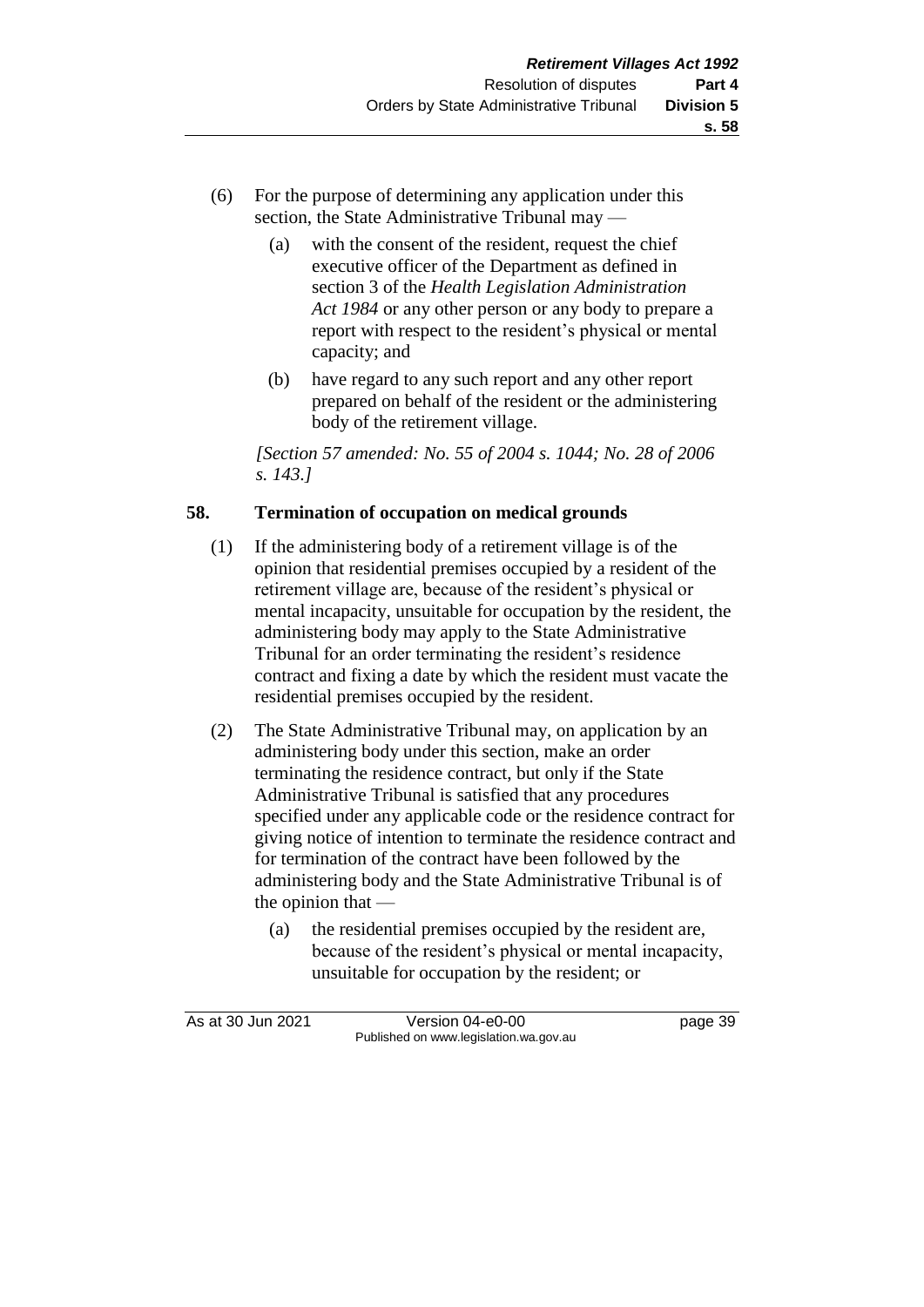- (b) having considered the circumstances of the case, it is otherwise appropriate to make an order terminating the residence contract.
- (3) In determining whether to terminate a residence contract under this section, the State Administrative Tribunal may —
	- (a) with the consent of the resident, request the chief executive officer of the Department as defined in section 3 of the *Health Legislation Administration Act 1984* or any other person or any body to prepare a report with respect to the resident's physical or mental capacity; and
	- (b) have regard to any such report and any other report prepared on behalf of the resident or the administering body.
- (4) If the State Administrative Tribunal makes an order terminating a residence contract under this section, the State Administrative Tribunal shall fix in the order a date by which the resident must vacate the residential premises occupied by the resident.
- (5) In addition to any other order the State Administrative Tribunal may make under this section, the State Administrative Tribunal may make an order for the payment or refund of money by an administering body to a resident or by a resident to an administering body.

*[Section 58 amended: No. 55 of 2004 s. 1044; No. 28 of 2006 s. 143.]*

# **59. Termination of occupation on grounds of breach of residence contract or rules**

- $(1)$  If
	- (a) a resident of a retirement village breaches the resident's residence contract or the residence rules of a retirement village; and
	- (b) any procedures specified under any applicable code or the residence contract for giving notice of intention to

page 40 Version 04-e0-00 As at 30 Jun 2021 Published on www.legislation.wa.gov.au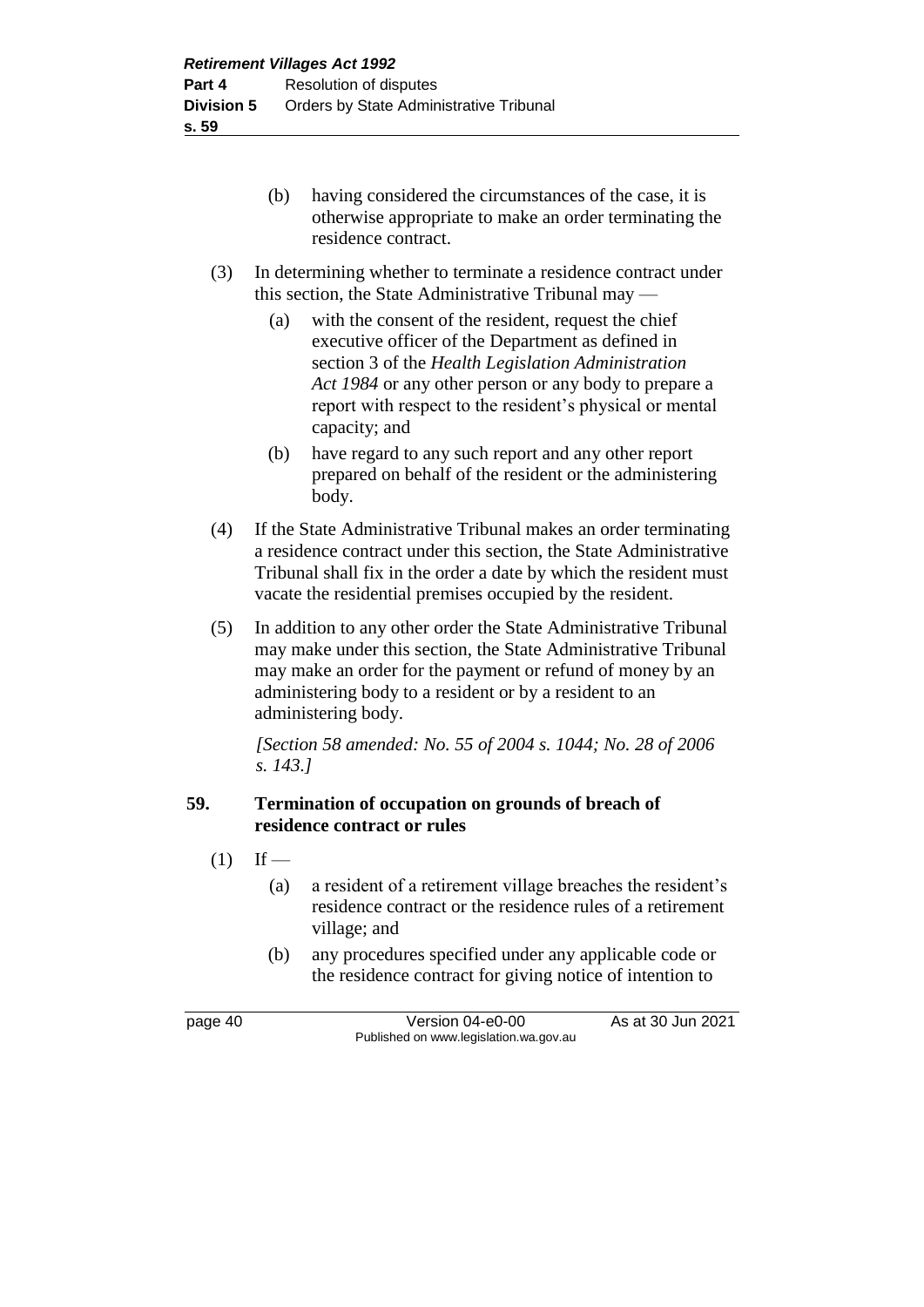terminate the residence contract and for termination of the residence contract have been complied with by the administering body of the retirement village,

the administering body may apply to the State Administrative Tribunal for an order terminating the contract and fixing a date by which the resident must vacate the residential premises occupied by the resident.

- (2) The State Administrative Tribunal may, on application by an administering body under this section, make an order terminating the residence contract, but only if the State Administrative Tribunal is satisfied that —
	- (a) the breach, in the circumstances of the case, is such as to justify termination of the contract; or
	- (b) persistent breaches by the resident are, in the circumstances of the case, such as to justify termination of the contract; or
	- (c) having considered the circumstances of the case, it is otherwise appropriate to do so.
- (3) If the State Administrative Tribunal makes an order terminating a residence contract under this section, the State Administrative Tribunal shall fix in the order a date by which the resident must vacate the residential premises occupied by the resident.
- (4) In addition to any other order the State Administrative Tribunal may make under this section, the State Administrative Tribunal may make an order for the payment or refund of money by an administering body to a resident or by a resident to an administering body.

*[Section 59 amended: No. 55 of 2004 s. 1044.]*

### **60. Parties to minimise loss from breach of residence contract**

- (1) The rules of law relating to mitigation of loss or damage on breach of a contract apply to a breach of a residence contract.
- (2) Nothing in this section affects the operation of section 69(2) (which also deals with mitigation of loss).

As at 30 Jun 2021 Version 04-e0-00 page 41 Published on www.legislation.wa.gov.au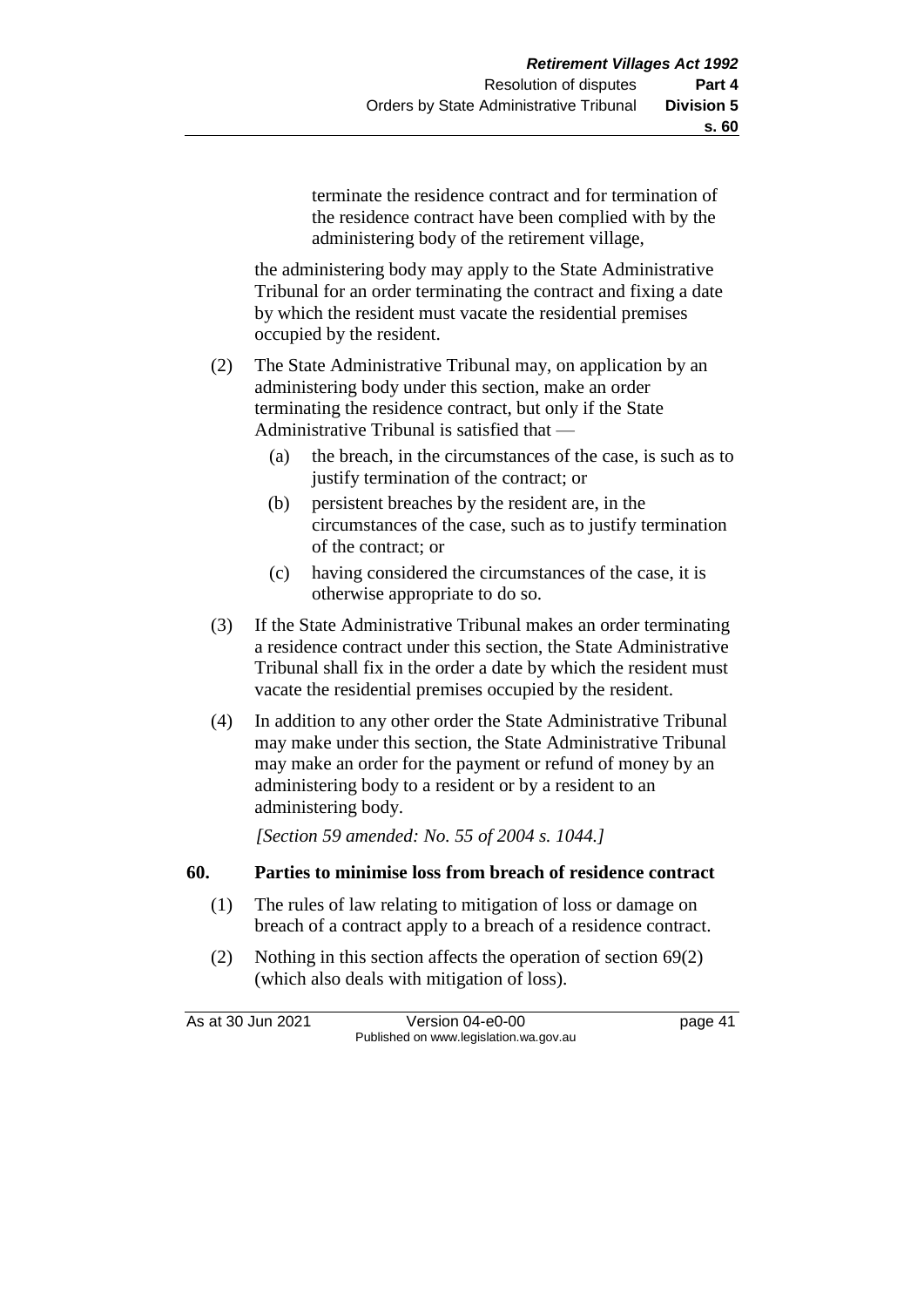### **61. SAT may waive defect in notice of intention to terminate**

The State Administrative Tribunal may, if the State Administrative Tribunal thinks it appropriate to do so in the special circumstances of the case, make an order terminating the residence contract under section 58 or 59 even though any procedures specified under any applicable code or the residence contract for giving notice of intention to terminate the residence contract have not been complied with.

*[Section 61 amended: No. 55 of 2004 s. 1044.]*

# **62. SAT may terminate residence contract where resident causes serious damage or injury**

- (1) The State Administrative Tribunal may, on application by the administering body of a retirement village, make an order terminating a residence contract if the State Administrative Tribunal is satisfied that the resident has intentionally or recklessly caused or permitted, or is likely intentionally or recklessly to cause or permit —
	- (a) serious damage to the residential premises; or
	- (b) injury to the administering body or an employee of the administering body or any other resident.
- (2) If the State Administrative Tribunal makes an order terminating a residence contract under this section, the State Administrative Tribunal —
	- (a) shall fix in the order a date by which the resident must vacate the residential premises occupied by the resident; and
	- (b) may make such other orders (including an order that the resident pay compensation to the administering body or that the administering body pay to the resident compensation for the resident's loss of rights under the contract) as the State Administrative Tribunal thinks fit.

page 42 Version 04-e0-00 As at 30 Jun 2021 Published on www.legislation.wa.gov.au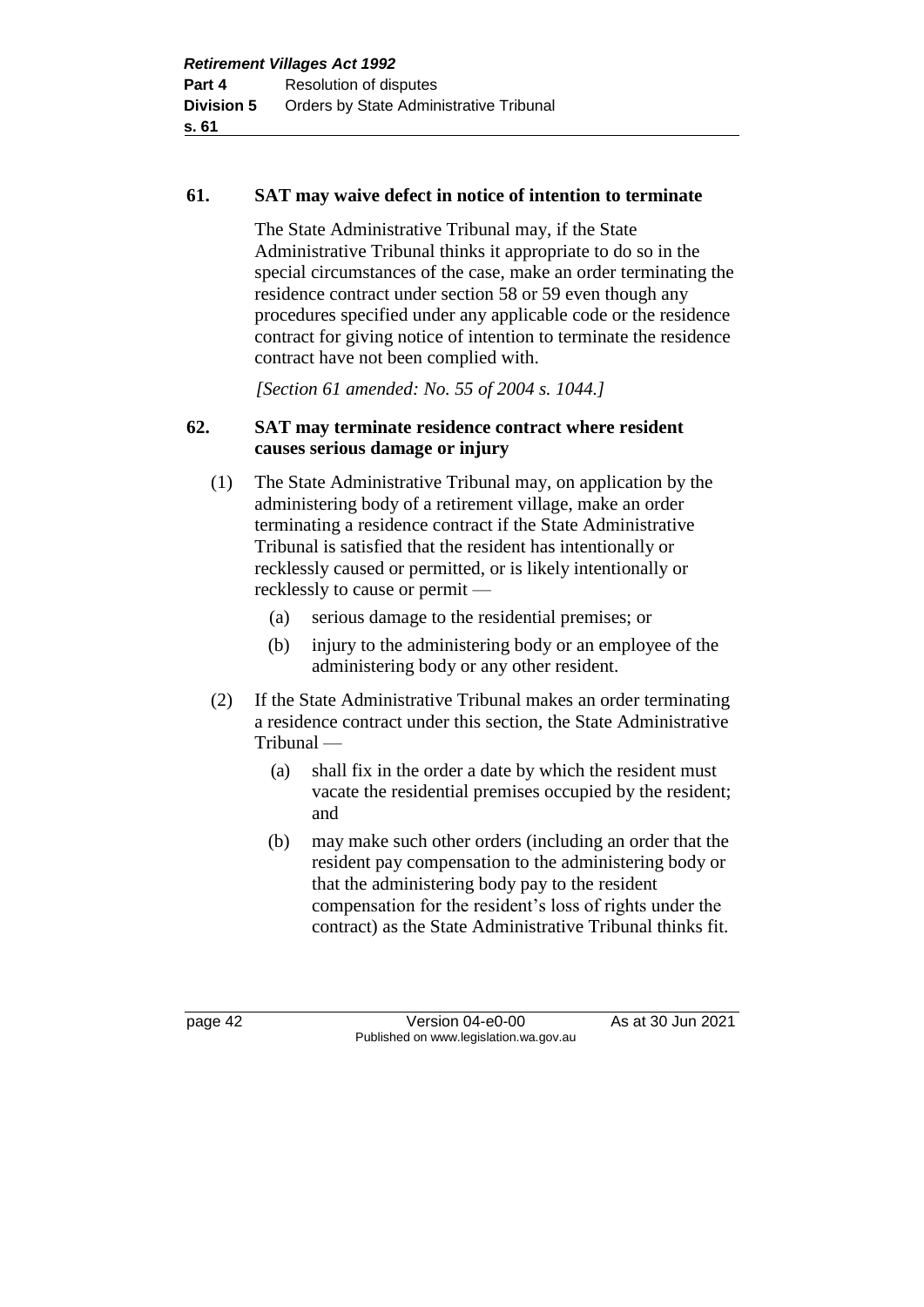(3) An application under this section may be made whether or not the administering body has given notice of intention to terminate the residence contract.

*[Section 62 amended: No. 55 of 2004 s. 1044.]*

# **63. SAT may terminate residence contract where administering body would otherwise suffer undue hardship**

- (1) The State Administrative Tribunal may, on application by the administering body of a retirement village, make an order terminating a residence contract if the State Administrative Tribunal is satisfied that the administering body would, in the special circumstances of the case, suffer undue hardship if the contract were not terminated.
- (2) If the State Administrative Tribunal makes an order terminating a residence contract under this section, the State Administrative Tribunal —
	- (a) shall fix in the order a date by which the resident must vacate the residential premises occupied by the resident; and
	- (b) may make such other orders (including an order that the administering body pay to the resident compensation for the resident's loss of rights under the contract) as the State Administrative Tribunal thinks fit.

*[Section 63 amended: No. 55 of 2004 s. 1044.]*

# **64. Suspension or refusal of orders to terminate**

- (1) The State Administrative Tribunal may suspend the operation of an order fixing a date by which a resident of a retirement village must vacate residential premises occupied by the resident if the State Administrative Tribunal is satisfied that it is desirable to do so, having regard to the relative hardship likely to be caused by the suspension to —
	- (a) the resident; and

As at 30 Jun 2021 Version 04-e0-00 page 43 Published on www.legislation.wa.gov.au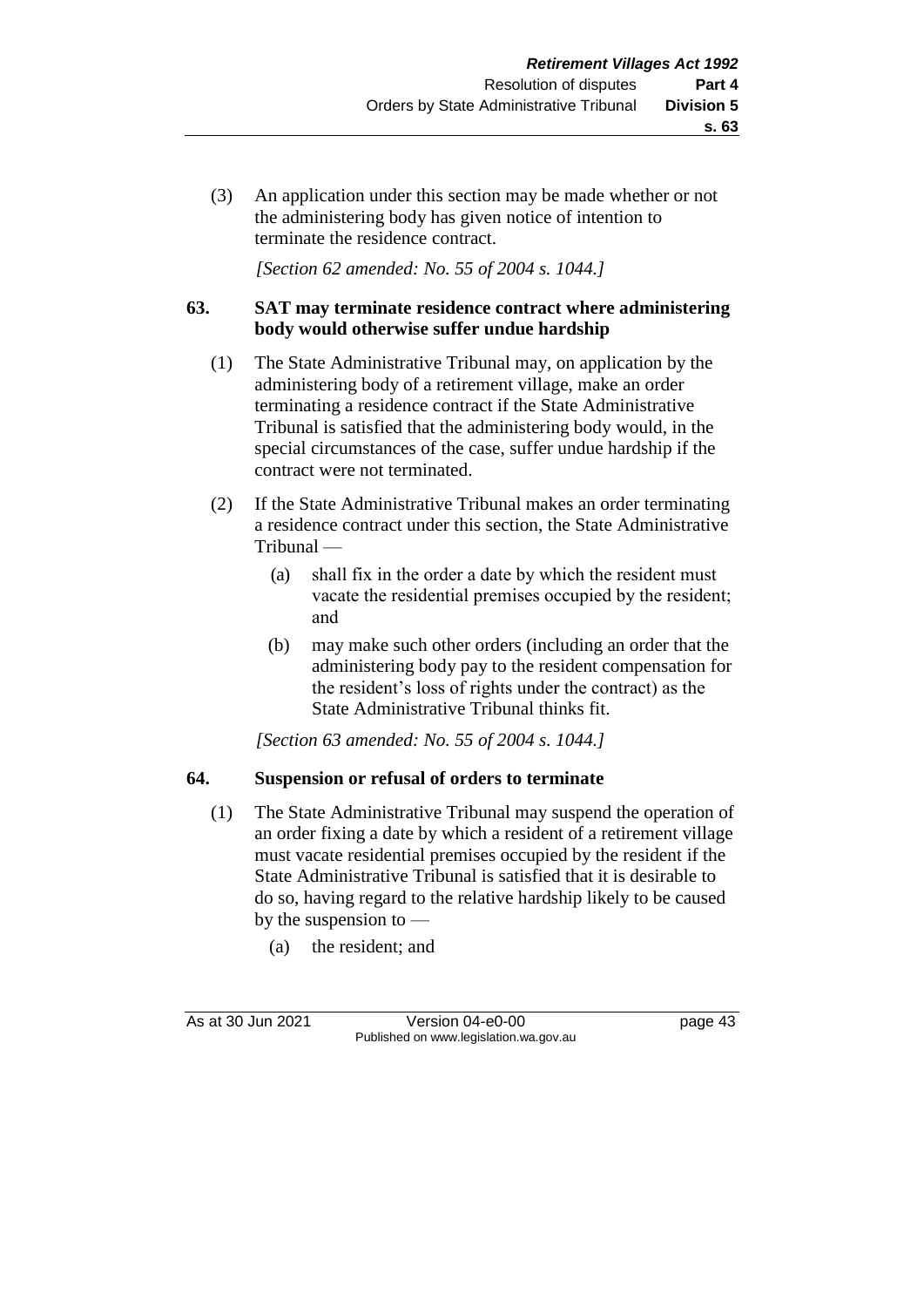- (b) other residents or the administering body of the retirement village.
- (2) The State Administrative Tribunal may, as a condition of the suspension of the operation of an order referred to in subsection (1), require the resident to pay to the administering body an occupation fee specified by the State Administrative Tribunal for the period for which that order is suspended.
- (3) The State Administrative Tribunal may refuse to make an order terminating a residence contract if the State Administrative Tribunal is satisfied that —
	- (a) the administering body was wholly or partly motivated to seek the termination of the contract by the fact that —
		- (i) the resident had applied or proposed to apply to the State Administrative Tribunal for an order; or
		- (ii) the resident had complained to a governmental authority or had taken some other action to secure or enforce his or her rights as a resident; or
		- (iii) an order of the State Administrative Tribunal was in force in relation to the resident and the administering body;

or

(b) in the case of an application by an administering body under section 59 the resident remedied the breach concerned.

*[Section 64 amended: No. 55 of 2004 s. 1044.]*

# **65. Prohibition on certain recovery proceedings in courts etc.**

No proceedings in any court to obtain recovery of possession of residential premises occupied by a resident of a retirement village under a residence contract shall be commenced by the administering body of the retirement village against the resident.

page 44 Version 04-e0-00 As at 30 Jun 2021 Published on www.legislation.wa.gov.au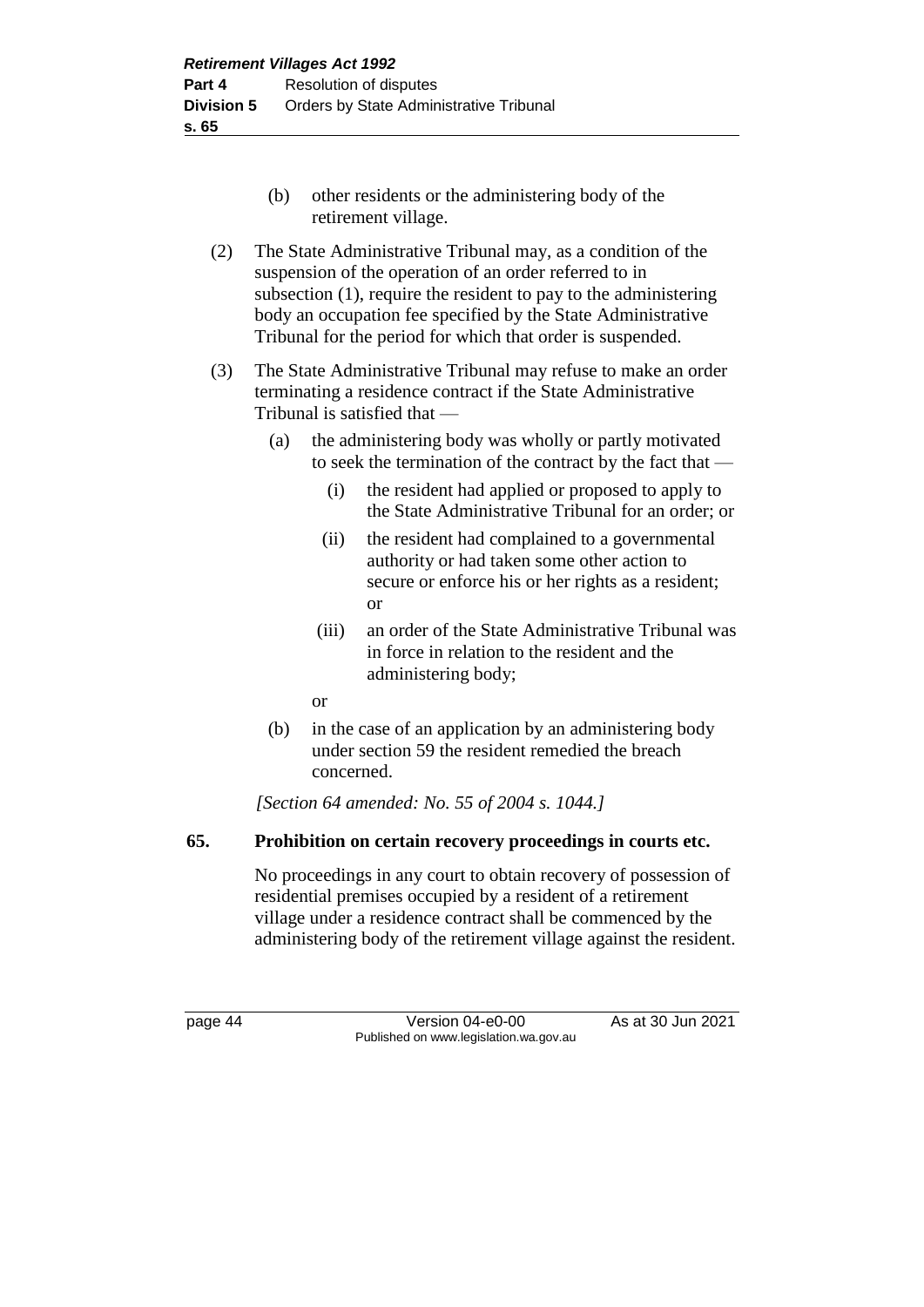# **66. Recovery of possession of premises prohibited except by order**

(1) A person shall not, except under a judgment, warrant or order of a court or an order of the State Administrative Tribunal, enter residential premises occupied by a resident of a retirement village under a residence contract for the purpose of recovering possession of the premises.

Penalty: \$2 000.

- (2) This section applies to a person who enters residential premises whether on his or her own behalf or on behalf of another person.
- (3) A court before which proceedings for an offence under this section are brought may (in addition to imposing any penalty) order the person who committed the offence or any person on whose behalf that person acted to pay to the person entitled to occupy the premises concerned such compensation as it thinks fit.

*[Section 66 amended: No. 55 of 2004 s. 1044.]*

# **67. Liability of resident remaining in possession**

- (1) If a resident of a retirement village refuses or fails to comply with an order to give possession of residential premises in the retirement village to another person on a fixed date, the resident is liable to pay compensation to the administering body of the retirement village for any loss caused to the administering body by that refusal or failure.
- (2) The State Administrative Tribunal may, on application by an administering body under this section made not later than 30 days after the day on which the order fixing the date to give possession took effect, order the resident to pay to the administering body such compensation as the State Administrative Tribunal thinks fit.

*[Section 67 amended: No. 55 of 2004 s. 1044.]*

As at 30 Jun 2021 Version 04-e0-00 page 45 Published on www.legislation.wa.gov.au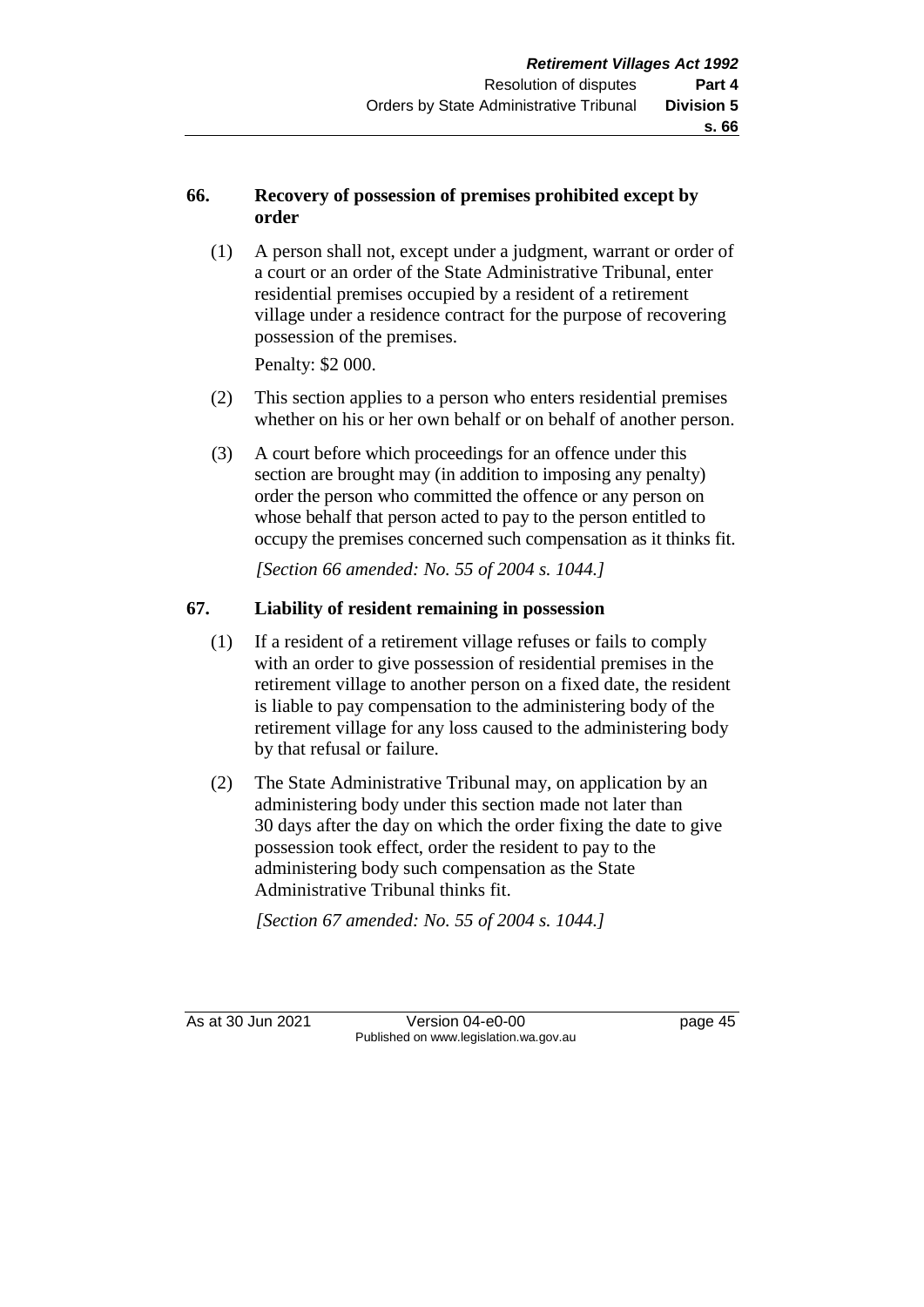### **68. Abandoned premises**

- (1) The State Administrative Tribunal may, on application by the administering body of a retirement village, make an order that declares that residential premises occupied by a resident of a retirement village were abandoned by the resident on a day specified by the State Administrative Tribunal.
- (2) The resident shall be taken for the purposes of this Act to have abandoned the residential premises on the day specified by the State Administrative Tribunal.

*[Section 68 amended: No. 55 of 2004 s. 1044.]*

### **69. Right of administering body to compensation where resident abandons premises**

- (1) If a resident of a retirement village abandons the residential premises, the resident is liable to pay compensation to the administering body of the retirement village for any loss (including loss of rent) caused by the abandonment.
- (2) The administering body shall take all reasonable steps to mitigate the loss and is not entitled to compensation for any loss that could have been avoided by taking those steps.
- (3) The State Administrative Tribunal may, on application by the administering body, order the resident to pay to the administering body such compensation (including compensation for loss of rent) as the State Administrative Tribunal thinks fit.

*[Section 69 amended: No. 55 of 2004 s. 1044.]*

### **70. Goods abandoned by resident after residence contract is terminated**

- (1) If a residence contract is terminated and goods are abandoned on the residential premises by a former resident of a retirement village, the administering body of the retirement village may —
	- (a) apply to the State Administrative Tribunal for an order under this section; or

page 46 Version 04-e0-00 As at 30 Jun 2021 Published on www.legislation.wa.gov.au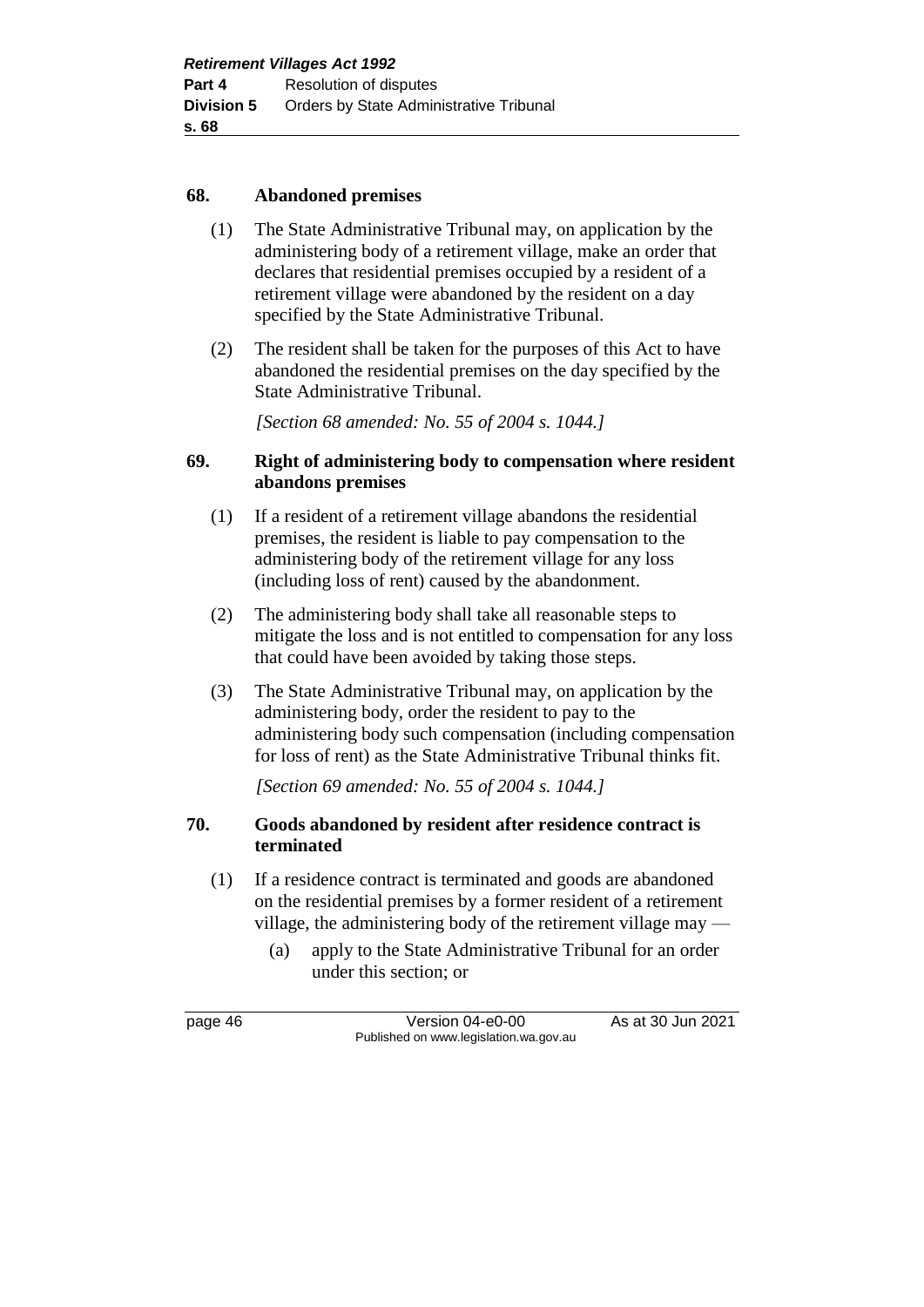(b) dispose of the goods in the prescribed manner,

or both.

- (2) The State Administrative Tribunal may, on application by an administering body under this section, make any one or more of the following orders —
	- (a) an order authorising the removal, destruction or disposal of the goods;
	- (b) an order authorising the sale of the goods;
	- (c) an order directing that notice of any action or proposed action in relation to the goods be given to the former resident or any other person;
	- (d) an order as to the manner of sale of the goods;
	- (e) an order as to the proceeds of sale of the goods;
	- (f) any ancillary order which the State Administrative Tribunal, in the circumstances, thinks appropriate.
- (3) A purchaser of goods sold by an administering body in accordance with an order of the State Administrative Tribunal or the regulations acquires a good title to the goods in defeasance of the interest of the former resident or any other person who has an interest in the goods.
- (4) An administering body does not incur any liability in respect of the removal, destruction, disposal or sale of goods in accordance with an order of the State Administrative Tribunal or regulations made under section 82.

*[Section 70 amended: No. 55 of 2004 s. 1044.]*

# *[71-73. Deleted: No. 55 of 2004 s. 1038.]*

# **74. Protection**

No liability attaches to a member of a committee convened under a code to hear and mediate disputes within a retirement village, any such committee, or any other person for any act or omission by him or her or on his or her part or by any such

As at 30 Jun 2021 Version 04-e0-00 page 47 Published on www.legislation.wa.gov.au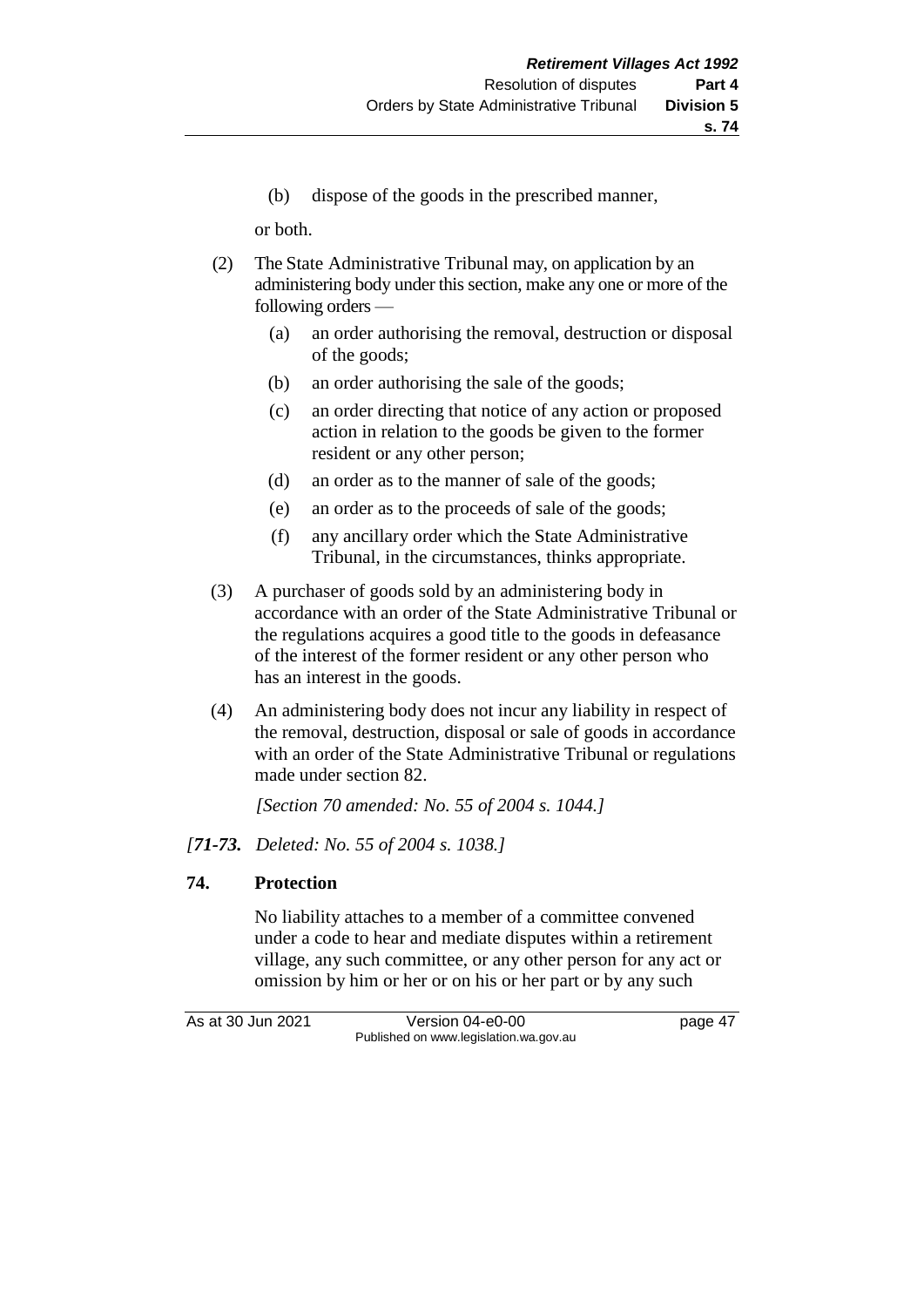committee or on the part of any such committee that occurred in good faith and in the performance or discharge or purported performance or discharge, of his or her or its functions under this or any other written law.

*[Section 74 amended: No. 55 of 2004 s. 1039.]*

page 48 Version 04-e0-00 As at 30 Jun 2021 Published on www.legislation.wa.gov.au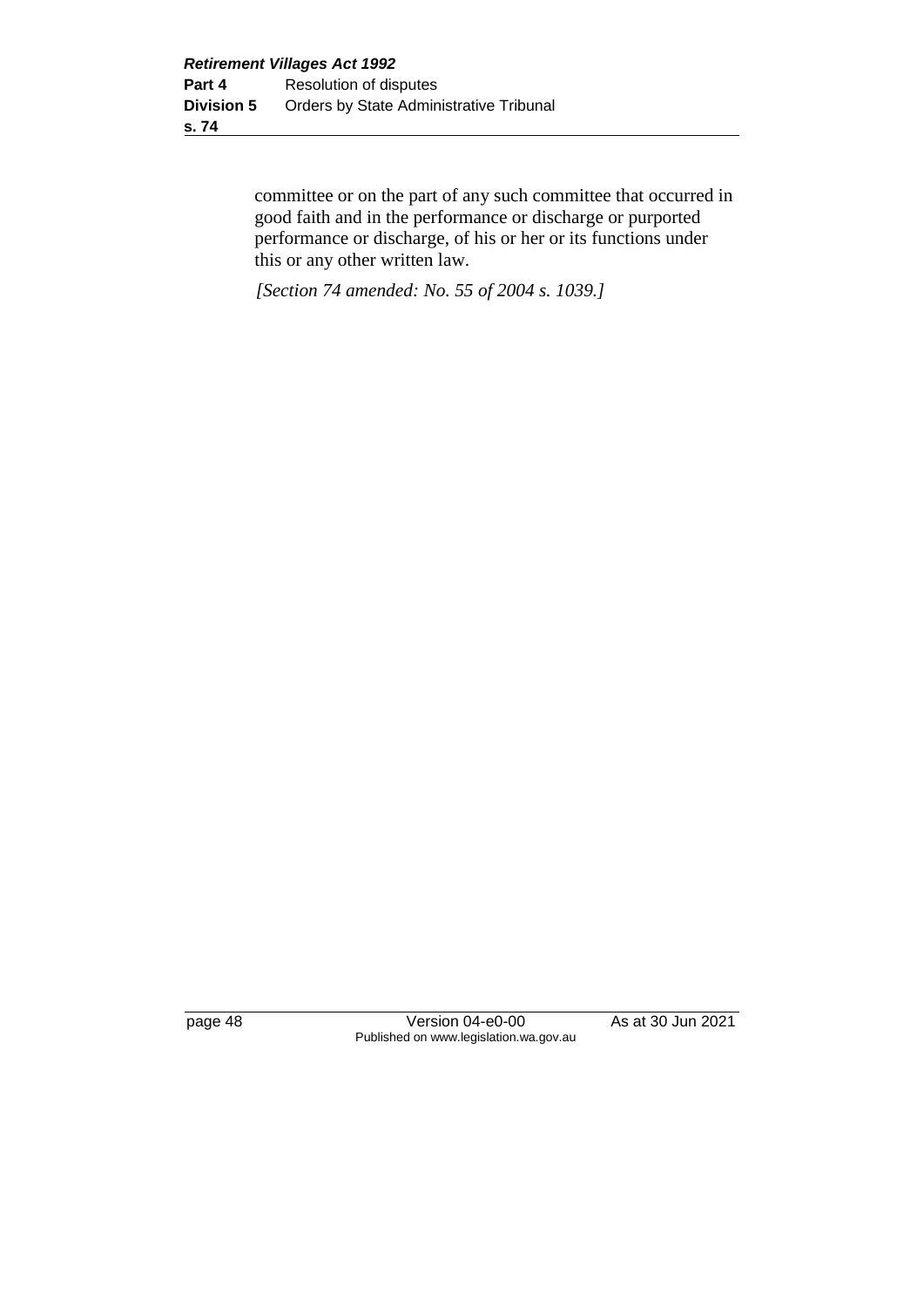# **Part 5A — Statutory manager**

*[Heading inserted: No. 36 of 2012 s. 16.]*

### **75A. Terms used**

In this Part —

*assets*, of the administering body of a retirement village, means —

- (a) if the owner of land in the retirement village is the sole administering body of the retirement village — that land and any other property held for the purposes of the retirement village by the owner; or
- (b) if the owner of land in the retirement village is not the sole administering body of the retirement village — the land and property of the owner referred to in paragraph (a) and any other property held for the purposes of the retirement village by an administering body other than the owner;

*functions*, of the administering body of a retirement village, means the powers and duties that the administering body exercises and performs in the administration of the retirement village under this Act or another written law;

*property* includes money, bank credits, travellers cheques, bank cheques, money orders, shares, securities, bonds, debt instruments, drafts and letters of credit;

*statutory manager* means a person appointed under section 75B.

*[Section 75A inserted: No. 36 of 2012 s. 16.]*

As at 30 Jun 2021 Version 04-e0-00 Page 49 Published on www.legislation.wa.gov.au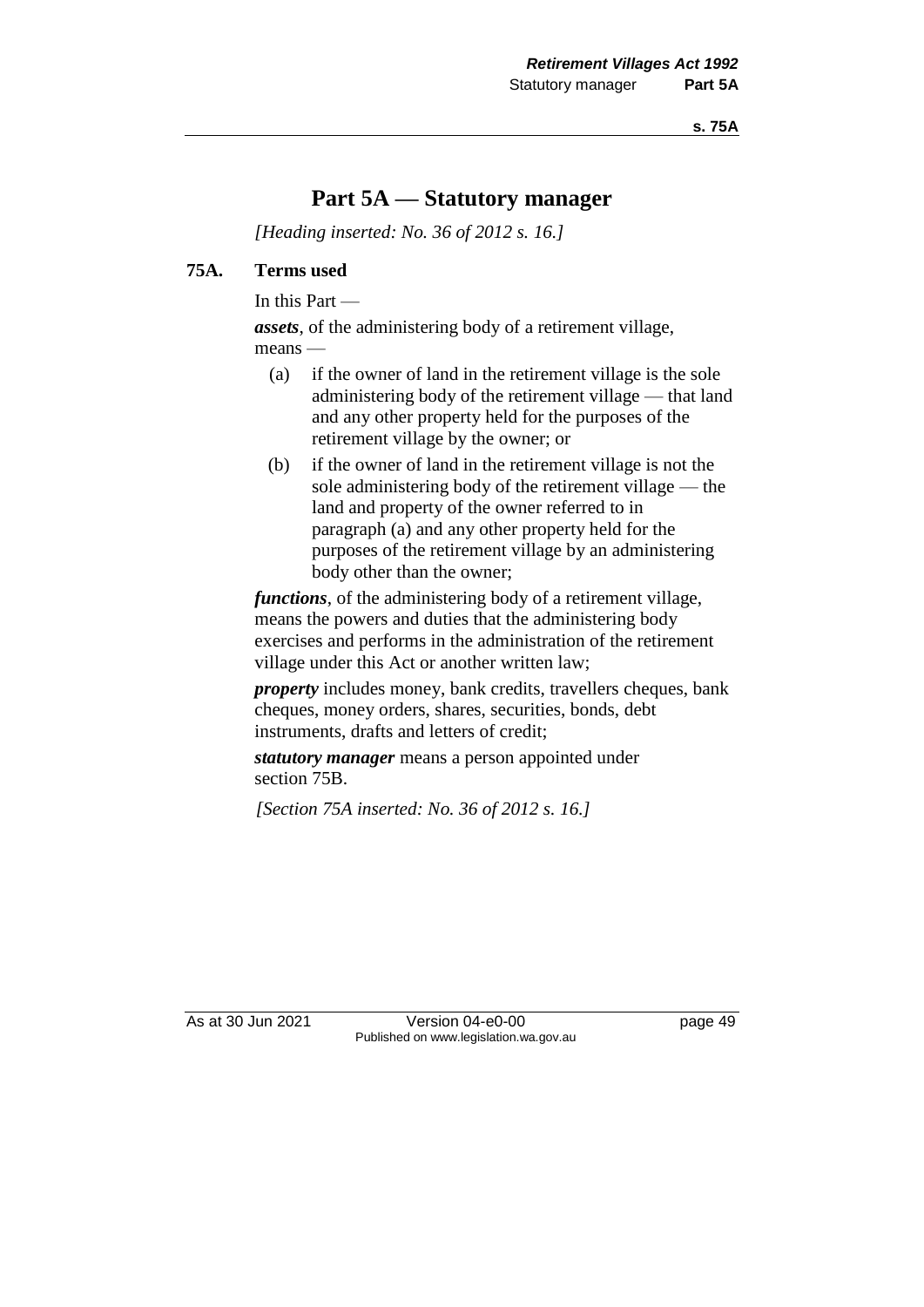## **75B. SAT may appoint statutory manager on application of Commissioner**

- (1) The State Administrative Tribunal may, on application by the Commissioner under this section, make an order appointing one or more persons specified in the application to perform —
	- (a) all the functions of the administering body of a retirement village; or
	- (b) specified functions of the administering body of a retirement village; or
	- (c) all the functions other than specified functions of the administering body of a retirement village,

and may make such other orders as the State Administrative Tribunal thinks fit.

- (2) An application under this section is to be accompanied by
	- (a) a copy of the consent given under section  $75C(1)$  by each person to be appointed; and
	- (b) the Commissioner's recommendations as to the statutory manager's terms and conditions to be dealt with in the order under section 75E.
- (3) The Commissioner must give a copy of the application to the administering body.
- (4) For the purposes of the *State Administrative Tribunal Act 2004* section 36, the administering body is a party to the proceeding on an application under this section.
- (5) The State Administrative Tribunal may make an order appointing a statutory manager only if the State Administrative Tribunal is satisfied that —
	- (a) the wellbeing or financial interests of the residents of the retirement village may be at risk if the administering body continued to perform all the functions of the administering body of the retirement village; or

page 50 Version 04-e0-00 As at 30 Jun 2021 Published on www.legislation.wa.gov.au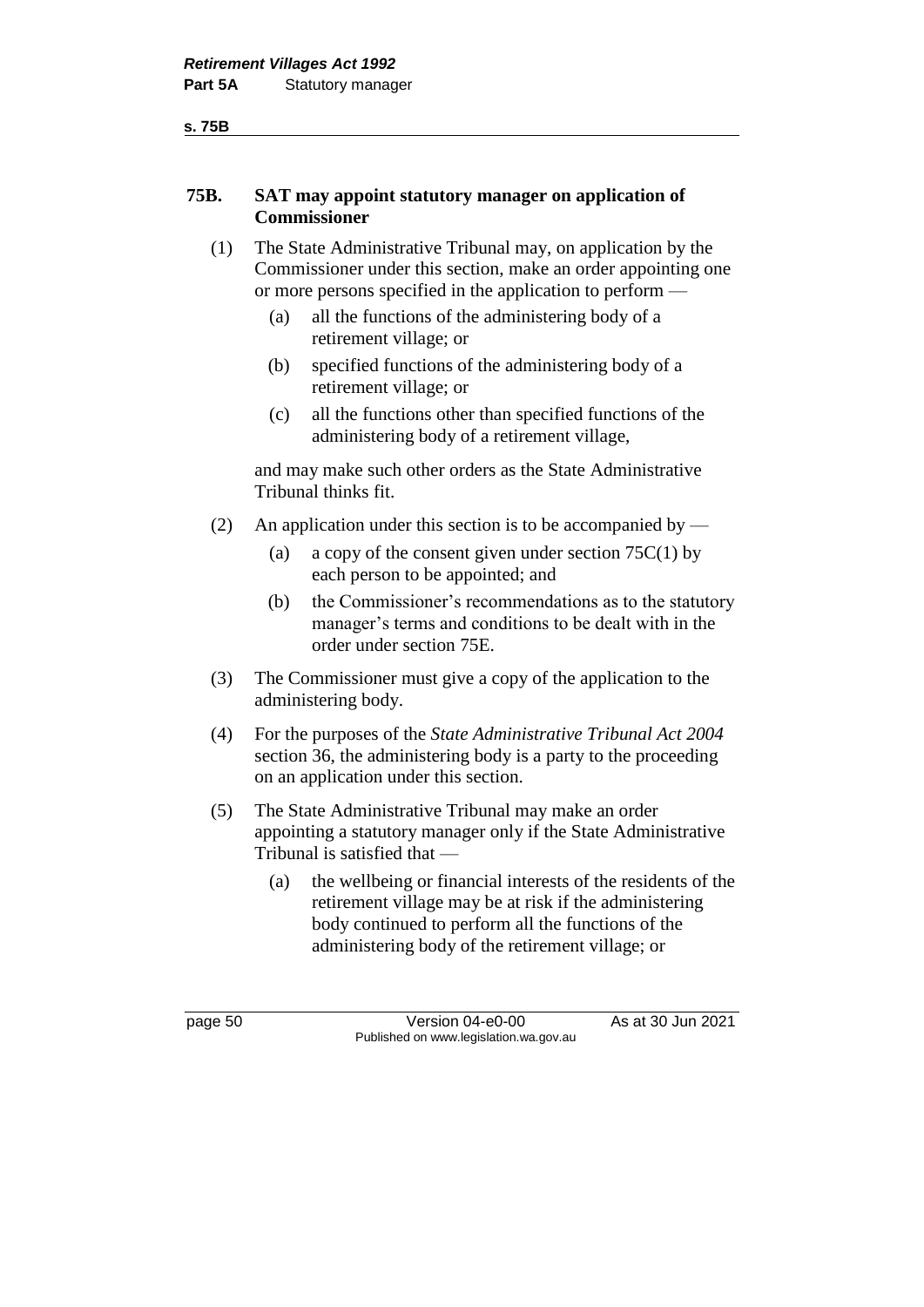- (b) the administering body has contravened, or is contravening, an order made by the State Administrative Tribunal or a court in relation to the administering body or the retirement village; or
- (c) the administering body has contravened, or is contravening, section 18 or another provision of this Act, or a provision of the regulations, prescribed for the purposes of this subsection.
- (6) Without limiting the matters to which the State Administrative Tribunal may have regard for the purposes of subsection (5)(a), for those purposes the State Administrative Tribunal must have regard to any prescribed provisions of any applicable code.
- (7) If 2 or more persons are appointed under subsection (1), a function of the administering body to be performed by the statutory manager under this Part may be performed by any one of them, or by any 2 or more of them together, except to the extent that the order appointing them provides otherwise.
- (8) Unless sooner revoked, an order under this section has effect for the period specified in the order.
- (9) The State Administrative Tribunal is not to require the Commissioner, as a condition of granting an application under this section, to give an undertaking as to damages.

*[Section 75B inserted: No. 36 of 2012 s. 16.]*

# **75C. Proposed statutory manager must consent to appointment**

- (1) The Commissioner is not to make an application for an order under section 75B appointing a person to be a statutory manager unless the person has given the Commissioner written consent to the application.
- (2) The order appointing a person to be a statutory manager does not have effect unless the person has given the Commissioner

As at 30 Jun 2021 Version 04-e0-00 page 51 Published on www.legislation.wa.gov.au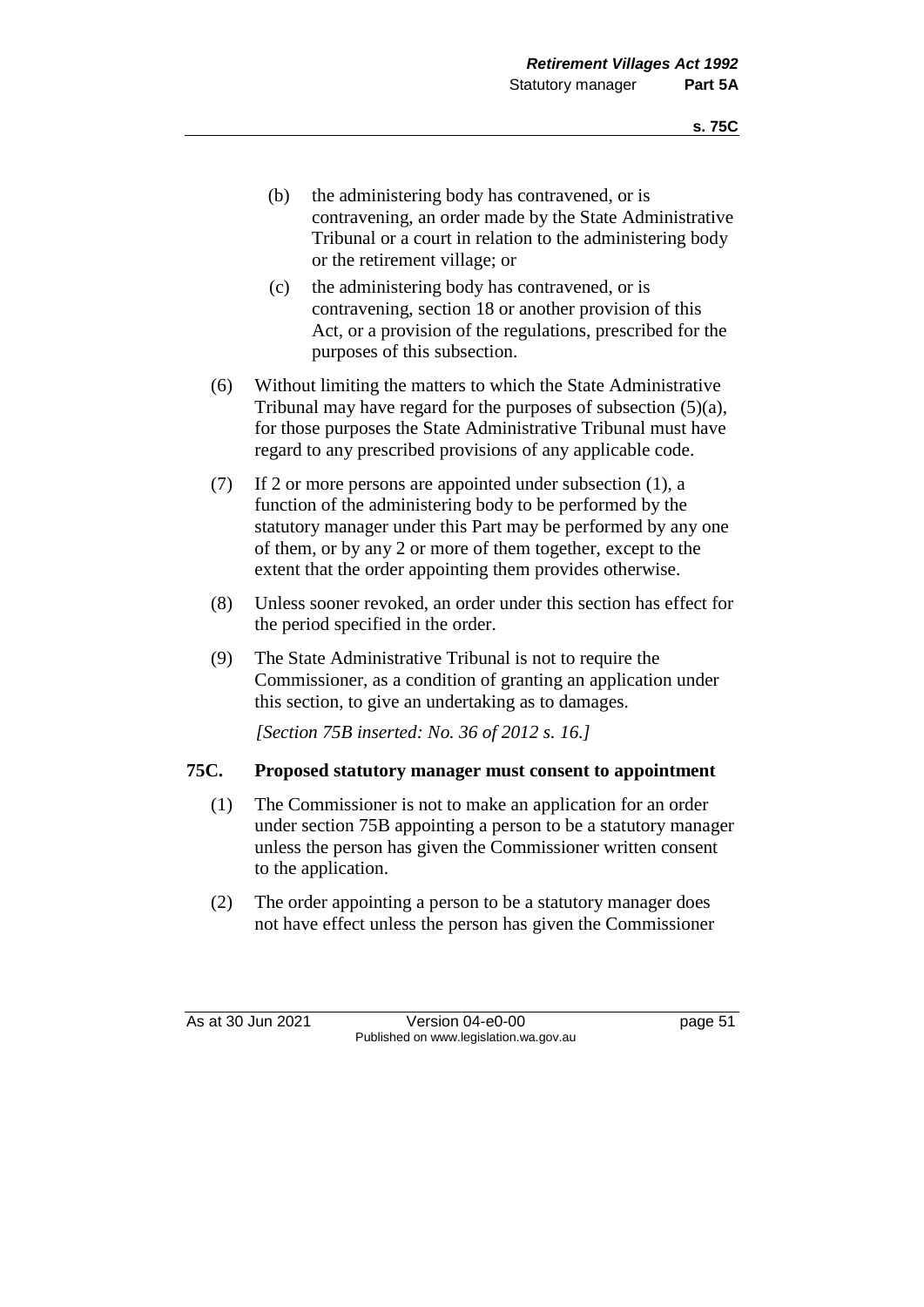### **s. 75D**

written consent under subsection (1) and has not withdrawn that consent as at the time of the appointment.

*[Section 75C inserted: No. 36 of 2012 s. 16.]*

# **75D. Variation and revocation of orders**

(1) In this section —

*other persons* means —

- (a) if an application is made under this section by the Commissioner — the administering body of the retirement village and the statutory manager;
- (b) if an application is made under this section by the administering body of the retirement village — the Commissioner and the statutory manager;
- (c) if an application is made under this section by the statutory manager — the Commissioner and the administering body of the retirement village.
- (2) The State Administrative Tribunal may, on application by the Commissioner, the administering body of the retirement village or the statutory manager under this section, vary or revoke an order appointing a statutory manager under section 75B.
- (3) The applicant must give a copy of the application to the other persons.
- (4) The State Administrative Tribunal may give any directions it considers necessary or expedient for the purposes of this section.
- (5) For the purposes of the *State Administrative Tribunal Act 2004* section 36, the other persons are parties to the proceeding on an application under this section.

*[Section 75D inserted: No. 36 of 2012 s. 16.]*

page 52 Version 04-e0-00 As at 30 Jun 2021 Published on www.legislation.wa.gov.au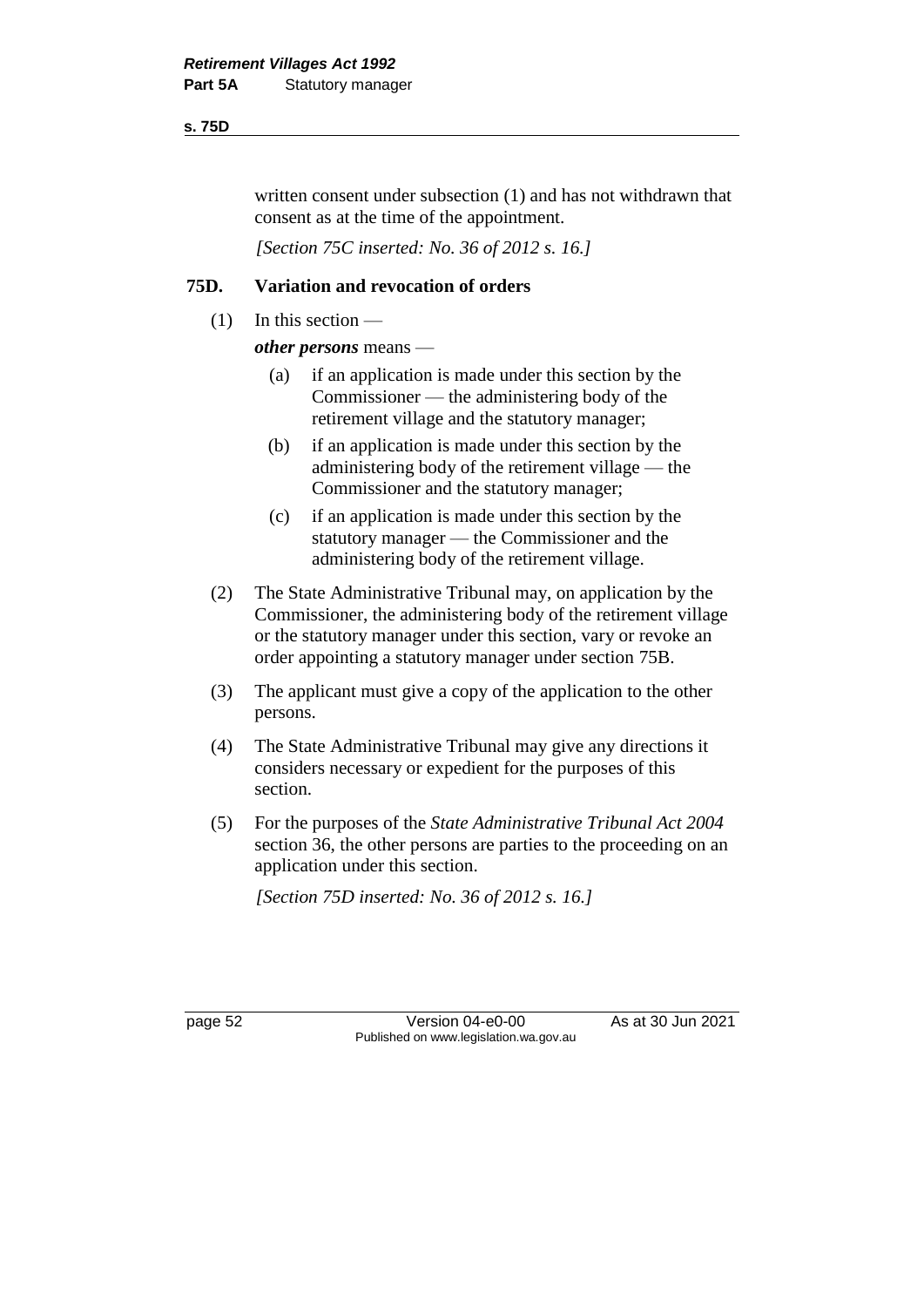# **75E. Matters to be dealt with in order appointing a statutory manager**

- (1) An order under section 75B appointing a statutory manager is  $to -$ 
	- (a) set out the terms and conditions that the State Administrative Tribunal considers appropriate to the appointment, including terms and conditions as to the remuneration and expenses payable to the statutory manager; and
	- (b) specify the assets of the administering body of the retirement village that are to be under the control of the statutory manager; and
	- (c) specify the assets of the administering body of the retirement village that may be applied for the purpose of providing funds for —
		- (i) the performance by the statutory manager of the functions of the administering body conferred on the statutory manager under section 75B(1); and
		- (ii) the payment of the remuneration and expenses of the statutory manager.
- (2) The State Administrative Tribunal may give any directions it considers necessary or expedient for the purposes of this section.
- (3) Without limiting section 11, neither the Crown, the Minister nor the Commissioner is liable for the remuneration of a statutory manager or any expenses incurred by a statutory manager in performing any functions of the administering body of a retirement village.

*[Section 75E inserted: No. 36 of 2012 s. 16.]*

As at 30 Jun 2021 Version 04-e0-00 page 53 Published on www.legislation.wa.gov.au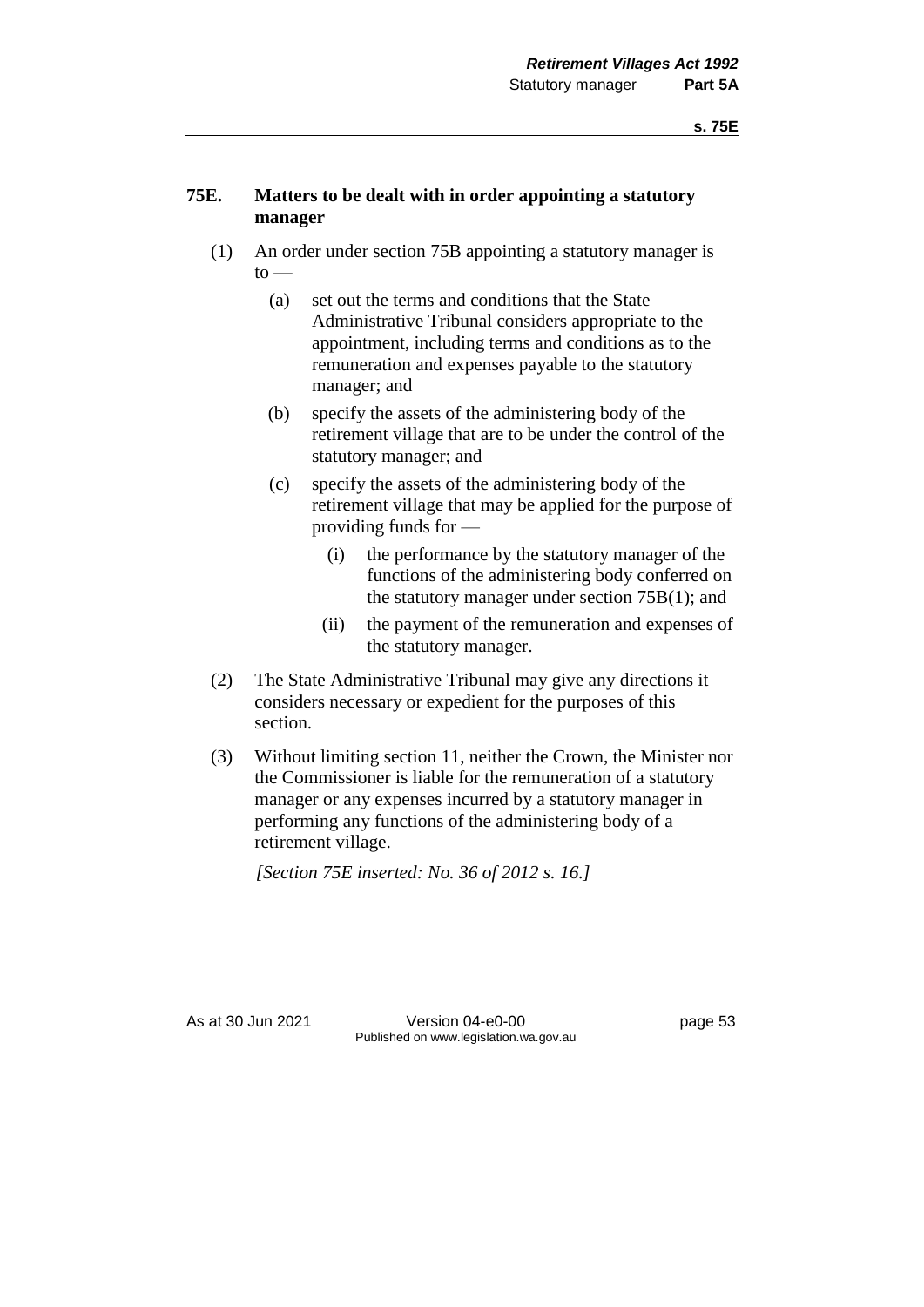**s. 75F**

## **75F. Other matters arising from appointment of statutory manager**

 $(1)$  In this section —

*appointed* means appointed by an order under section 75B.

(2) The administering body of a retirement village must not, during the period of a statutory manager's appointment, perform any of the administering body's functions that the statutory manager is appointed to perform.

Penalty: a fine of \$20 000.

- (3) Subject to any terms and conditions to which the appointment is subject, a statutory manager must perform any function of the administering body that the statutory manager is appointed to perform in accordance with any residence contract, service contract or other contract, agreement or arrangement —
	- (a) to which the administering body is a party; and
	- (b) that relates to the performance of that function.
- (4) Any act or thing done, in good faith, by or with the consent of a statutory manager in the performance of any function of the administering body that the statutory manager is appointed to perform is valid and effectual for the purposes of this Act.
- (5) A statutory manager must, in accordance with the regulations, provide the prescribed persons with the prescribed written information about the performance of any function of the administering body that the statutory manager is appointed to perform.

*[Section 75F inserted: No. 36 of 2012 s. 16.]*

## **75G. Appointment of both statutory manager and external administrator**

(1) In this section —

*external administration* means external administration under the *Corporations Act 2001* (Commonwealth) Chapter 5;

page 54 Version 04-e0-00 As at 30 Jun 2021 Published on www.legislation.wa.gov.au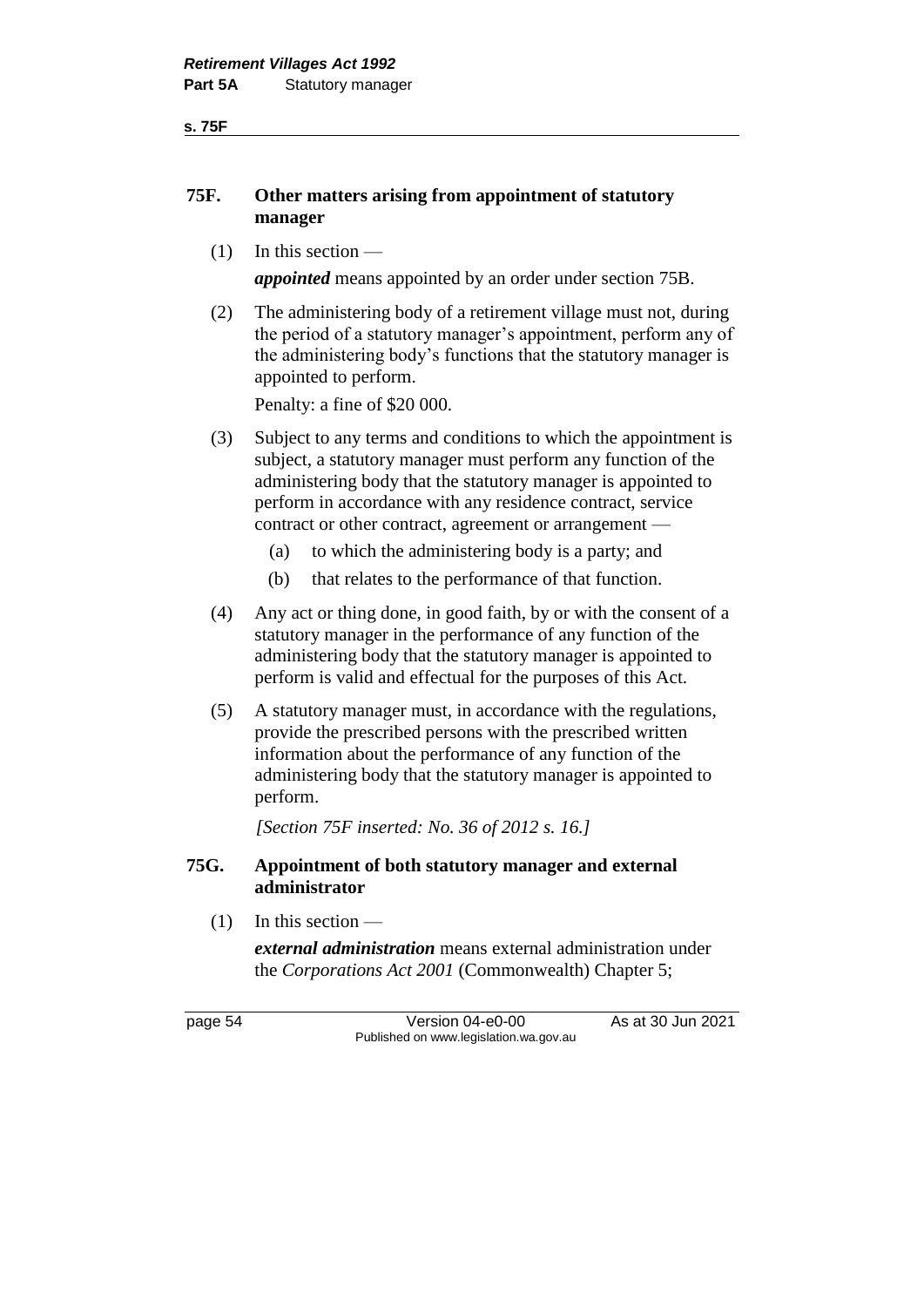*external administrator* means a person appointed under the *Corporations Act 2001* (Commonwealth) for the purposes of the external administration of the administering body of a retirement village.

- (2) This section applies if the administering body of a retirement village is the subject of both —
	- (a) the appointment by an order under section 75B of a statutory manager; and
	- (b) the appointment of an external administrator.
- (3) The statutory manager is under a duty to tell the external administrator of the appointment of the statutory manager, whether the appointment precedes, follows or happens at the same time as the appointment of the external administrator.
- (4) The appointment of the statutory manager continues to have effect while the administering body is subject to external administration, but the statutory manager may perform any function that the statutory manager is appointed by an order under section 75B to perform —
	- (a) only if authorised in writing by the external administrator to do so; and
	- (b) subject to any condition or limitation specified in that authorisation.

*[Section 75G inserted: No. 36 of 2012 s. 16.]*

### **75H. Administering body to cooperate with statutory manager**

 $(1)$  In this section —

*records* includes documents and information;

*relevant* means relevant to the performance of a function referred to in subsection (2).

(2) This section applies if a statutory manager is appointed by an order under section 75B to perform any function of the administering body of a retirement village.

As at 30 Jun 2021 Version 04-e0-00 page 55 Published on www.legislation.wa.gov.au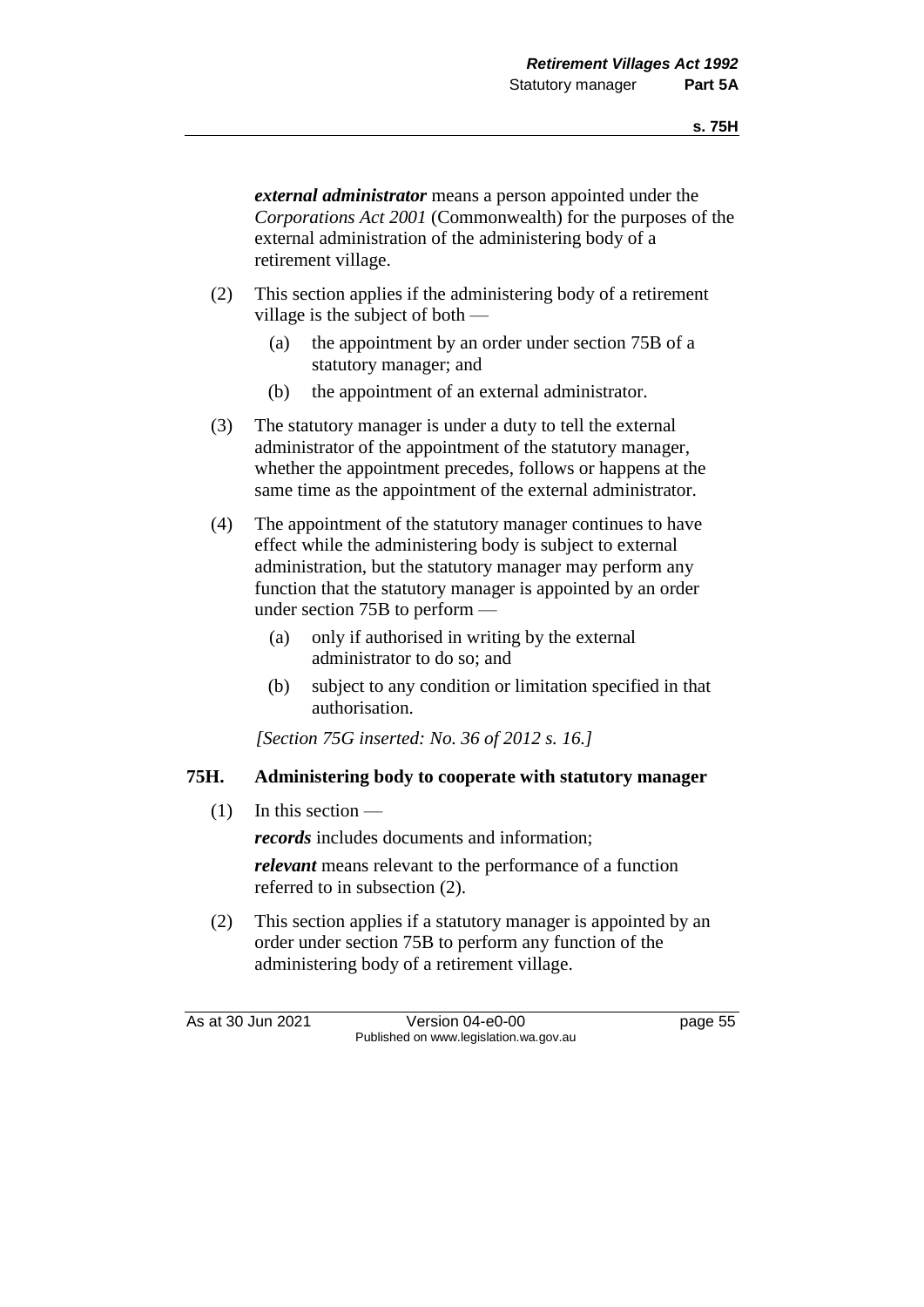(3) The administering body of a retirement village must cooperate with the statutory manager to the extent reasonably required by the statutory manager to perform a function referred to in subsection (2).

Penalty: a fine of \$20 000.

- (4) Without limiting subsection (3), that subsection requires the administering body —
	- (a) to answer, orally or in writing, relevant questions asked by the statutory manager; and
	- (b) to produce to the statutory manager relevant documents in the administering body's custody or under the administering body's control; and
	- (c) to give the statutory manager access to relevant records stored electronically, including any translation, code, password or other information necessary to gain access to, or to interpret and understand, those records; and
	- (d) to give the statutory manager any other relevant assistance the statutory manager reasonably requires.
- (5) The administering body must not hinder or obstruct the statutory manager in the performance of a function referred to in subsection (2).

Penalty: a fine of \$20 000.

*[Section 75H inserted: No. 36 of 2012 s. 16.]*

### **75I. State Administrative Tribunal may require reports and recommendations from statutory manager**

- (1) The State Administrative Tribunal may, on its own initiative or on application by the Commissioner under this section, make an order directing a statutory manager to prepare a report and make recommendations concerning the retirement village in respect of which the statutory manager is appointed.
- (2) An order under subsection (1) is to specify the matters that are to be the subject of the statutory manager's report and

page 56 Version 04-e0-00 As at 30 Jun 2021 Published on www.legislation.wa.gov.au

#### **s. 75I**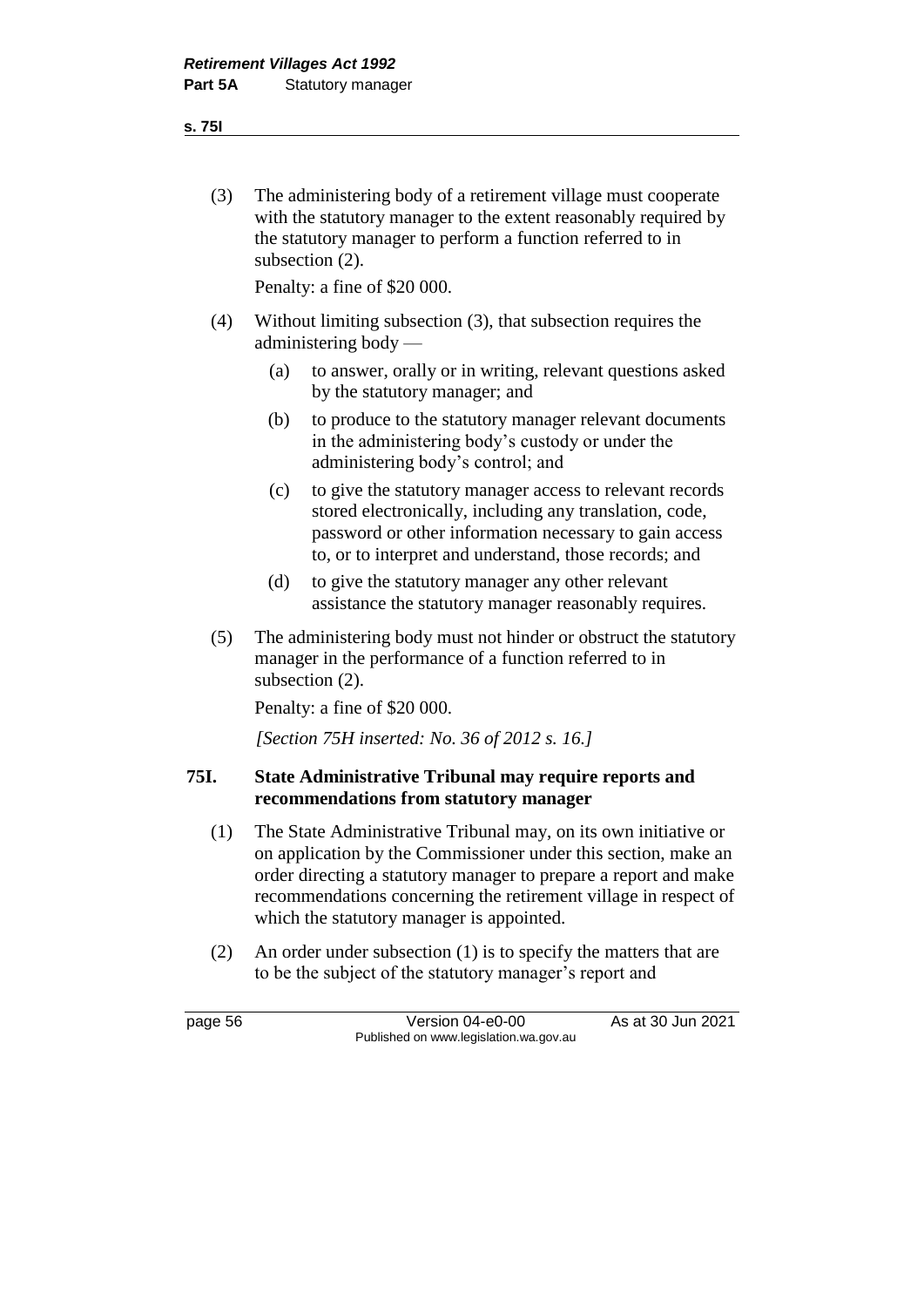recommendations and the period within which the report and recommendations are to be prepared.

(3) The statutory manager must provide a copy of the report and recommendations to the State Administrative Tribunal and the Commissioner and to any other person the State Administrative Tribunal specifies in the order under subsection (1).

*[Section 75I inserted: No. 36 of 2012 s. 16.]*

As at 30 Jun 2021 Version 04-e0-00 page 57 Published on www.legislation.wa.gov.au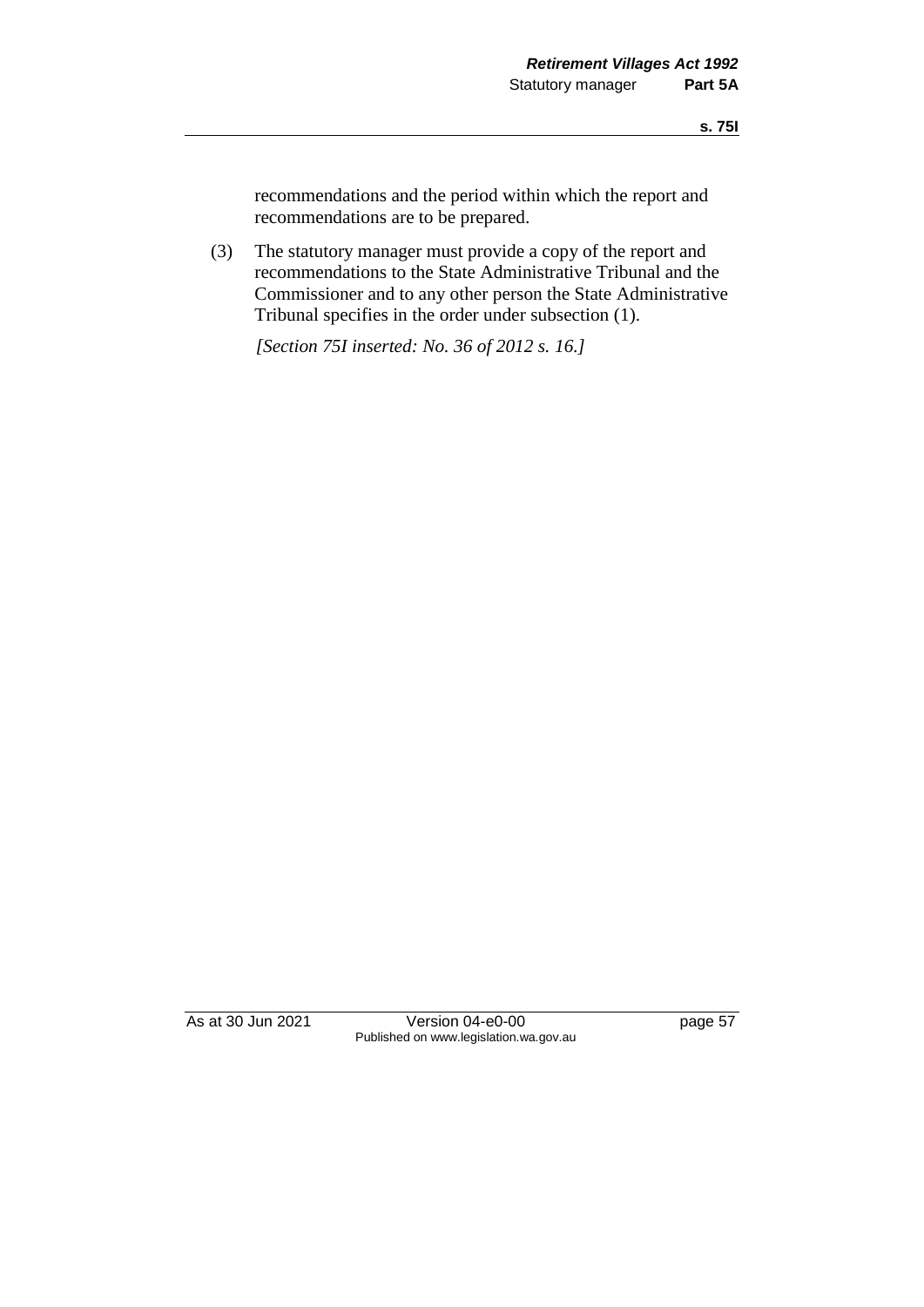**s. 75**

# **Part 5 — Miscellaneous**

# **75. Rescission of contract**

- (1) A contract is rescinded under section 14 or 16 by notice in writing given by the person entitled to rescind the contract to all other parties to the contract.
- (2) The rescission of a contract under section 14 or 16 takes effect on the date of service of the notice under subsection (1) of this section and the contract is terminated at the time when the notice is so given.
- (3) Subject to the making of an order to the contrary under subsection (4), if a contract is rescinded under section 14 or  $16$  —
	- (a) the rescission notice is to be regarded as applying to the service contract, the residence contract and all collateral contracts entered into by the person rescinding the contract; and
	- (b) that person is entitled to the repayment of all moneys paid by that person or on that person's behalf in connection with those contracts and such moneys shall be recoverable, by action as for debt, by that person accordingly.
- (4) If a contract is rescinded under section 14 or 16, the State Administrative Tribunal may, upon application by any party to that contract, make —
	- (a) such orders as it thinks just providing for the repayment of part or all of the moneys paid by the person rescinding the contract, or on that person's behalf, in connection with the contracts to which the rescission notice applies under subsection (3)(a); and
	- (b) such other vesting or consequential orders as it thinks just,

and for the purposes of carrying out this section the State Administrative Tribunal may give such directions as it considers necessary or expedient.

page 58 Version 04-e0-00 As at 30 Jun 2021 Published on www.legislation.wa.gov.au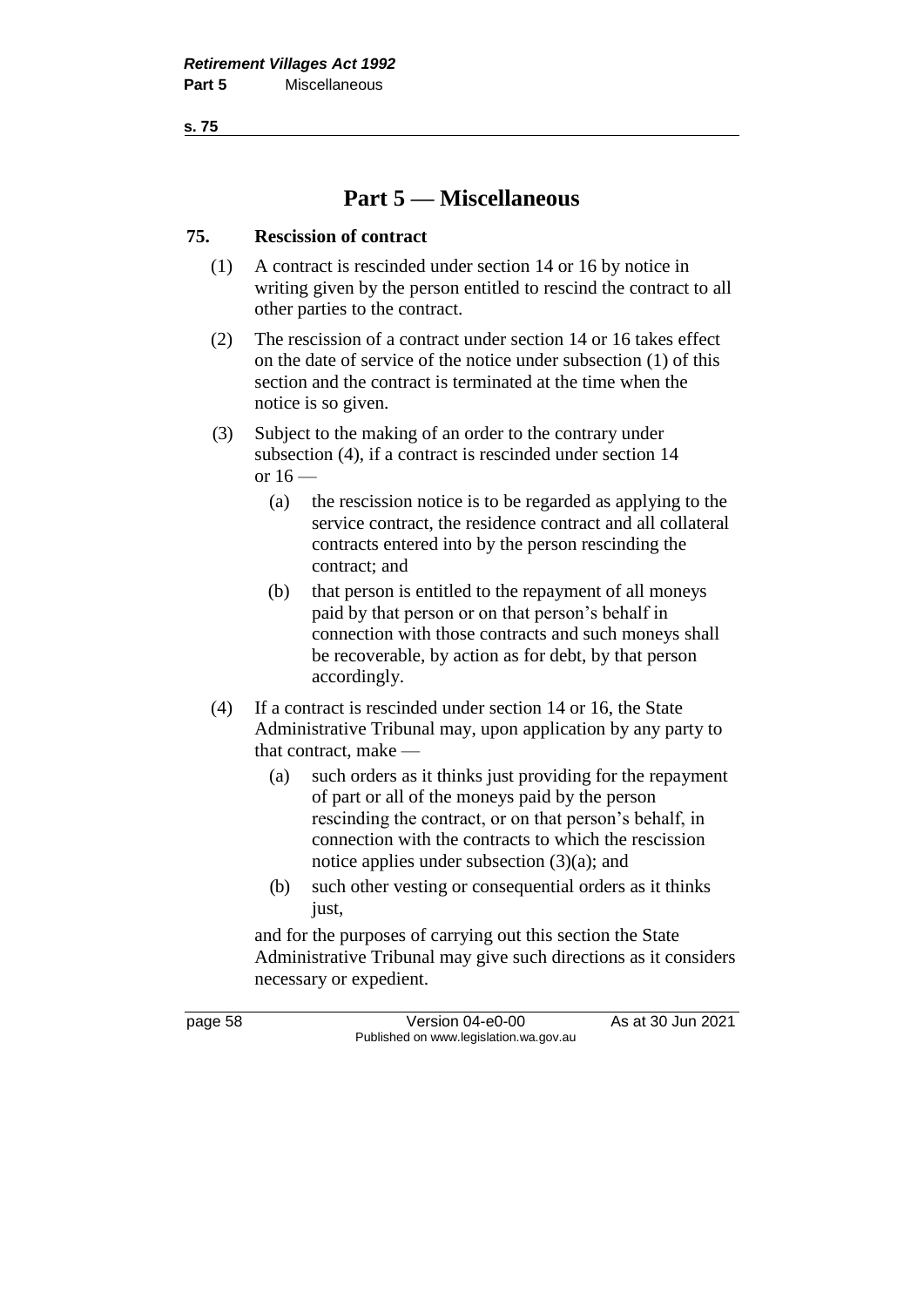- (5) An application under subsection (4) shall be made within 30 days of the day on which the contract is rescinded.
- (6) An owner or administering body who refuses or fails to return moneys to which a person is entitled under subsection (3) or (4) commits an offence.

Penalty: \$20 000.

- (7) A rescission of a residence contract under section 14 or 16 shall have effect notwithstanding that the residence contract may also be subject to the provisions of the *Community Titles Act 2018* or the *Strata Titles Act 1985* and nothing in this section shall derogate from the rights of a buyer under those Acts.
- (8) Where under section 14 or 16 a person rescinds a residence contract entered into by him or her after the property purchased by him or her has been registered in his or her name, then that person, subject to the tender to him or her of repayment as provided by subsection (3) or (4), shall —
	- (a) execute such instruments as, being necessary to register that title in the name of the former owner or his or her nominee, are presented to him or her for execution by or on behalf of the former owner; and
	- (b) deliver up to the former owner or his or her nominee any relevant certificate of title in his or her possession or under his or her control,

but the person rescinding the contract shall not be liable for any costs or expenses in respect of the transaction.

*[Section 75 amended: No. 55 of 2004 s. 1040 and 1044; No. 32 of 2018 s. 242.]*

As at 30 Jun 2021 Version 04-e0-00 Page 59 Published on www.legislation.wa.gov.au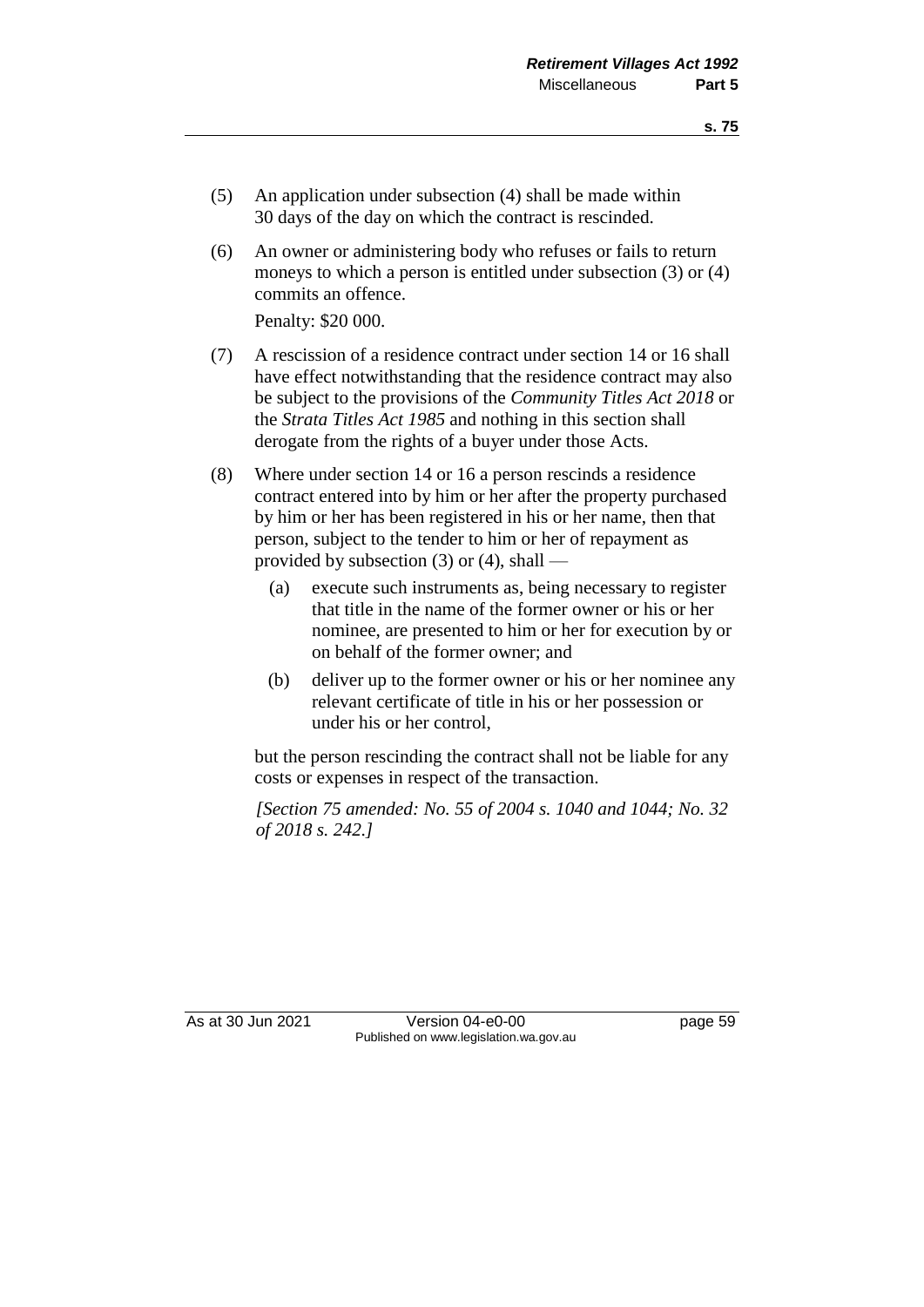#### **s. 76**

## **76. Persons who are not to be involved in administration of retirement villages**

- (1) Subject to section 77A, this section applies to these persons
	- (a) a person who is, according to the *Interpretation Act 1984* section 13D, a bankrupt or a person whose affairs are under insolvency laws;
	- (b) a person who has been convicted, within or outside Western Australia, of —
		- (i) an offence involving violence to another person punishable on conviction by imprisonment for not less than 3 months; or
		- (ii) an offence involving fraud or dishonesty punishable on conviction by imprisonment for not less than 3 months; or
		- (iii) an offence under *The Criminal Code* Chapter XXXI or an offence that, if committed in Western Australia, would constitute such an offence; or
		- (iv) a prescribed offence;
	- (c) a person who is disqualified from managing corporations under the *Corporations Act 2001* (Commonwealth) Part 2D.6;
	- (d) a person who was a director of, or concerned in the management of, a corporation, as defined in the *Corporations Act 2001* (Commonwealth) section 57A, when it was wound up otherwise than voluntarily;
	- (e) a person prescribed as a person to whom this section applies.
- (2) A person to whom this section applies must not
	- (a) be the administering body of a retirement village; or
	- (b) be in any way, whether directly or indirectly, concerned in the administration of a retirement village.

Penalty: a fine of \$20 000.

page 60 Version 04-e0-00 As at 30 Jun 2021 Published on www.legislation.wa.gov.au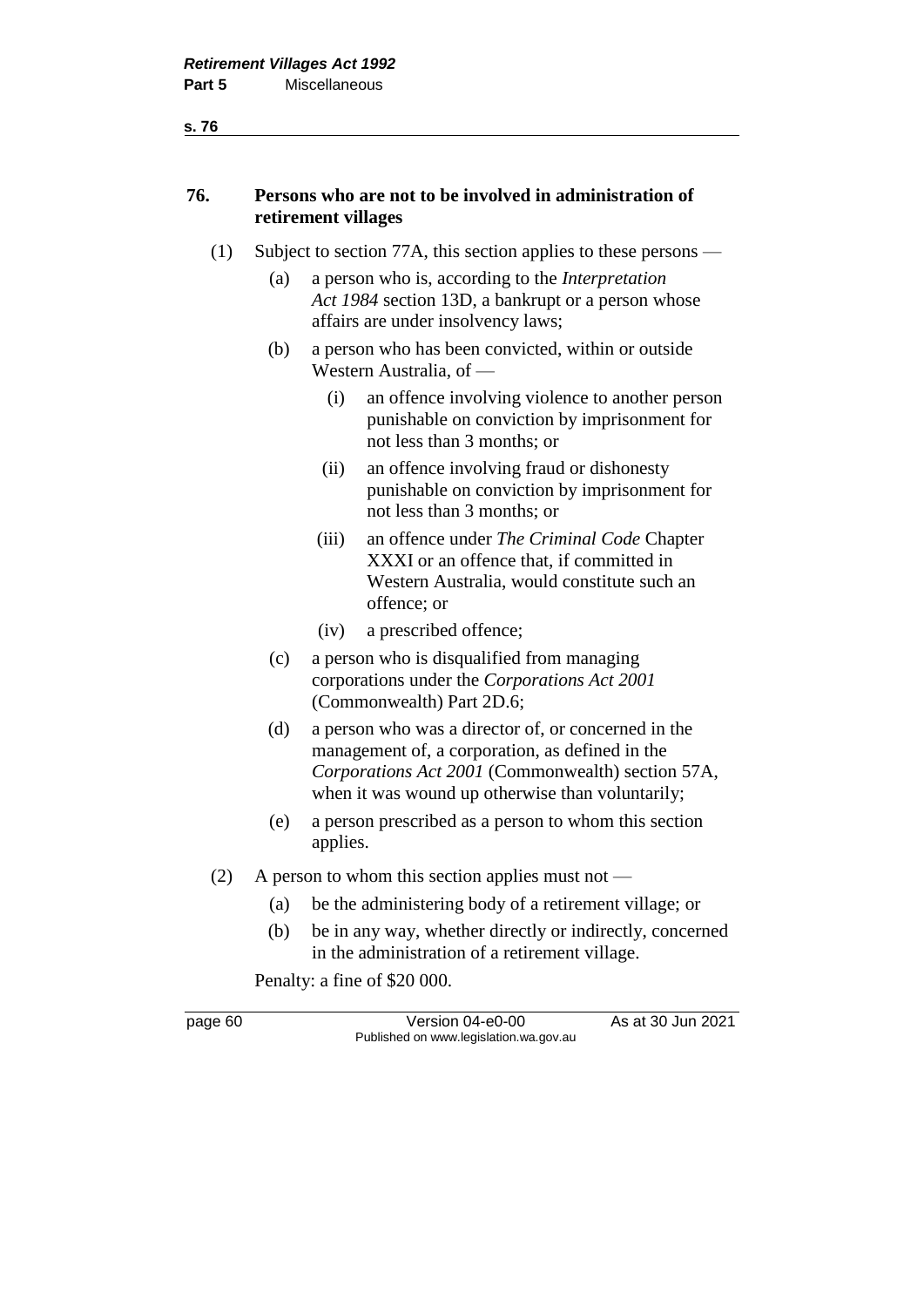- (3) In any proceeding taken for an offence against subsection (2), it is a defence to prove that, at the time the offence occurred, the accused held a current exemption certificate granted under section 77C.
- (4) A person must not employ or engage a person to whom this section applies if the person's employment or engagement is or is to be in any way, whether directly or indirectly, concerned in the administration of a retirement village.

Penalty: a fine of \$20 000.

(5) In any proceeding taken for an offence against subsection (4), it is a defence to prove that, at the time the offence occurred, the person employed or engaged held a current exemption certificate granted under section 77C.

*[Section 76 inserted: No. 36 of 2012 s. 17.]*

## **77A. Limitation of period for which section 76 applies to certain persons**

- (1) Section 76 applies to a person referred to in subsection (1)(b) of that section, in relation to the person's conviction of an offence, only for the period of 5 years —
	- (a) from the time of the person's conviction; or
	- (b) if the conviction results in a term of imprisonment, from the time of the person's release from custody.
- (2) Section 76 applies to a person referred to in subsection  $(1)(c)$  of that section, in relation to the person's disqualification from managing corporations, only for the period of 5 years from the time of that disqualification.
- (3) Section 76 applies to a person referred to in subsection (1)(d) of that section, in relation to the winding up of a corporation, only for the period of 5 years from the time of that winding up.

*[Section 77A inserted: No. 36 of 2012 s. 17.]*

As at 30 Jun 2021 Version 04-e0-00 page 61 Published on www.legislation.wa.gov.au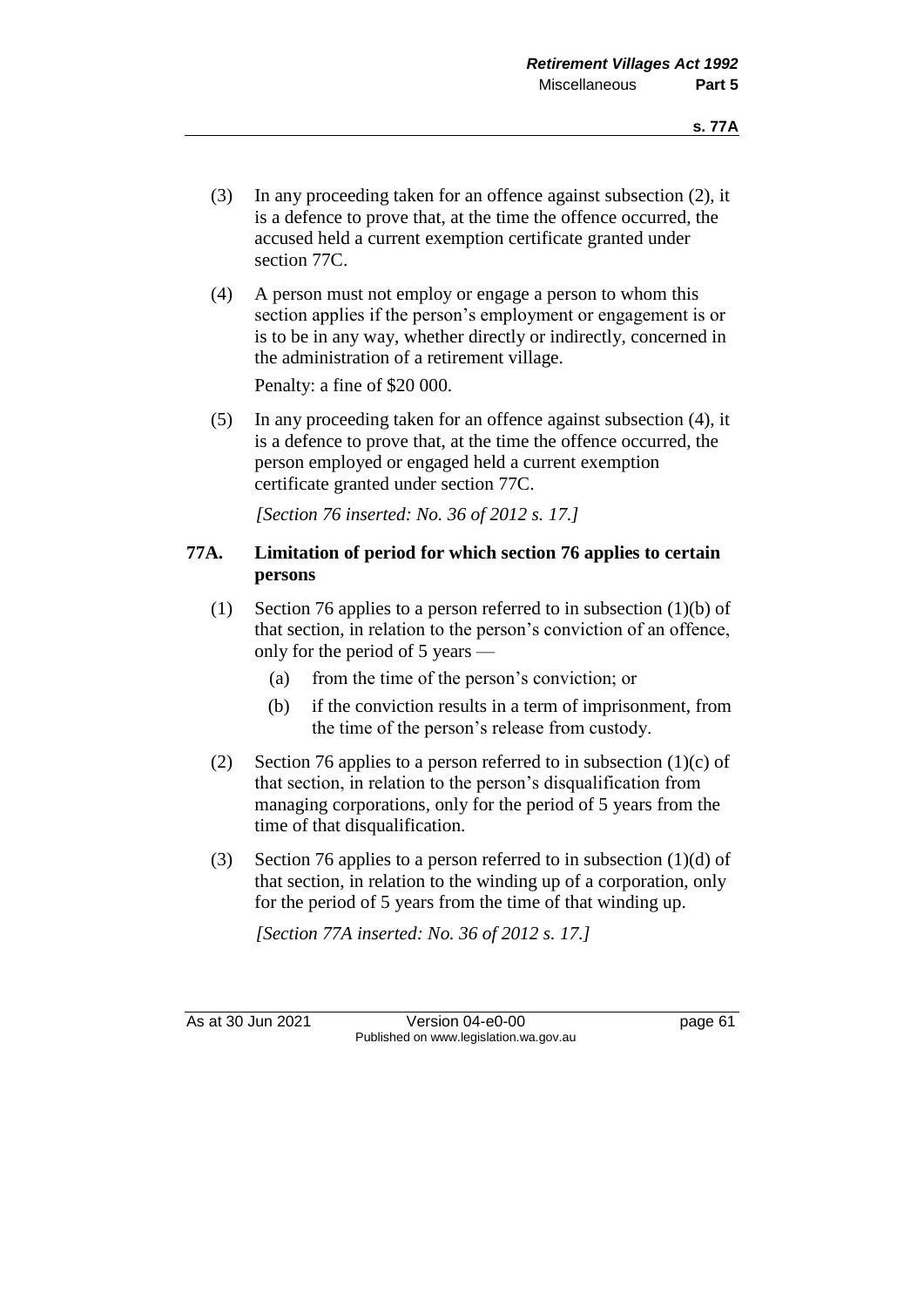#### **s. 77B**

### **77B. Offences by persons involved in administration of retirement village**

 $(1)$  In this section —

*relevant information*, in relation to a person, means information as to the application of section 76 to the person.

- $(2)$  A person
	- (a) whose employment or engagement is in any way, whether directly or indirectly, concerned in the administration of a retirement village; and
	- (b) who becomes a person to whom section 76 applies because of the occurrence, after that employment or engagement has commenced, of a bankruptcy, conviction, disqualification, winding up or other matter relevant to that section,

must give relevant information to the person by whom he or she is employed or engaged within 14 days after that occurrence.

Penalty: a fine of \$20 000.

(3) A person must not give relevant information that is false or misleading to a person who employs or engages, or who proposes to employ or engage, him or her if the employment or engagement is or is to be in any way, whether directly or indirectly, concerned in the administration of a retirement village.

Penalty: a fine of \$20 000.

*[Section 77B inserted: No. 36 of 2012 s. 17.]*

# **77C. Commissioner may grant exemption certificates**

- (1) The Commissioner may grant an exemption certificate to a person to whom section 76 applies if —
	- (a) the person applies for the certificate in the form approved by the Commissioner and pays the prescribed fee; and

page 62 Version 04-e0-00 As at 30 Jun 2021 Published on www.legislation.wa.gov.au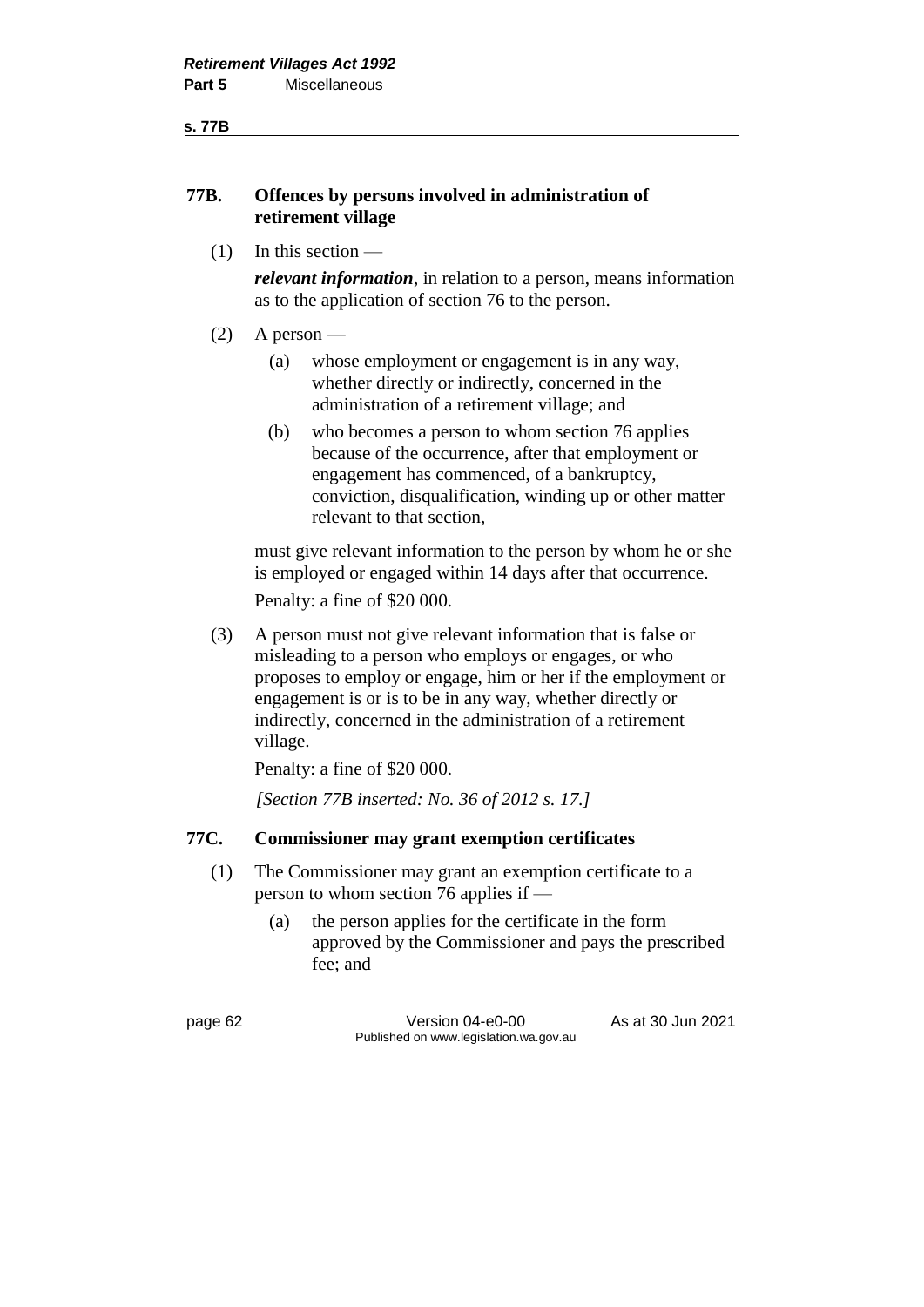- (b) satisfies the Commissioner that neither the wellbeing nor financial interests of the residents of a retirement village will be at risk if the person —
	- (i) is the administering body of the retirement village; or
	- (ii) is in any way, whether directly or indirectly, concerned in the administration of the retirement village,

as the case requires.

- (2) An exemption certificate may be granted subject to any condition or limitation the Commissioner considers appropriate and specifies in the certificate, which may include a limitation on the period during which the certificate has effect.
- (3) The Commissioner may at any time revoke an exemption certificate by written notice given to the person granted the certificate.
- (4) An exemption certificate is cancelled by force of this subsection if the person granted the certificate becomes a person to whom section 76 applies because of the occurrence, after the person has been granted the certificate, of a bankruptcy, conviction, disqualification, winding up or other matter relevant to that section.
- (5) A person must return his or her exemption certificate to the Commissioner within 14 days after the certificate is revoked under subsection (3) or cancelled under subsection (4).

Penalty: a fine of \$20 000.

*[Section 77C inserted: No. 36 of 2012 s. 17.]*

# **77. Non-compliance may be excused by Court**

(1) The District Court may, on the application of any person, excuse that person from the consequences of inadvertent non-compliance with a provision of this Act.

As at 30 Jun 2021 Version 04-e0-00 page 63 Published on www.legislation.wa.gov.au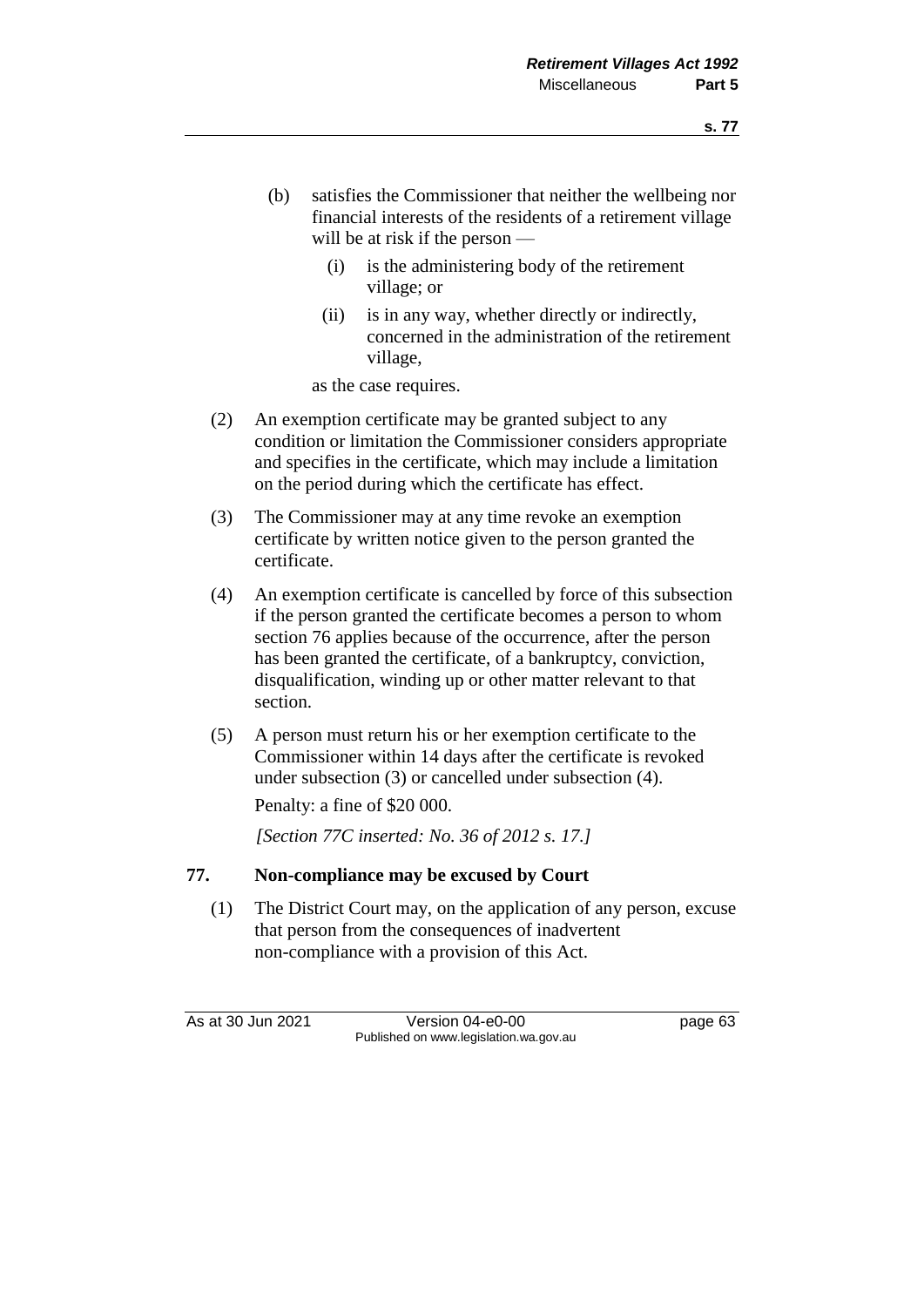- (2) Where the District Court acts under subsection (1), it may
	- (a) make consequential orders protecting the interests of any person affected by the contravention; and
	- (b) make any other order that the justice of the case may require.
- (3) An application may not be made under this section after proceedings for an offence relating to the non-compliance have been commenced.
- *[78. Deleted: No. 28 of 2006 s. 144.]*

## **79. Liability of directors etc.**

- (1) Where a body corporate has committed an offence against this Act and it is proved that the offence occurred with the consent or connivance of, or was attributable to any neglect on the part of, any person who was an officer or was purporting to act as an officer of the body corporate, that person, as well as the body corporate, commits that offence.
- (2) In subsection (1) *officer* has the same meaning as in the *Corporations Act 2001* of the Commonwealth but does not include an employee of the body corporate unless he or she was concerned in the management of the body corporate.

*[Section 79 amended: No. 10 of 2001 s. 220.]*

### **80. Time for bringing proceedings**

Proceedings for an offence against this Act may be commenced at any time within 3 years of the day on which the offence is alleged to have been committed.

*[Section 80 amended: No. 36 of 2012 s. 18.]*

*[81. Deleted: No. 55 of 2004 s. 1042.]*

page 64 Version 04-e0-00 As at 30 Jun 2021 Published on www.legislation.wa.gov.au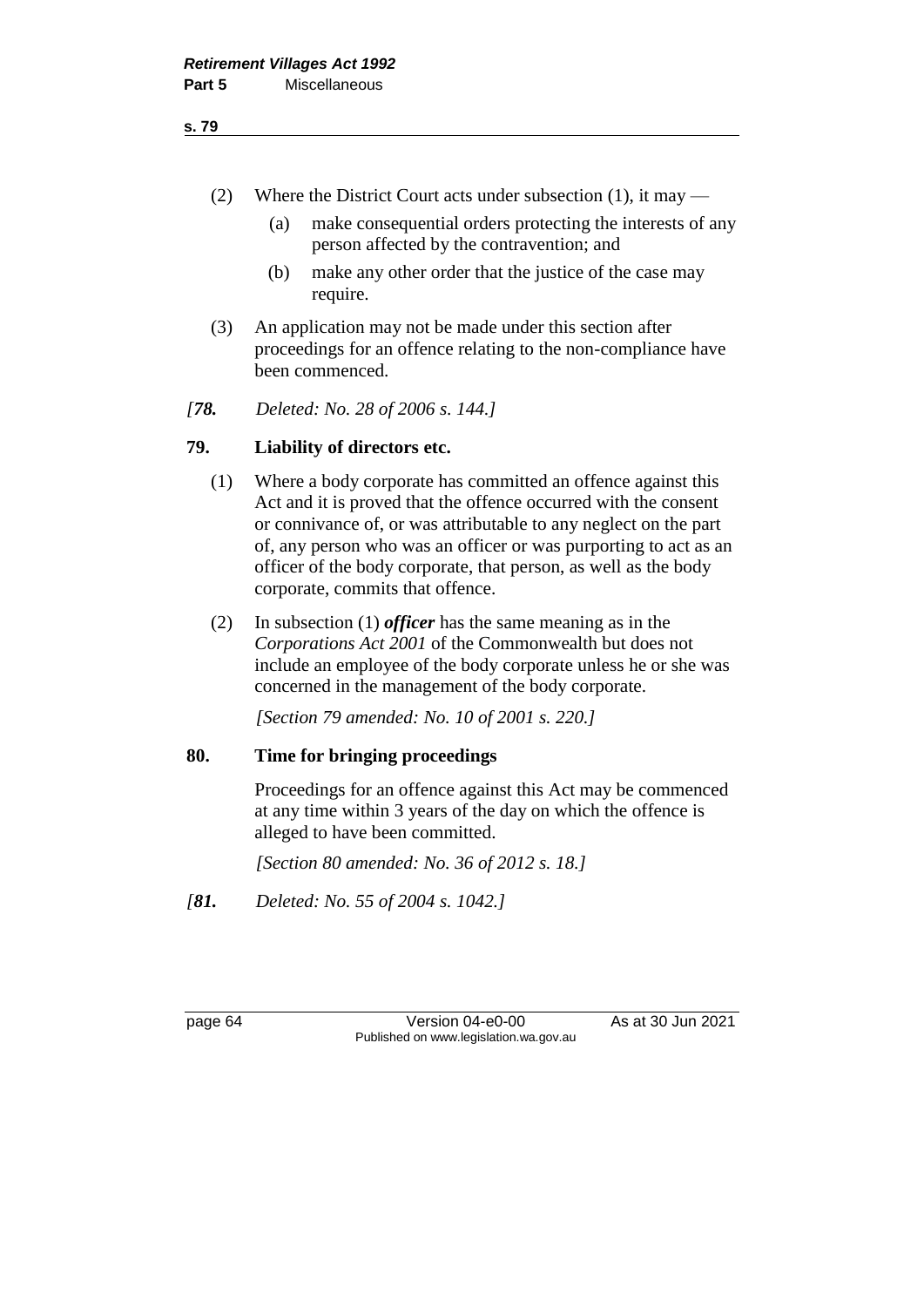# **82. Regulations**

- (1) The Governor may make regulations, not inconsistent with this Act, for or with respect to any matter that by this Act is required or permitted to be prescribed or that is necessary or convenient to be prescribed for carrying out or giving effect to this Act.
- (2) In particular, the regulations may make provision for or with respect to —
	- *[(a) deleted]*
	- (b) the service of notices under this Act or a code;
	- (c) goods abandoned or apparently abandoned by a resident of a retirement village;
	- *[(d) deleted]*
		- (e) fees to be paid under this Act.
- (3) A regulation may create an offence punishable by a penalty not exceeding \$5 000.

*[Section 82 amended: No. 55 of 2004 s. 1043; No. 36 of 2012 s. 19.]*

# **83. Review of Act**

- (1) The Minister shall carry out a review of the operation and effectiveness of this Act within 6 months after the expiration of one year from the commencement of section 6 and subsequently shall carry out such a review as soon as practicable after the expiration of each period of 5 years.
- (2) The Minister shall prepare a report based on each review under subsection (1) and shall, as soon as is practicable after the preparation thereof, cause the report to be laid before each House of Parliament.

As at 30 Jun 2021 Version 04-e0-00 Page 65 Published on www.legislation.wa.gov.au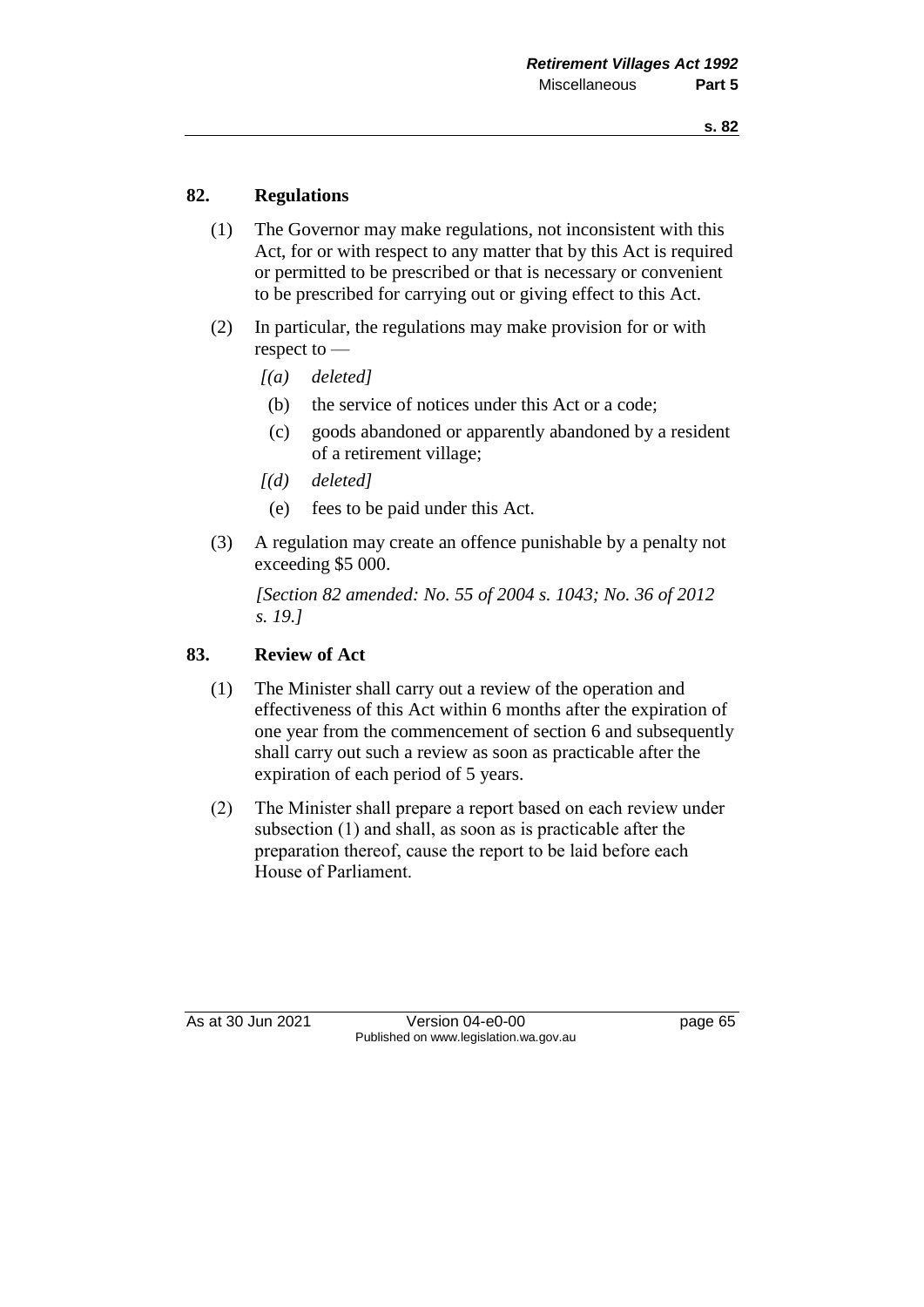**s. 84**

# **84. Savings and transitional**

Schedule 1 has effect.

*[85, 86. Omitted under the Reprints Act 1984 s. 7(4)(e).]*

page 66 Version 04-e0-00 As at 30 Jun 2021 Published on www.legislation.wa.gov.au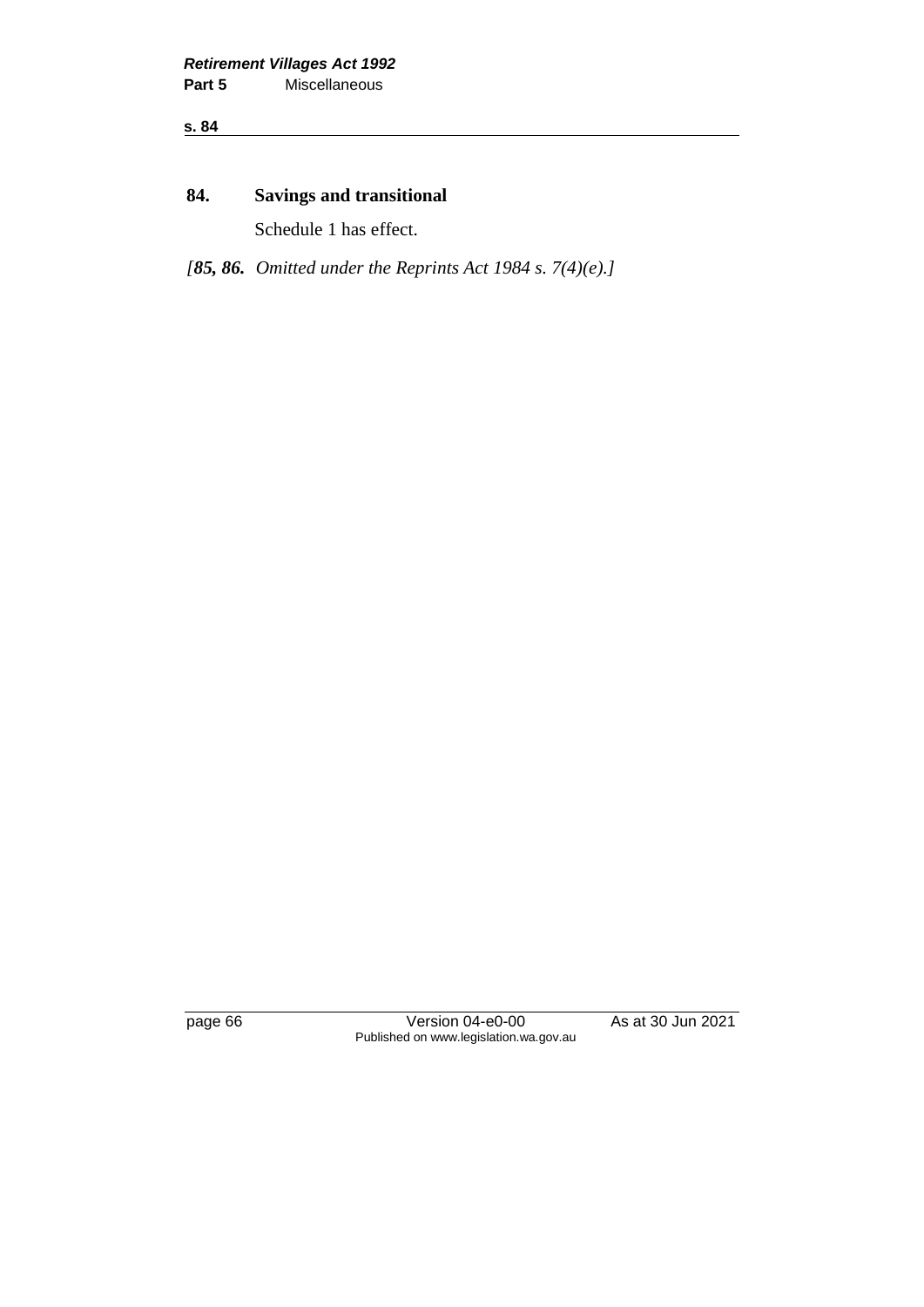# **Schedule 1 — Savings and transitional provisions**

[s. 84]

*[Heading amended: No. 19 of 2010 s. 4.]*

### **Division 1** — **Provisions relating to commencement of Act**

*[Heading inserted: No. 36 of 2012 s. 20.]*

### **1. Existing disputes and other matters**

This Act does not apply to disputes as to the transfer of a resident from one kind of accommodation in a retirement village to another which occurred, or proceedings to terminate residence contracts or regain possession of residential premises, which commenced before the commencement of section 84.

### **2. Regulations**

- (1) The regulations may contain other provisions of a savings or transitional nature consequent on the enactment of this Act.
- (2) A provision referred to in subclause (1) may, if the regulations so provide, take effect from the commencement of section 84 or a later day.
- (3) To the extent to which a provision referred to in subclause (1) takes effect from a date that is earlier than the date of its publication in the *Gazette*, the provision does not operate so as —
	- (a) to affect, in a manner prejudicial to any person (other than the State or an authority of the State), the rights of that person existing before the date of its publication; or
	- (b) to impose liabilities on any person (other than the State or an authority of the State) in respect of anything done or omitted to be done before the date of its publication.

### **3. Exemption**

- (1) The Minister may by order exempt any
	- (a) administering body that administers a retirement village established before the commencement date;
	- (b) retirement village established before the commencement date,

As at 30 Jun 2021 Version 04-e0-00 page 67 Published on www.legislation.wa.gov.au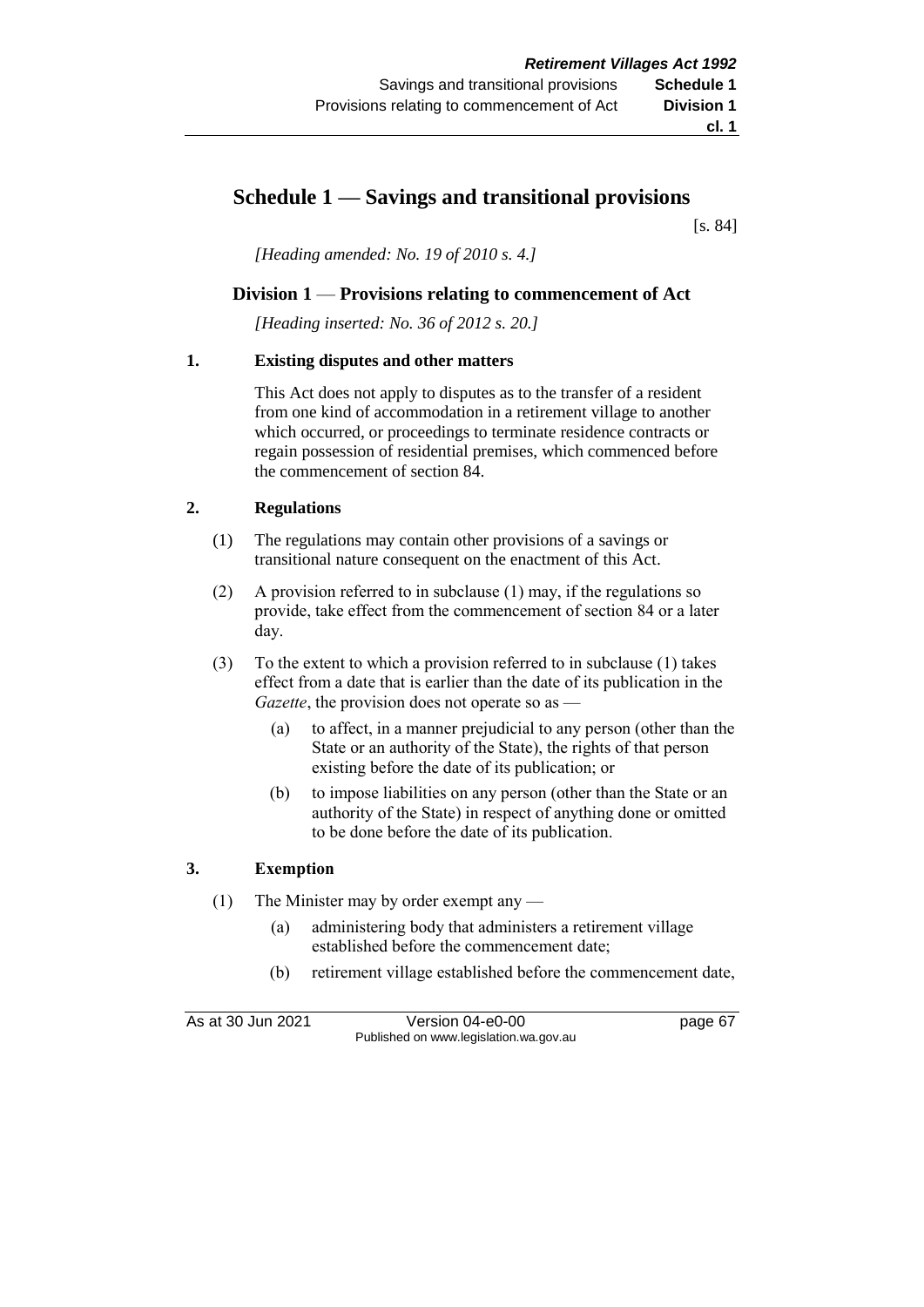from all or any of the provisions of this Act to such extent as the exemption relates to any matter arising before the commencement date and either unconditionally or subject to such conditions as are specified in the order.

(2) In subclause  $(1)$  —

**cl. 4**

*commencement date* means the date on which this Act comes into operation.

### **Division 2** — **Provisions relating to Retirement Villages Amendment Act 2012**

*[Heading inserted: No. 36 of 2012 s. 21.]*

### **4. Exemption certificate taken to have been granted to certain persons**

(1) In this clause —

*commencement day* means the day on which the *Retirement Villages Amendment Act 2012* section 17 comes into operation;

*relevant information*, in relation to a person, means information as to the application of section 76 to the person.

- (2) Subclause (3) applies to a person (a *relevant person*) who on the commencement day —
	- $(a)$  is
		- (i) the administering body of a retirement village; or
		- (ii) in any way, whether directly or indirectly, concerned in the administration of a retirement village;
		- and
	- (b) is a person to whom section 76 applies.
- (3) On the commencement day, an exemption certificate is to be taken to have been granted under section 77C to a relevant person that has effect, subject to subclause (4) and section 77C(3) and (4), for the period of 6 months from that day.
- $(4)$  If
	- (a) an exemption certificate is to be taken to have been granted to a relevant person; and

page 68 Version 04-e0-00 As at 30 Jun 2021 Published on www.legislation.wa.gov.au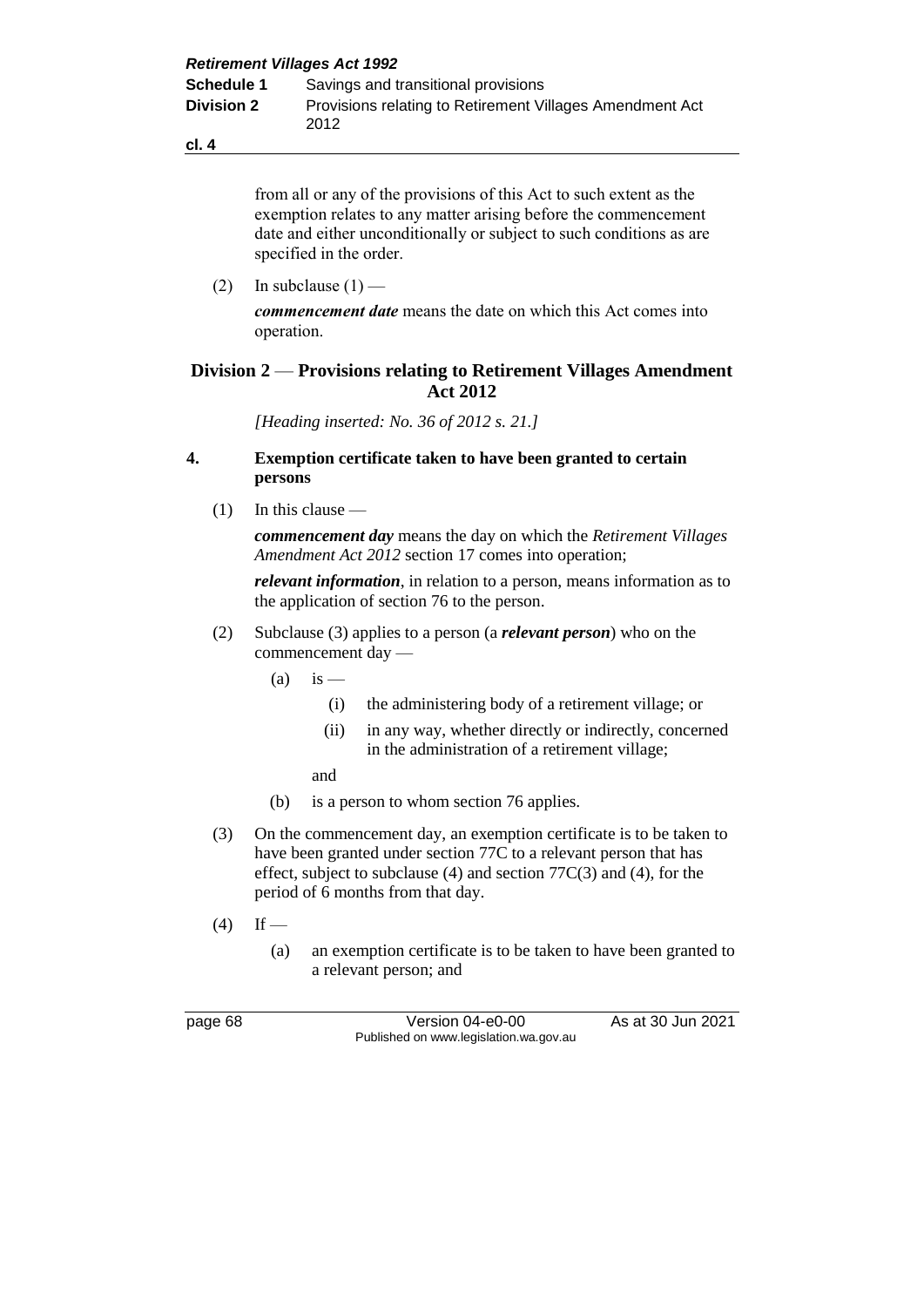(b) the person makes an application under section  $77C(1)$  during the period referred to in subclause (3),

the exemption certificate —

- (c) continues to have effect, whether or not the period referred to in subclause (3) expires, until the application is determined; and
- (d) is cancelled by force of this subclause at the time of that determination.
- (5) A person who on the commencement day
	- (a) is employed or engaged in any way that, whether directly or indirectly, is concerned in the administration of a retirement village; and
	- (b) is a person to whom section 76 applies,

must give relevant information to the person by whom he or she is employed or engaged within 14 days after the commencement day.

Penalty: a fine of \$20 000.

*[Clause 4 inserted: No. 36 of 2012 s. 21.]*

## **5. Transitional regulations**

 $(1)$  In this clause —

*amending Act* means the *Retirement Villages Amendment Act 2012*;

*commencement day* means the day on which section 21 of the amending Act comes into operation;

*Gazettal day* means the day on which transitional regulations are published in the *Gazette*;

*transitional matter* means a matter of a transitional, savings or application nature;

*transitional regulations* means regulations under subclause (2).

(2) Regulations may prescribe anything necessary or convenient to be prescribed in relation to a transitional matter in connection with amendments made to this Act by the amending Act.

As at 30 Jun 2021 Version 04-e0-00 Page 69 Published on www.legislation.wa.gov.au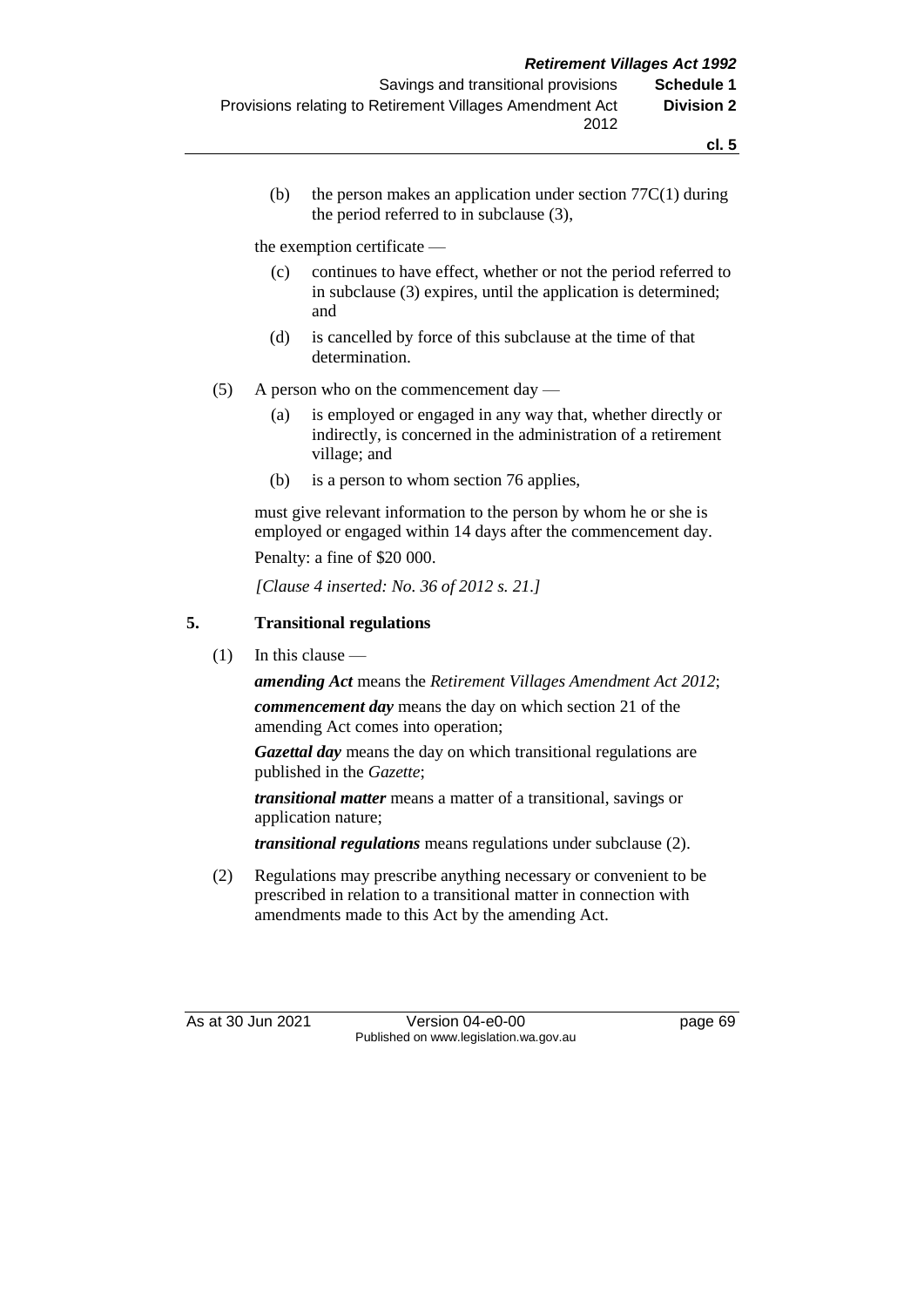| <b>Retirement Villages Act 1992</b> |                                                                  |
|-------------------------------------|------------------------------------------------------------------|
| <b>Schedule 1</b>                   | Savings and transitional provisions                              |
| <b>Division 2</b>                   | Provisions relating to Retirement Villages Amendment Act<br>2012 |
| cl. 5                               |                                                                  |

- (3) Without limiting subclause (2), transitional regulations may modify the operation of section  $6(2)$  in respect of any matter specified in the regulations.
- (4) Transitional regulations can only be made before the end of the period of 12 months beginning on commencement day.
- (5) If transitional regulations provide that a state of affairs is to be taken to have existed, or not to have existed, on and from a day (the *operative day*) that is earlier than Gazettal day, the regulations have effect according to their terms as long as the operative day is not earlier than the commencement day.
- (6) If transitional regulations contain a provision referred to in subclause  $(5)$ , the provision does not operate so as —
	- (a) to affect in a manner prejudicial to any person (other than the State or an authority of the State), the rights of that person existing before Gazettal day; or
	- (b) to impose liabilities on any person (other than the State or an authority of the State) in respect of anything done or omitted to be done before Gazettal day.

*[Clause 5 inserted: No. 36 of 2012 s. 21.]*

page 70 Version 04-e0-00 As at 30 Jun 2021 Published on www.legislation.wa.gov.au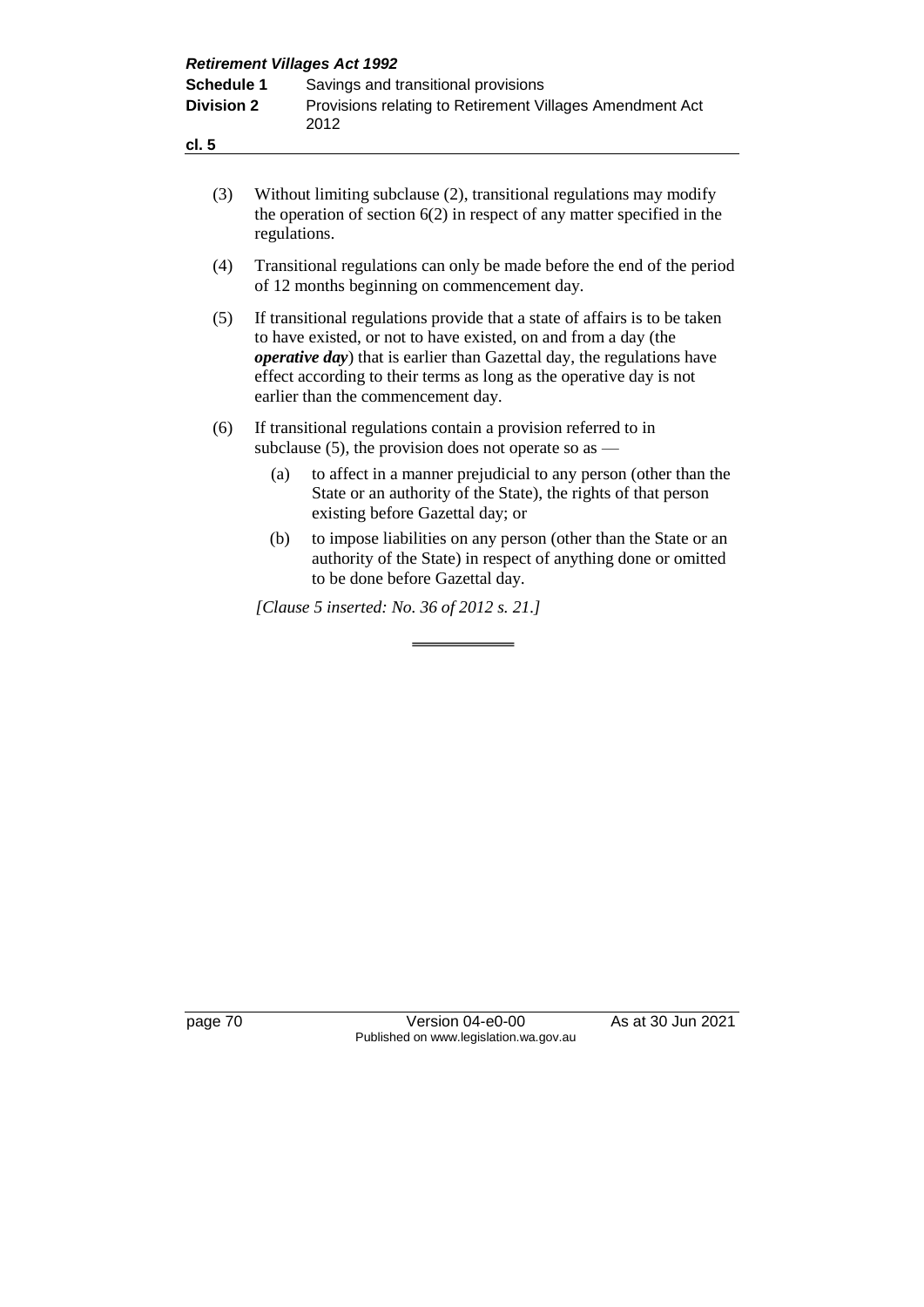# **Notes**

This is a compilation of the *Retirement Villages Act 1992* and includes amendments made by other written laws<sup>1</sup>. For provisions that have come into operation, and for information about any reprints, see the compilation table. For provisions that have not yet come into operation see the uncommenced provisions table.

## **Compilation table**

| <b>Short title</b>                                                                                                | <b>Number</b><br>and year | <b>Assent</b> | Commencement                                                                                                        |
|-------------------------------------------------------------------------------------------------------------------|---------------------------|---------------|---------------------------------------------------------------------------------------------------------------------|
| Retirement Villages<br>Act 1992                                                                                   | 34 of 1992                | 19 Jun 1992   | s. 1 and 2: 19 Jun 1992;<br>Act other than s. 1 and 2:<br>10 Jul 1992 (see s. 2 and<br>Gazette 10 Jul 1992 p. 3185) |
| <b>Financial Administration</b><br><b>Legislation Amendment</b><br>Act 1993 s. 11                                 | 6 of 1993                 | 27 Aug 1993   | 1 Jul 1993 (see s. $2(1)$ )                                                                                         |
| <b>Acts Amendment (Public</b><br>Sector Management)<br>Act 1994 s. 19                                             | 32 of 1994                | 29 Jun 1994   | 1 Oct 1994 (see s. 2 and<br>Gazette 30 Sep 1994 p. 4948)                                                            |
| <b>Local Government</b><br>(Consequential<br>Amendments) Act 1996 s. 4                                            | 14 of 1996                | 28 Jun 1996   | 1 Jul 1996 (see s. 2)                                                                                               |
| <b>Financial Legislation</b><br>Amendment Act 1996 s. 64                                                          | 49 of 1996                | 25 Oct 1996   | 25 Oct 1996 (see s. 2(1))                                                                                           |
| Transfer of Land<br>Amendment Act 1996<br>s. $153(1)$                                                             | 81 of 1996                | 14 Nov 1996   | 14 Nov 1996 (see s. $2(1)$ )                                                                                        |
| <b>Trustees Amendment</b><br>Act 1997 s. 18                                                                       | 1 of 1997                 | 6 May 1997    | 16 Jun 1997 (see s. 2 and<br>Gazette 10 Jun 1997 p. 2661)                                                           |
| Statutes (Repeals and<br>Minor Amendments)<br>Act 1997 s. 39(10) and 104                                          | 57 of 1997                | 15 Dec 1997   | 15 Dec 1997 (see s. $2(1)$ )                                                                                        |
| <b>Reprint of the <i>Retirement Villages Act 1992</i> as at 22 Jan 1999</b> (includes amendments<br>listed above) |                           |               |                                                                                                                     |
| <b>State Superannuation</b><br>(Transitional and<br>Consequential Provisions)<br>Act 2000 s. $60(1)$              | 43 of 2000                | 2 Nov 2000    | 17 Feb 2001 (see s. 2(2) and<br>Gazette 16 Feb 2001 p. 903)                                                         |

As at 30 Jun 2021 Version 04-e0-00 page 71 Published on www.legislation.wa.gov.au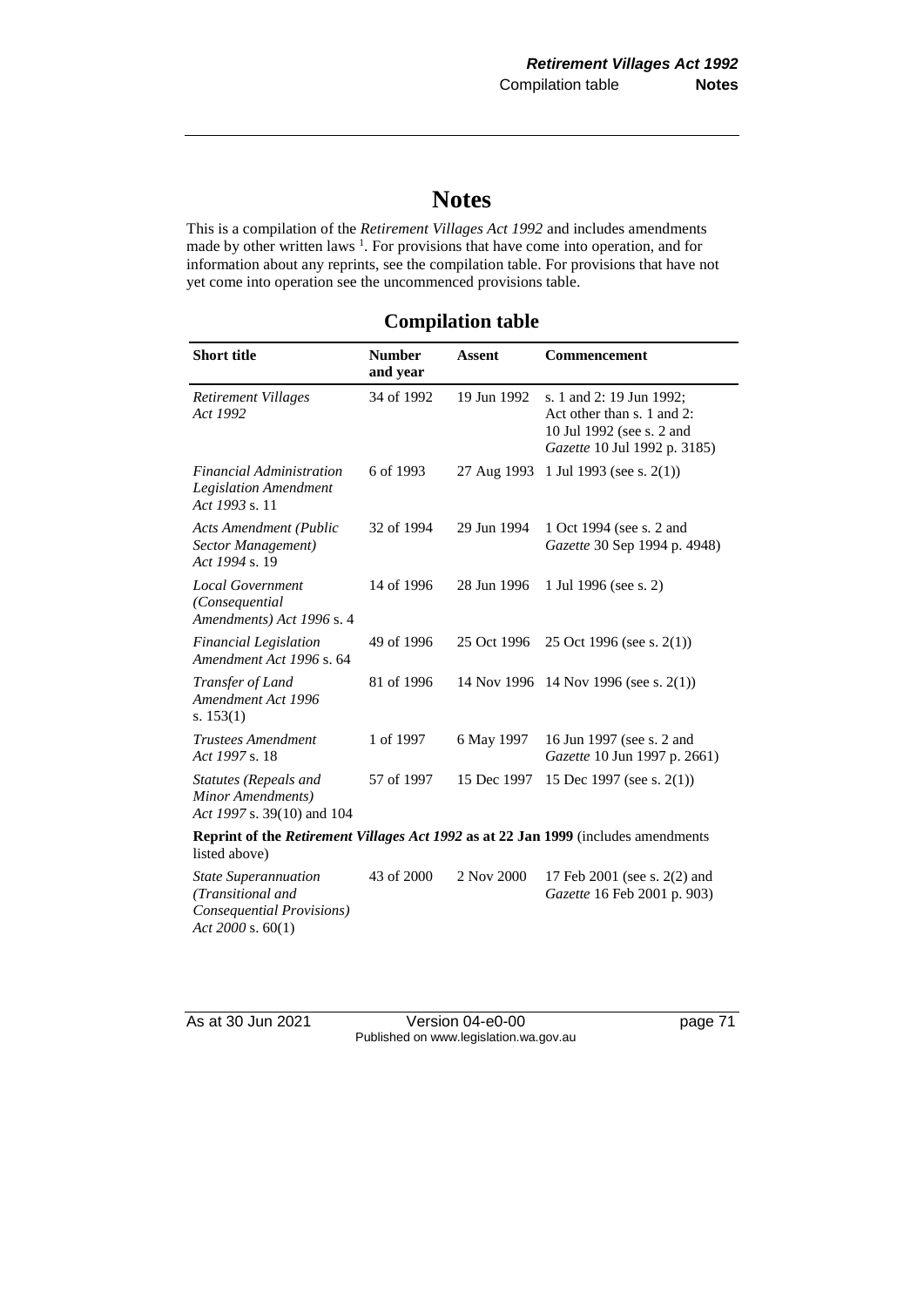| <b>Short title</b>                                                                                                                 | <b>Number</b><br>and year | Assent      | Commencement                                                                                           |  |
|------------------------------------------------------------------------------------------------------------------------------------|---------------------------|-------------|--------------------------------------------------------------------------------------------------------|--|
| Corporations<br>(Consequential<br>Amendments) Act 2001<br>s. 220                                                                   | 10 of 2001                | 28 Jun 2001 | 15 Jul 2001 (see s. 2 and<br>Gazette 29 Jun 2001 p. 3257<br>and Cwlth Gazette 13 Jul 2001<br>No. S285) |  |
| Acts Amendment (Equality<br>of Status) Act 2003 Pt. 52                                                                             | 28 of 2003                |             | 22 May 2003 1 Jul 2003 (see s. 2 and Gazette<br>30 Jun 2003 p. 2579)                                   |  |
| Acts Amendment and<br>Repeal (Courts and Legal<br>Practice) Act 2003 s. 62                                                         | 65 of 2003                | 4 Dec 2003  | 1 Jan 2004 (see s. 2 and Gazette<br>30 Dec 2003 p. 5722)                                               |  |
| State Administrative<br>Tribunal (Conferral of<br>Jurisdiction) Amendment<br>and Repeal Act 2004<br>Pt. 2 Div. 113 <sup>2, 3</sup> | 55 of 2004                | 24 Nov 2004 | 1 Jan 2005 (see s. 2 and <i>Gazette</i><br>31 Dec 2004 p. 7130)                                        |  |
| Reprint 2: The Retirement Villages Act 1992 as at 1 Apr 2005 (includes amendments<br>listed above)                                 |                           |             |                                                                                                        |  |
| <b>Machinery of Government</b><br>(Miscellaneous<br>Amendments) Act 2006<br>Pt. 4 Div. $214$                                       | 28 of 2006                | 26 Jun 2006 | 1 Jul 2006 (see s. 2 and <i>Gazette</i><br>27 Jun 2006 p. 2347)                                        |  |
| <b>Consumer Protection</b><br>Legislation Amendment and<br>Repeal Act 2006 Pt. 10                                                  | 69 of 2006                | 13 Dec 2006 | 14 Jul 2007 (see s. 2 and<br>Gazette 13 Jul 2007 p. 3453)                                              |  |
| Financial Legislation<br>Amendment and Repeal<br>$Act\,2006\,\mathrm{s}.4$                                                         | 77 of 2006                | 21 Dec 2006 | 1 Feb 2007 (see s. 2(1) and<br>Gazette 19 Jan 2007 p. 137)                                             |  |
| Reprint 3: The Retirement Villages Act 1992 as at 10 Oct 2008 (includes amendments<br>listed above)                                |                           |             |                                                                                                        |  |
| Statutes (Repeals and<br>Miscellaneous<br>Amendments) Act 2009<br>s. 110                                                           | 8 of 2009                 |             | 21 May 2009 22 May 2009 (see s. 2(b))                                                                  |  |
| Standardisation of<br>Formatting Act 2010 s. 4                                                                                     | 19 of 2010                | 28 Jun 2010 | 11 Sep 2010 (see s. 2(b) and<br>Gazette 10 Sep 2010 p. 4341)                                           |  |
| <b>Acts Amendment (Fair</b><br>Trading) Act 2010 s. 190<br>and 199                                                                 | 58 of 2010                | 8 Dec 2010  | 1 Jan 2011 (see s. 2(c) and<br>Gazette 24 Dec 2010 p. 6805)                                            |  |
| <i>Building Act 2011 s.</i> 171                                                                                                    | 24 of 2011                | 11 Jul 2011 | 2 Apr 2012 (see s. 2(b) and<br>Gazette 13 Mar 2012 p. 1033)                                            |  |

page 72 Version 04-e0-00 As at 30 Jun 2021 Published on www.legislation.wa.gov.au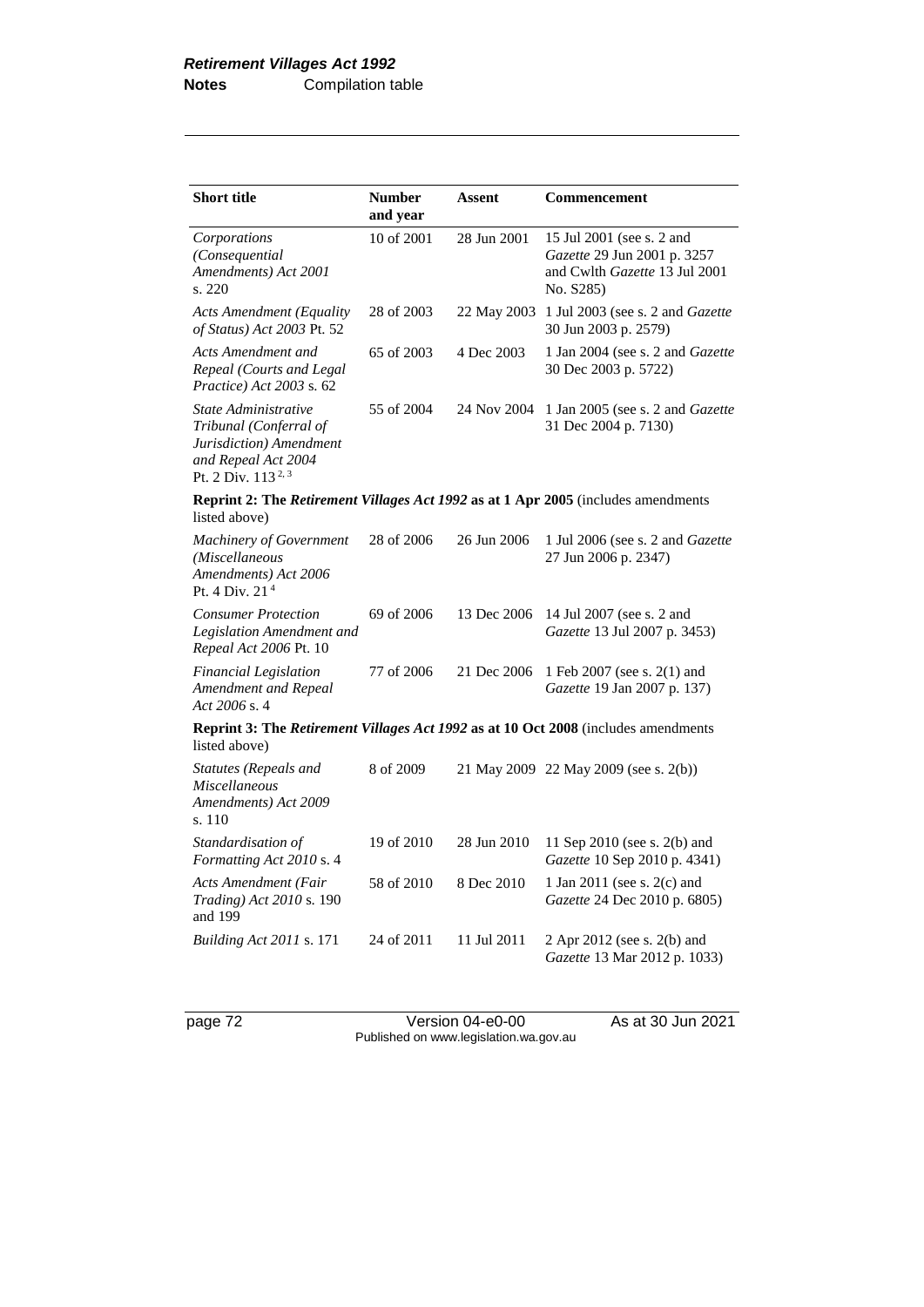| <b>Short title</b>                                                                                                                                                                  | <b>Number</b><br>and year | Assent     | <b>Commencement</b>                                                                                                                              |
|-------------------------------------------------------------------------------------------------------------------------------------------------------------------------------------|---------------------------|------------|--------------------------------------------------------------------------------------------------------------------------------------------------|
| Retirement Villages<br>Amendment Act 2012<br>(other than s. $4(4)$ )                                                                                                                | 36 of 2012                | 5 Nov 2012 | s. 1 and 2: 5 Nov 2012<br>(see s. $2(a)$ ):<br>Act other than s. 1, 2 and $4(4)$ :<br>1 Apr 2014 (see s. 2(b) and<br>Gazette 21 Mar 2014 p. 721) |
| <b>Reprint 4: The <i>Retirement Villages Act 1992</i> as at 5 Jul 2013</b> (includes amendments<br>listed above except those in the <i>Retirement Villages Amendment Act 2012</i> ) |                           |            |                                                                                                                                                  |
| Strata Titles Amendment<br>Act 2018 Pt. 3 Div. 19                                                                                                                                   | 30 of 2018                |            | 19 Nov 2018 1 May 2020 (see s. 2(b) and<br>SL 2020/39 cl. 2)                                                                                     |
| <b>Community Titles</b><br>Act 2018 Pt. 14 Div. 19                                                                                                                                  | 32 of 2018                |            | 19 Nov 2018 30 Jun 2021 (see s. 2(b) and<br>SL 2021/69 cl. 2)                                                                                    |

## **Uncommenced provisions table**

To view the text of the uncommenced provisions see *Acts as passed* on the WA Legislation website.

| <b>Short title</b>                                                                                     | <b>Number</b><br>and year | Assent     | <b>Commencement</b>               |
|--------------------------------------------------------------------------------------------------------|---------------------------|------------|-----------------------------------|
| <i>State Superannuation</i><br>(Transitional and<br>Consequential Provisions)<br>Act 2000 s. $60(2)^5$ | 43 of 2000                | 2 Nov 2000 | To be proclaimed (see s. $2(2)$ ) |
| Retirement Villages<br>Amendment Act 2012<br>s. $4(4)$                                                 | 36 of 2012                | 5 Nov 2012 | To be proclaimed (see s. $2(b)$ ) |

## **Other notes**

<sup>1</sup> The *Courts Legislation Amendment and Repeal Act 2004* Sch. 2 cl. 45 was repealed by the *Criminal Law and Evidence Amendment Act 2008* s. 77(13).

<sup>2</sup> The *State Administrative Tribunal (Conferral of Jurisdiction) Amendment and Repeal Act 2004* Pt. 5, the *State Administrative Tribunal Act 2004* s. 167 and 169, and the *State Administrative Tribunal Regulations 2004* r. 28 and 42 deal with certain transitional issues some of which may be relevant for this Act.

As at 30 Jun 2021 Version 04-e0-00 Page 73 Published on www.legislation.wa.gov.au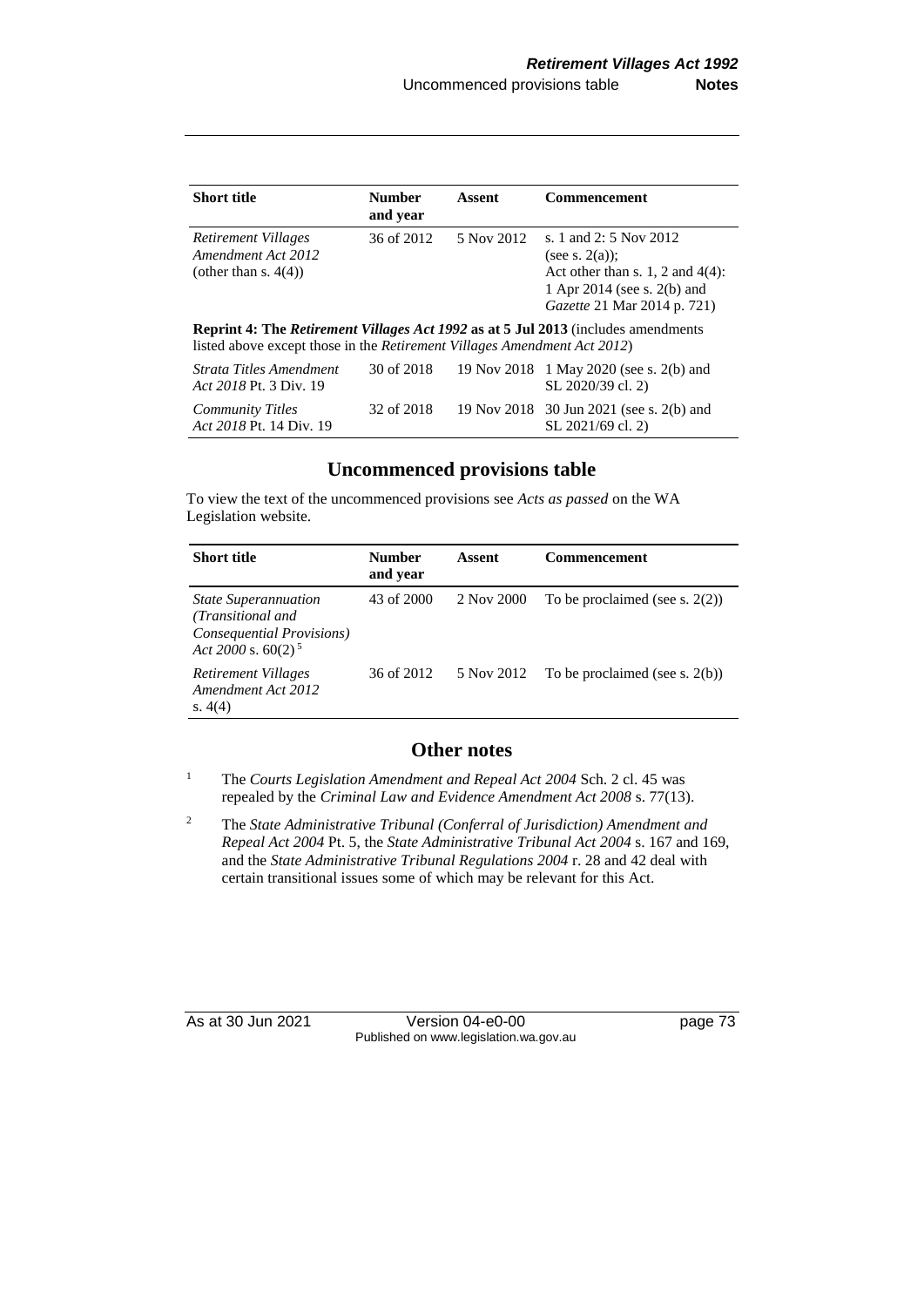<sup>3</sup> The *State Administrative Tribunal Regulations 2004* r. 37 reads as follows:

#### **37.** *Retirement Villages Act 1992*

- (1) In this regulation *commencement day* means the day on which the *State Administrative Tribunal (Conferral of Jurisdiction) Amendment and Repeal Act 2004* Part 2 Division 113 comes into operation.
- (2) If a matter being dealt with under the *Retirement Villages Act 1992* by the Retirement Villages Disputes Tribunal before the commencement day is transferred to the Tribunal under the Act section  $167(4)(b)$  –
	- (a) the Act section 39 does not apply; and
	- (b) the matter is to be dealt with by the Tribunal as if the *Retirement Villages Act 1992* section 47 in force immediately before the commencement day continued to apply and a reference in that section to the Tribunal were a reference to the State Administrative Tribunal.
- <sup>4</sup> The *Machinery of Government (Miscellaneous Amendments) Act 2006* Pt. 4 Div. 23 is a transitional provision that is of no further effect.
- <sup>5</sup> On the date as at which this compilation was prepared, the *State Superannuation (Transitional and Consequential Provisions) Act 2000* s. 60(2) had not come into operation. The section that it seeks to amend has been deleted.

page 74 Version 04-e0-00 As at 30 Jun 2021 Published on www.legislation.wa.gov.au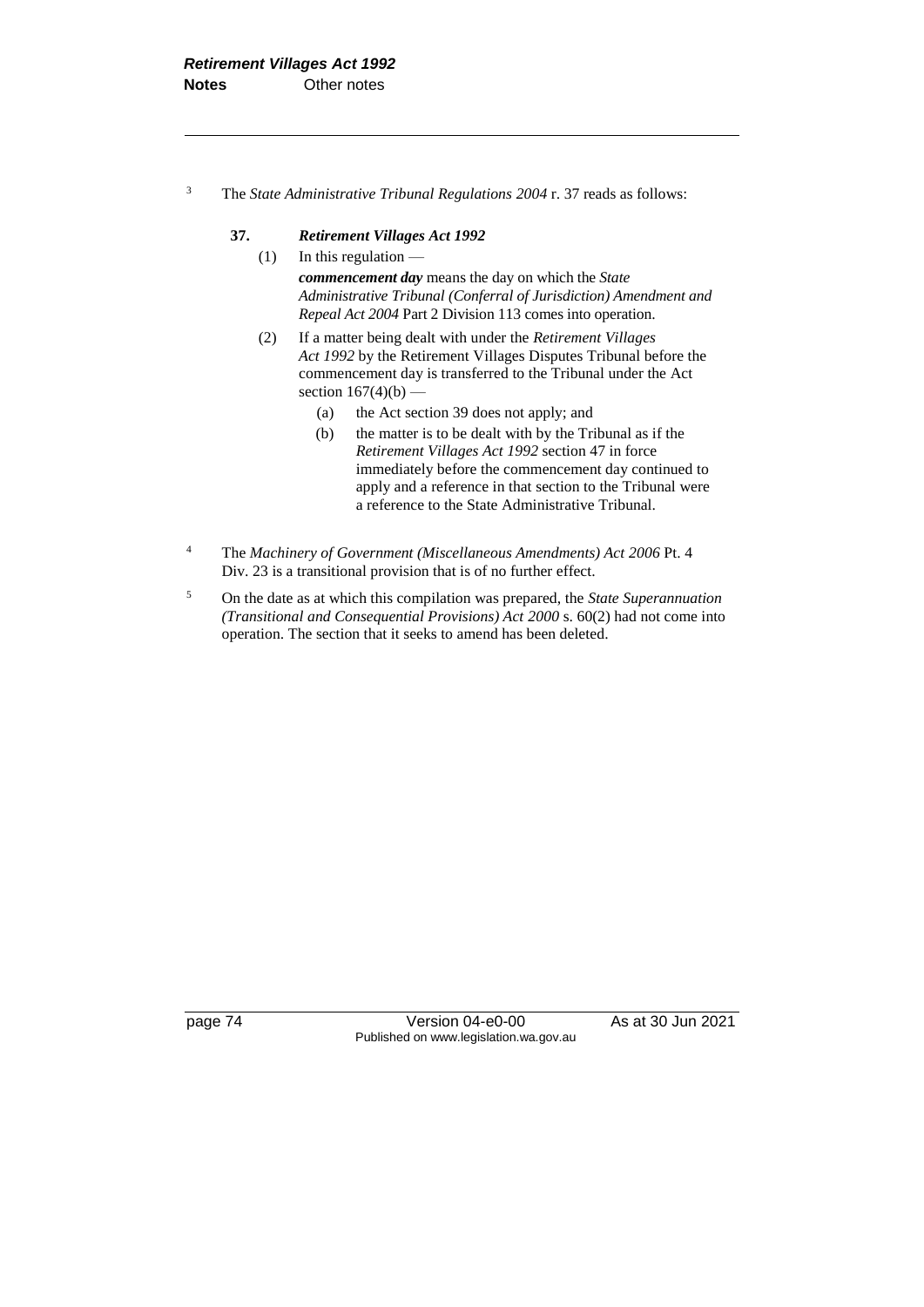# **Defined terms**

[This is a list of terms defined and the provisions where they are defined. The list is not part of the law.]

| <b>Defined</b> term<br><u> 1980 - Johann Barn, mars ann an t-Amhain Aonaich an t-Aonaich an t-Aonaich ann an t-Aonaich ann an t-Aonaich</u> | Provision(s) |
|---------------------------------------------------------------------------------------------------------------------------------------------|--------------|
|                                                                                                                                             |              |
|                                                                                                                                             |              |
|                                                                                                                                             |              |
|                                                                                                                                             |              |
|                                                                                                                                             |              |
|                                                                                                                                             |              |
|                                                                                                                                             |              |
|                                                                                                                                             |              |
|                                                                                                                                             |              |
|                                                                                                                                             |              |
|                                                                                                                                             |              |
|                                                                                                                                             |              |
|                                                                                                                                             |              |
|                                                                                                                                             |              |
|                                                                                                                                             |              |
|                                                                                                                                             |              |
|                                                                                                                                             |              |
|                                                                                                                                             |              |
|                                                                                                                                             |              |
|                                                                                                                                             |              |
|                                                                                                                                             |              |
|                                                                                                                                             |              |
|                                                                                                                                             |              |
|                                                                                                                                             |              |
|                                                                                                                                             |              |
|                                                                                                                                             |              |
|                                                                                                                                             |              |
|                                                                                                                                             |              |
|                                                                                                                                             |              |
|                                                                                                                                             |              |
|                                                                                                                                             |              |
|                                                                                                                                             |              |
|                                                                                                                                             |              |
|                                                                                                                                             |              |
|                                                                                                                                             |              |
|                                                                                                                                             |              |
|                                                                                                                                             |              |
|                                                                                                                                             |              |
|                                                                                                                                             |              |
|                                                                                                                                             |              |

As at 30 Jun 2021

Version 04-e0-00<br>Published on www.legislation.wa.gov.au

page 75